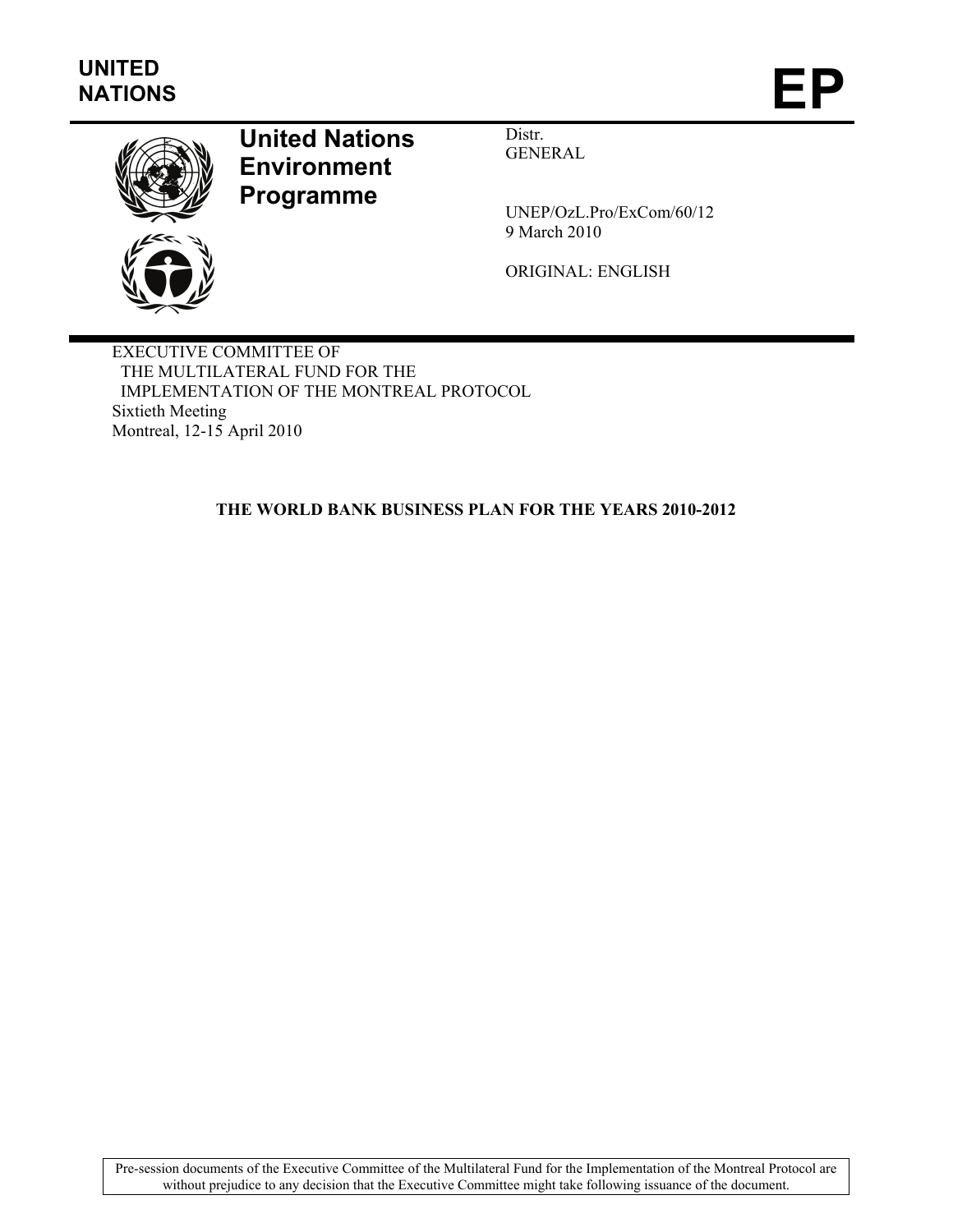#### **COMMENTS AND RECOMMENDATIONS FROM THE FUND SECRETARIAT**

1. This document presents a summary of the World Bank's planned activities for the phase-out of ozone depleting substances (ODS) during the 2010-2012 triennium. It also contains the World Bank's business plan performance indicators, general comments, and recommendations for consideration by the Executive Committee. The World Bank's 2010-2012 business plan is contained in Annex I.

2. Table 1 presents, by year, the value of activities included in the business plans according to categories "required for compliance" and "not required" according to the Model rolling three-year phase-out plan.

# Table 1

# **RESOURCE ALLOCATION IN THE BUSINESS PLAN OF THE WORLD BANK (2010-2014) (US \$000)**

| <b>Required by Model</b>                                  | 2010   | 2011   | 2012      | 2013    | 2014  | Total<br>$(2010 \text{ to } 2014)$ |
|-----------------------------------------------------------|--------|--------|-----------|---------|-------|------------------------------------|
| Required for compliance (MYAs and standard costs)         | 4.891  | 1.961  | 2,850     | 1,978   | 2,015 | 13,696                             |
| Required for compliance (HCFCs)                           | 54,828 | 95.523 | 95.353    | 317,142 |       | 562,846                            |
| Not required for compliance (Resource mobilization)       | 269    |        |           |         |       | 269                                |
| Not required for compliance (ODS disposal)                | 32     |        |           |         |       | 32                                 |
| Not required for compliance (chiller, illegal trade, CTC, | 269    |        | $\Box$ () |         |       | 269                                |
| MBR, MDI, studies, workshops)                             |        |        |           |         |       |                                    |
| <b>Grand</b> total                                        | 60,289 | 97,484 | 98,203    | 319,120 | 2,015 | 577,112                            |

3. The World Bank had included activities valued at US \$60.29 million in 2010 and a total value of US \$577.11 million over the period 2010 to 2014.

#### **MYAs and standard costs**

4. Table 2 presents information on the World Bank's multi-year agreements (MYAs), new methyl-bromide (MBR) activities, terminal phase-out management plans (TPMPs), institutional strengthening (IS), and core unit activities that are considered to be required for compliance.

# Table 2

# **REQUIRED FOR COMPLIANCE FOR MYAS AND STANDARD COSTS (2010 to 2014) (US\$000s)**

| <b>Required by model</b>                    | 2010  | 2011 | 2012  | 2013  | 2014  | Total                     |
|---------------------------------------------|-------|------|-------|-------|-------|---------------------------|
|                                             |       |      |       |       |       | $(2010 \text{ to } 2014)$ |
| Approved multi-year                         | 2,148 | 156  |       | 63    | 43    | 2,410                     |
| New MBR activities                          |       |      |       |       |       |                           |
| <b>TPMP</b>                                 |       |      |       |       |       |                           |
| <b>IS</b>                                   | 991   |      | 991   |       |       | 1,983                     |
| Core unit                                   | .752  | .805 | 1,859 | 1,915 | 1,972 | 9,303                     |
| Total (required for compliance for MYAs and | 4,891 | .961 | 2,850 | 1,978 | 2,015 | 13,696                    |
| Standard costs)                             |       |      |       |       |       |                           |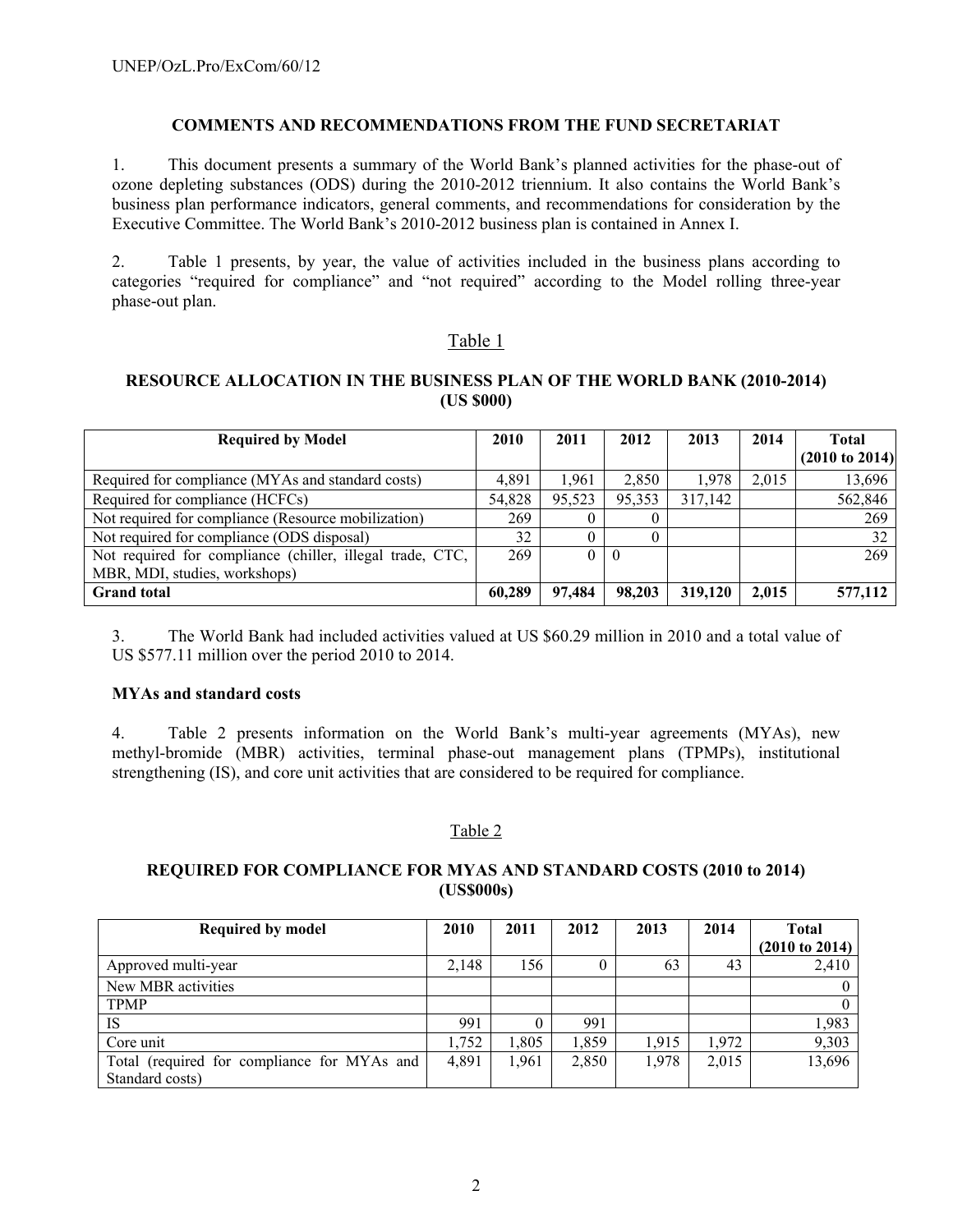5. The Consolidated business plan (UNEP/OzL.Pro/ExCom/60/7) addresses several issues relevant to the World Bank's activities required for compliance for MYAs and standard costs including the following issues:

- (a) The World Bank included MYA values that did not correspond to those in the MYAs in the Secretariat records that would result in increasing its allocation by US \$3,984;
- (b) World Bank included values for IS projects that exceed those required by the Model rolling three-year phase-out plan.

6. No issues were raised with respect to the other activities, also considered required for compliance. The World Bank's core unit costs are projected to increase at a rate of 3 per cent per year.

# **HCFC activities**

#### HCFC production phase-out

7. In its 2010 business plan the World Bank has included a project preparation request to develop an HCFC gradual production phase-out plan for India. As mentioned in the Consolidated Business Plan, the eligibility of funding HCFC closure in CFC swing plants that have already received funding from the Multilateral Fund (MLF) remains an issue before the Committee. The Bank included US \$14.59 million for the period 2011 to 2013 for HCFC production closure in India.

8. The Bank also included US \$350 million for reducing HCFC production in China for the period 2010 to 2013 to reduce production by 4,500 ODP tonnes. The Executive Committee's decision with respect to its discussion in the Consolidated Business Plan may have an impact on the Bank's business plan.

#### HCFC consumption tonnage

9. Agencies were asked to indicate if they had included accelerated phase-out activities in their business plans. With respect to those countries for which HCFC phase-out activities covered volumes greater than 10 ODP tonnes, the implementing agencies included HCFC activities in their business plan whose combined tonnage was more than that required by the model for China (105.7 ODP tonnes); Colombia (34.2 ODP tonnes); Costa Rica (15.9 ODP tonnes); Indonesia (154.2 ODP tonnes); Jordan (39 ODP tonnes); Mongolia (26 ODP tonnes); Philippines (12.7 ODP tonnes); Seychelles (13.6 ODP tonnes); and Thailand (57.2 ODP tonnes). The World Bank's business plan covers HCFC tonnage for some of these countries.

10. The World Bank indicated that in all cases the data with respect to tonnage estimates for HCFCs included in the business plan reflects national consumption data.

11. The World Bank indicated that with respect to the Philippines, between 2007 and 2008, HCFC consumption grew by 20 per cent. This trend is expected to continue into 2009 and 2010, primarily because of high demand for appliances in the refrigeration sector as the economy grows, with a simultaneous decline in CFC consumption in the servicing sector due to actions taken in that sector through the national CFC phase-out plan (NCPP) over the last three years. The 12.7 ODP tonnes estimated to be in excess of the 10 per cent reduction requirements does not take into account the current dynamics of HCFC consumption in the Philippines.

12. In Jordan, the World Bank indicated that based on preliminary review of national consumption under the HCFC phase-out management plan (HPMP), the Government of Jordan believes that its current consumption of 59 ODP tonnes in 2008 may be understated. Moreover, Jordan has experienced an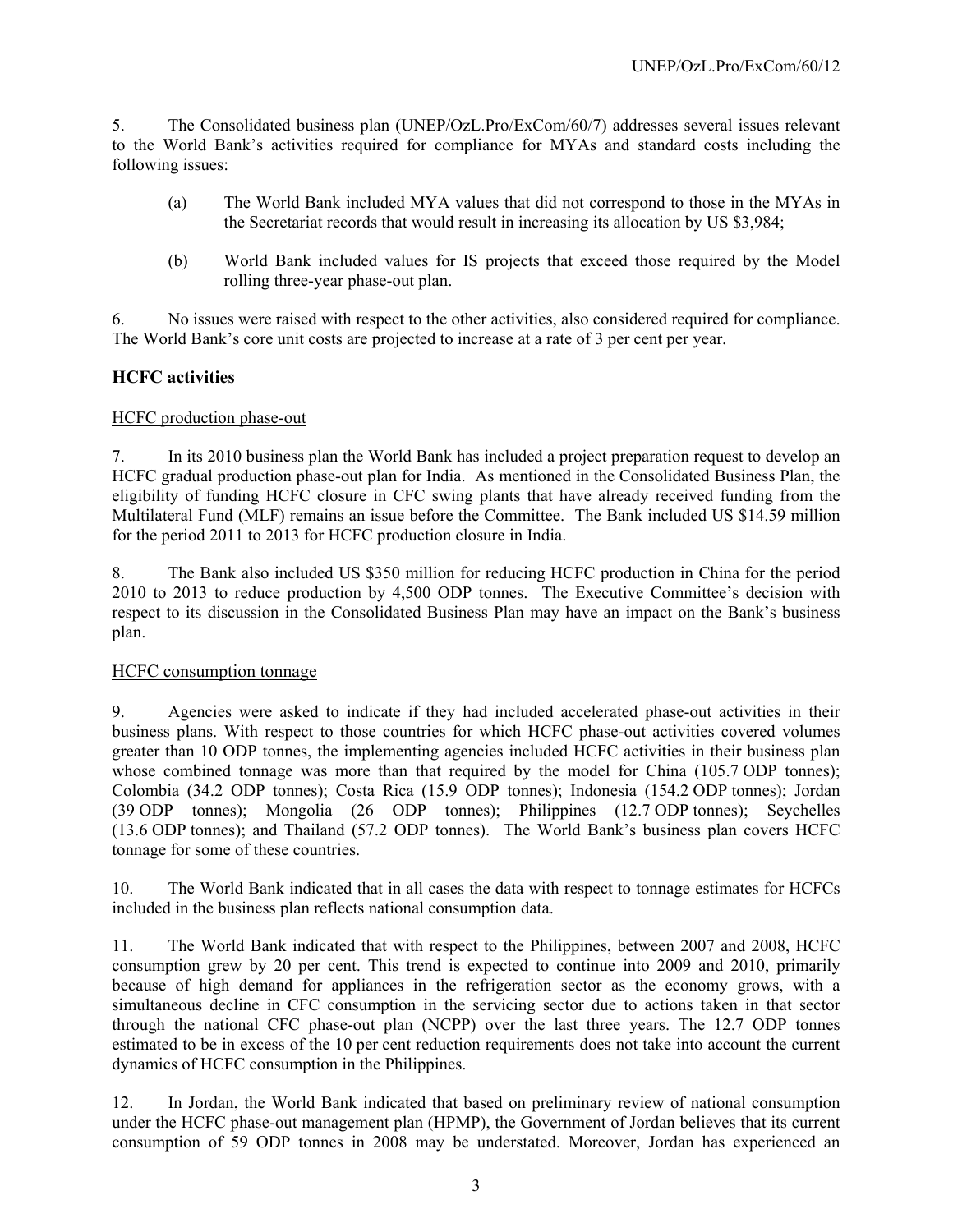average 12 per cent rate of growth based on the official HCFC consumption figures over the last decade. However, the pattern of growth has been irregular, which raises questions that are expected to be addressed when the HPMP survey is completed during the summer of 2010 (with UNIDO). Lastly, discussions with industry representatives during a February 2010 Bank mission points to the strong possibility that over the next two years growth in both HCFC-141b and HCFC-22 consumption will rise significantly. Therefore, at this time it is expected that the figures in the Business Plan will be absorbed within the 10 per cent reduction required for 2015.

13. With respect to Thailand, the World Bank noted that the latest consumption of HCFCs in Thailand in 2008 is reported at 900.5 ODP tonnes. With the improved economic climate experienced in 2009, and which is expected to continue beyond 2010, the level of 2009 consumption is expected to grow by 10% to 990 ODP tonnes, and by 20% in 2010 to 1,200 ODP tonnes. Given these projected estimated consumption figures, the baseline for Thailand is expected to be in the order of 1,090 ODP tonnes. To achieve 10% reduction of 980 ODP tonnes, with the assumption that HCFC consumption in 2011 and 2012 will remain at the 2010 level, at least 190 - 200 ODP tonnes would need to be phased out.

14. In Indonesia, the Bank reported that an accelerated phase-out is unavoidable, in order to ban the use of HCFC-141b in foam production. The proposed ODP phase-out to be captured by the foam sector plan is intended to assist Indonesia to phase out the high ODP chemical, HCFC-141b, in the foam sector.

15. For those countries where HCFC phase-out represented more than 10 ODP tonnes, the Bank's business plan included HCFC activities for: China (1,600 ODP tonnes); Indonesia (150 ODP tonnes); Jordan (39 ODP tonnes); Philippines (49 ODP tonnes); and Thailand (195 ODP tonnes). Concerning those countries for which phase-out levels below those required by the model, the Bank's business plan contained HCFC activities for Viet Nam (30 ODP tonnes) only. The Executive Committee's consideration of this issue in the context of the Consolidated Business Plan might have an impact on the World Bank's business plan tonnage.

16. The Executive Committee may wish to consider maintaining the HCFC tonnage in the World Bank's business plan for:

- (a) Philippines since it reflects an expectation that consumption will rise significantly in the coming years;
- (b) Jordan since it reflects an expectation that consumption will rise significantly in the coming years;
- (c) Thailand since it reflects the improving economic climate in the country;
- (d) Indonesia as it represents an unavoidable phase-out acceleration.

#### HCFC servicing sector in low-volume-consuming (LVC) countries

17. The total value of HCFC servicing sector activities in LVC countries in the Bank's business plans amounts to US \$550,000. This amount exceeds the level under discussion by US \$430,000. The Executive Committee's consideration on the levels of funding for HCFC activities might have an impact on the Bank's business plan.

#### HCFC for non-LVC countries

18. The total value of activities for non-LVC countries in the World Bank's business plan (excluding project preparation) amounts to US \$561.55 million for 6,784 ODP tonnes of consumption and production, US \$496 million of which is for China that represent 6,100 ODP tonnes of consumption and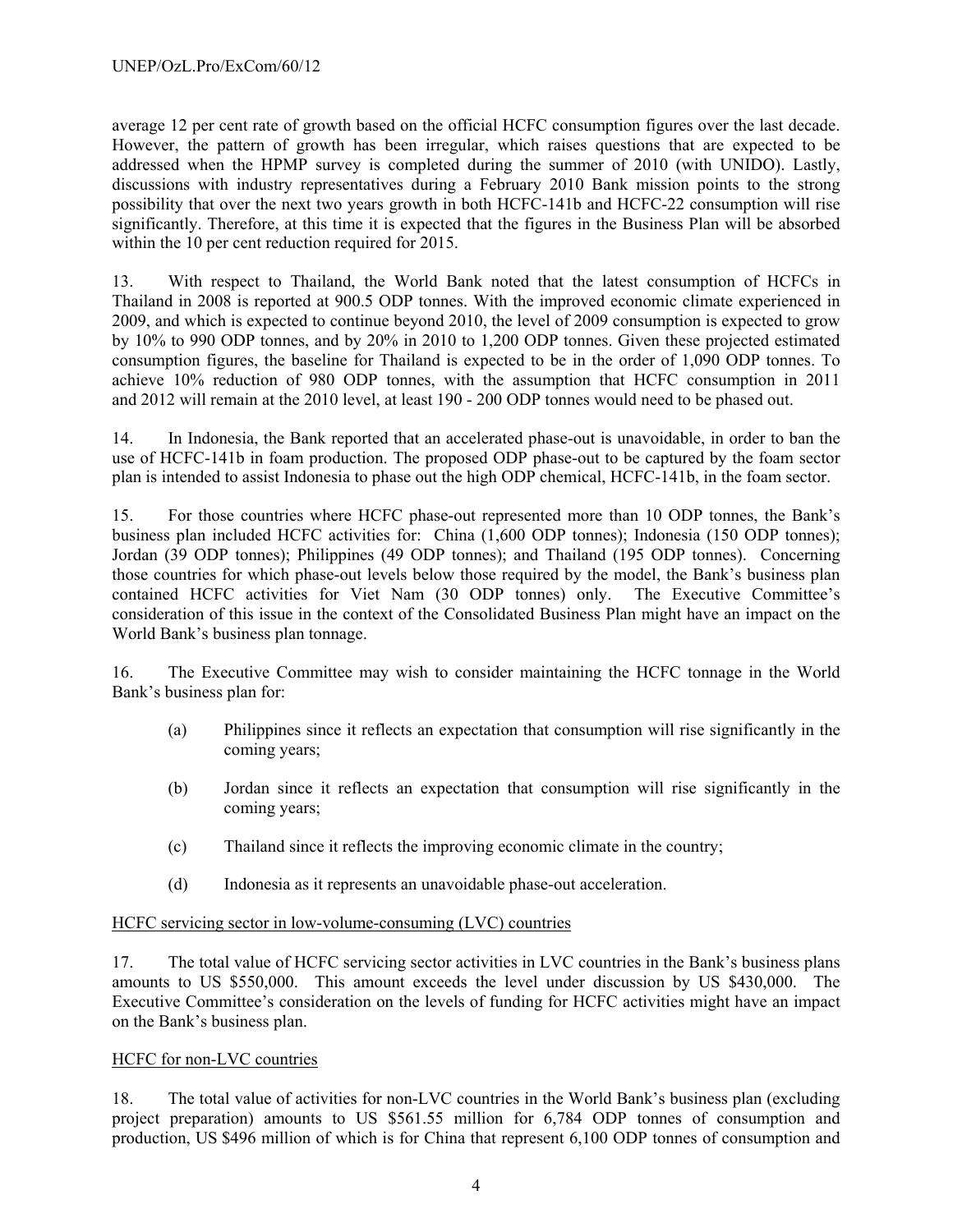production. The Committee's consideration of the maximum cost-effectiveness levels and HCFC tonnage for business planning might have an impact on the Bank's business plan.

#### **ODS disposal activities**

19. The Bank has included one ODS disposal project for the destruction of 5 ODP tonnes in Jordan, but did not provide a value for the demonstration project. The Bank has included funds for the preparation of the demonstration project in 2010 valued at US \$32,000.

20. The Executive Committee's consideration of this issue in the context of the Consolidated business plan may have an impact on the Bank's business plan.

#### **Other activities not required for compliance (resource mobilization, studies and workshops)**

21. The World Bank did not include any other activities not required for compliance except a request for resource mobilization, and a workshop and preparation of a study on technology options in partnership with UNEP, amounting to US \$269,000 each in 2010. The Executive Committee deferred consideration of resource mobilization to the  $60<sup>th</sup>$  Meeting for the World Bank (decision 59/26).

#### **Response from agency on high value of business plan activities**

22. The cost-effectiveness of the World Bank's HCFC-141b activities (US \$10.04/metric kilogramme) and HCFC-22 activities (US \$14.66/metric kilogramme) is high. The World Bank reported that the cost-effectiveness value for the foam sector used in its Business Plan is based on the combination of cost-effectiveness threshold for integral skin foam (\$16.86/kg ODP) and rigid polyurethane foam (\$7.83/kg ODP). For HCFC-22 activities, the cost-effectiveness threshold for commercial refrigeration (\$15.21/kg ODP) has been used as a guide.

# **Co-funding**

23. None of the values in the business plan includes co-funding. The World Bank is currently investigating such opportunities as part of its HPMP preparation activities.

#### **Performance indicators**

24. A summary of the World Bank's performance indicators pursuant to decisions 41/93, 47/51 and 49/4(d) is provided below in Table 3.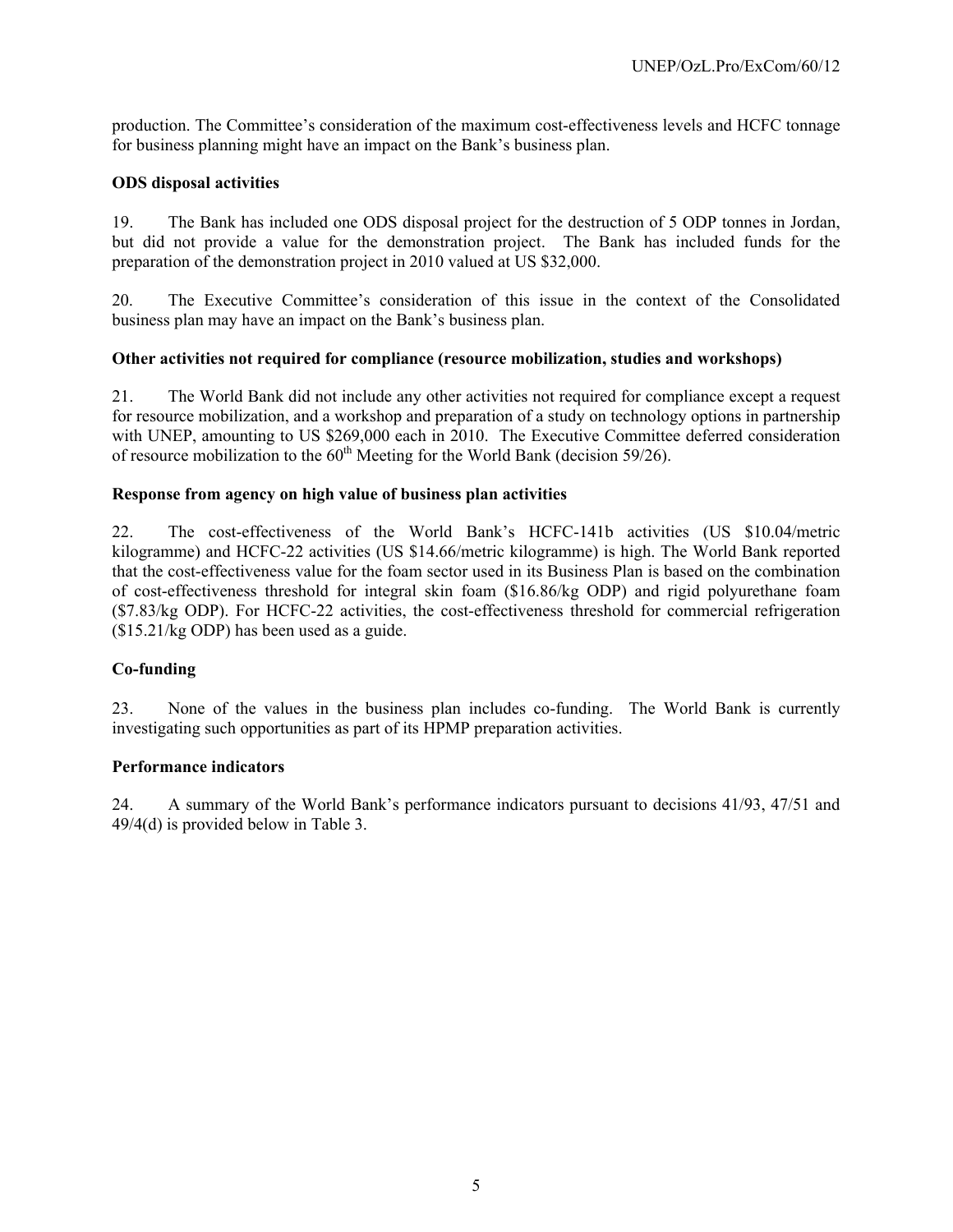# Table 3

### **PERFORMANCE INDICATORS**

| Item                                                                                                                                                             | 2010 Target      |
|------------------------------------------------------------------------------------------------------------------------------------------------------------------|------------------|
| Number of annual programmes of multi-year agreements approved versus those<br>planned                                                                            | 5/5              |
| Number of individual projects/activities (investment projects, RMPs, halon banks,<br>TAS, institutional strengthening) approved versus those planned             | 6/6              |
| Milestone activities completed (e.g. policy measures, regulatory assistance)/ODS<br>levels achieved for approved multi-year annual tranches versus those planned | 5/5              |
| ODS phased-out for individual projects versus those planned per progress reports                                                                                 | 240.3 ODP tonnes |
| Project completion (pursuant to decision 28/2 for investment projects) and as defined<br>for non-investment projects versus those planned in progress reports    | $5^{(*)}$        |
| Number of policy/regulatory assistance completed versus that planned                                                                                             | 100%             |
| Speed of financial completion versus that required per progress report completion<br>dates                                                                       | 11 months        |
| Timely submission of project completion reports versus those agreed                                                                                              | 100%             |
| Timely submission of progress reports and responses unless otherwise agreed                                                                                      | 100%             |

 *(\*) Includes one investment project, two institutional strengthening projects, and two technical assistance projects.* 

25. The World Bank set a target of 6 annual tranches for MYAs. However, the data indicate that it will submit annual tranches for 5 approved agreements and 4 new ones, and so in total 9 agreements.

26. Although the Bank agreed to the change, its revised narrative did not include the correct figures.

# **RECOMMENDATIONS**

- 27. The Executive Committee may wish to consider:
	- (a) Endorsing the 2010-2012 business plan of the World Bank as contained in UNEP/OzL.Pro/ExCom/60/12 while noting that endorsement denotes neither approval of the projects identified therein nor their funding levels, and the endorsement is with any modifications based on consideration of the following activities:
		- (i) Those activities associated with issues addressed in the Consolidated Business Plan including:
			- a) The values of multi-year agreements (MYAs);
			- b) Values of institutional strengthening other than those indicated in the Model rolling three-year phase-out plan;
			- c) HCFC production sector;
			- d) HCFC tonnage;
			- e) HCFC servicing sector in low-volume-consuming (LVC) countries;
			- f) HCFC projects for non-LVC countries;
			- g) ODS disposal activities;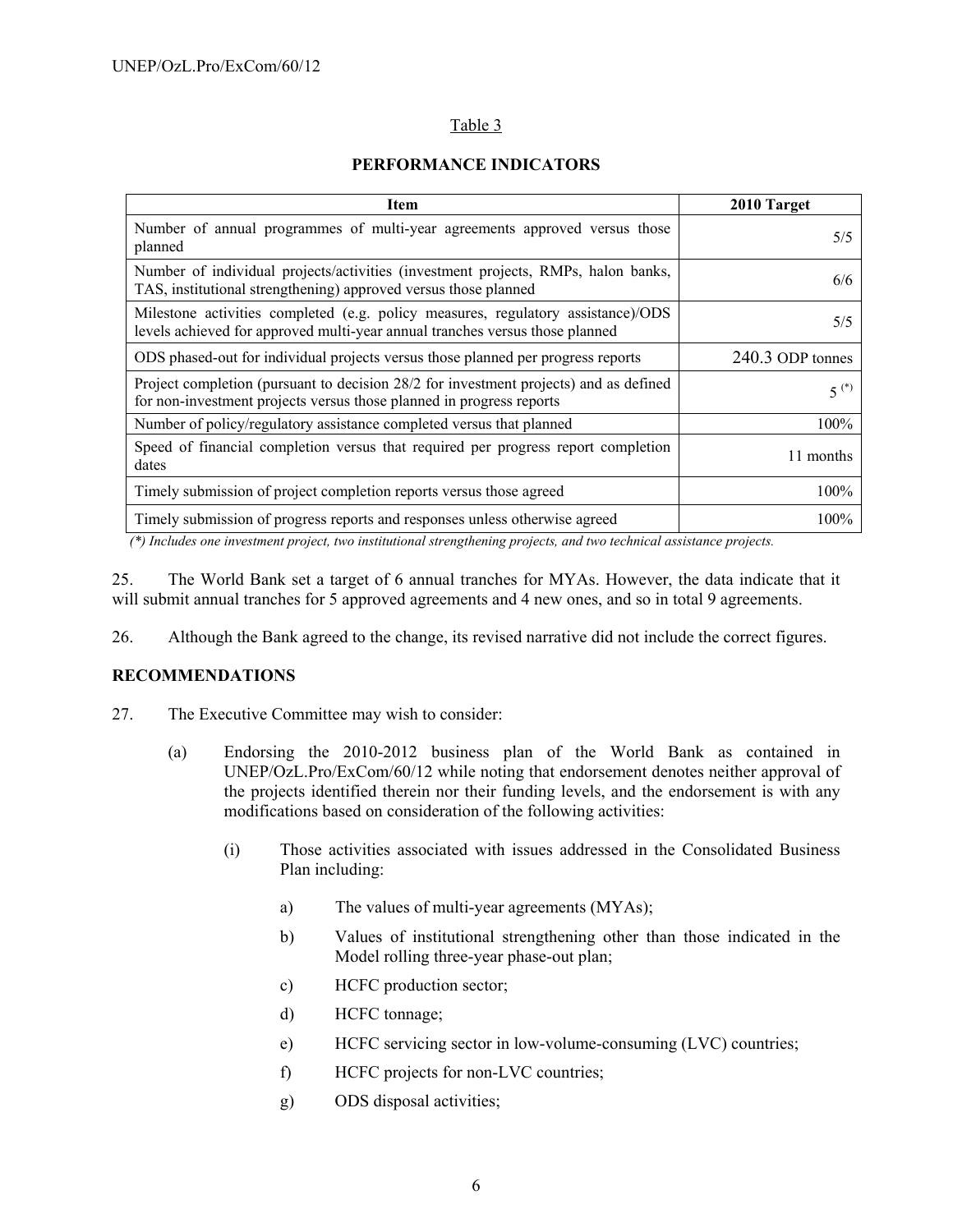- (ii) Maintaining the HCFC tonnage in the World Bank's business plan for:
	- a. Philippines since it reflects an expectation that consumption will rise significantly in the coming years;
	- b. Jordan since it reflects an expectation that consumption will rise significantly in the coming years;
	- c. Thailand since it reflects the improving economic climate in the country;
	- d. Indonesia as it represents an unavoidable phase-out acceleration.
- (b) Approving the performance indicators for the World Bank set out in Table 3 of the Fund Secretariat's comments as contained in UNEP/OzL.Pro/ExCom/60/12 while setting a target of nine for the number of annual tranches of MYAs to be approved.

----------

7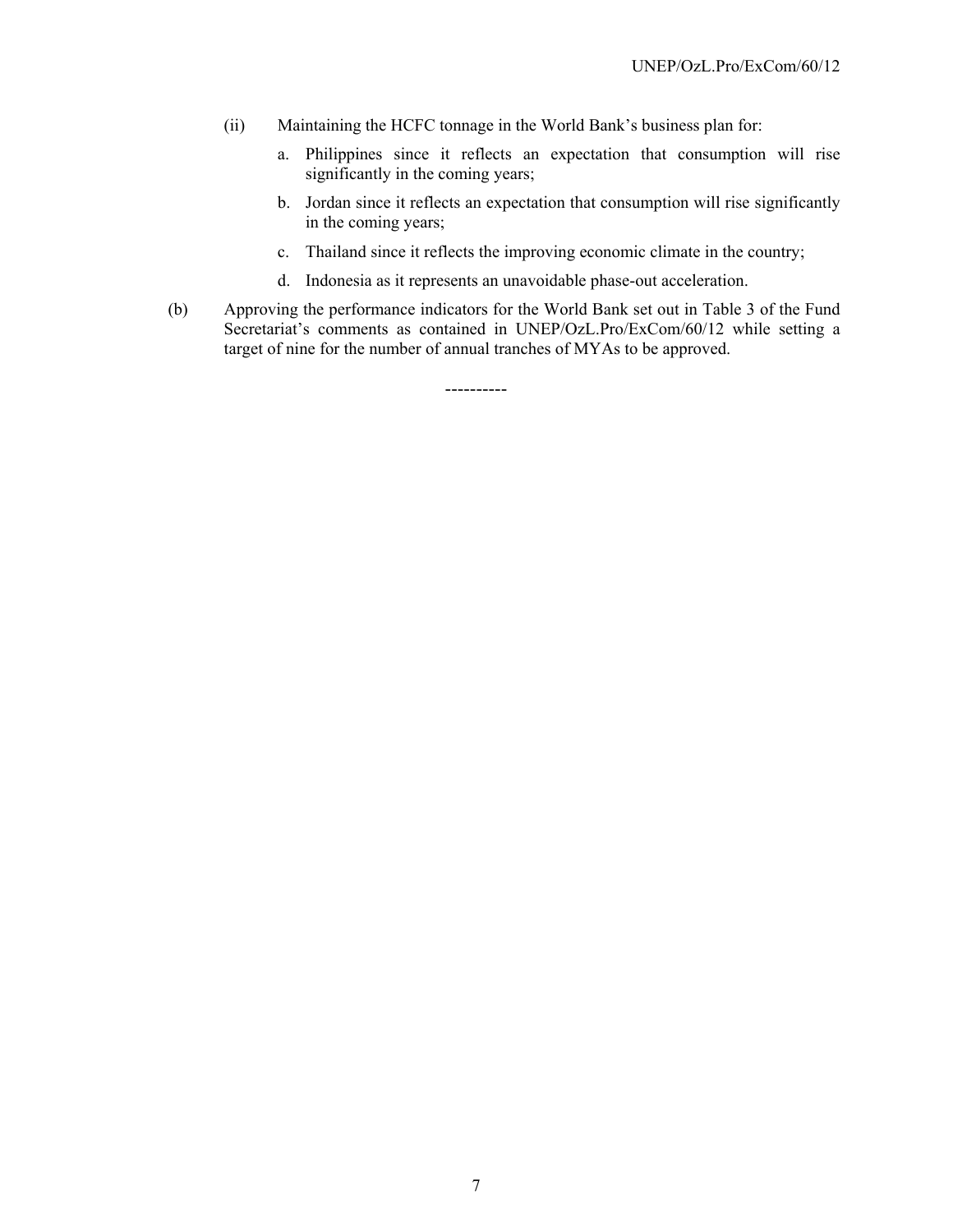# 2010 BUSINESS PLAN

# WORLD BANK

# INVESTMENT AND NON-INVESTMENT OPERATIONS FUNDED BY THE MULTILATERAL FUND OF THE MONTREAL PROTOCOL

Presented to the 60<sup>th</sup> Meeting of the Executive Committee

> February 26, 2010 (FINAL)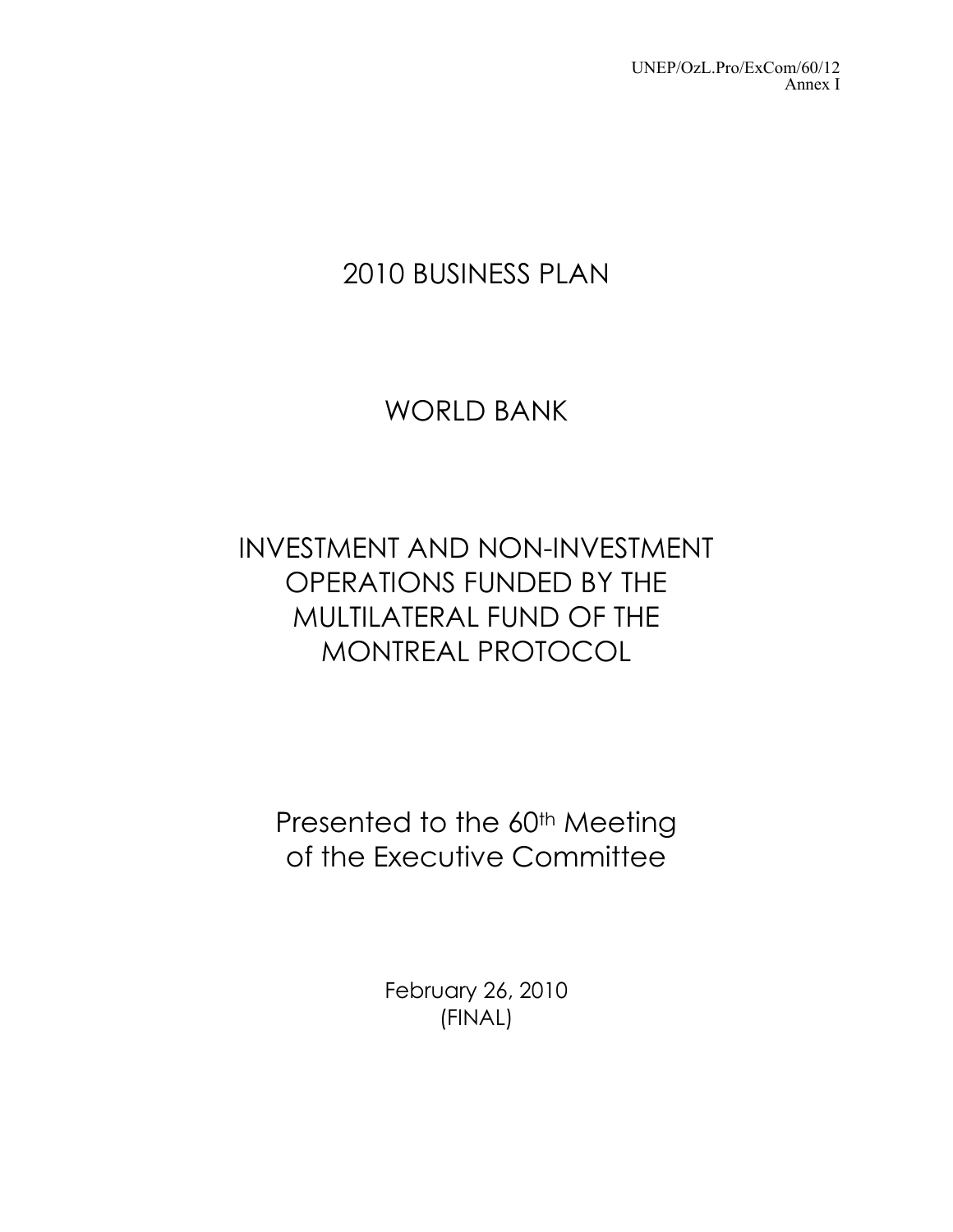# **TABLE OF CONTENTS**

# **Page**

| A. |                                                              |  |
|----|--------------------------------------------------------------|--|
| B. |                                                              |  |
| C. |                                                              |  |
|    |                                                              |  |
| A. |                                                              |  |
| B. |                                                              |  |
| C. | Measures to Expedite Implementation of Approved Projects and |  |
|    |                                                              |  |
|    |                                                              |  |
|    |                                                              |  |

# Annexes

| Annex I:    | Country-by-Country Review                                         |
|-------------|-------------------------------------------------------------------|
| Annex II:   | <b>Implementation and New Activities</b>                          |
| Annex III:  | Database of New and Ongoing Activities (Actual ODP)               |
| Annex $IV:$ | Database of New and Ongoing Activities (ODP based on overall cost |
|             | effectiveness)                                                    |
| Annex $V$ : | Value and Year of ODP Phase-out                                   |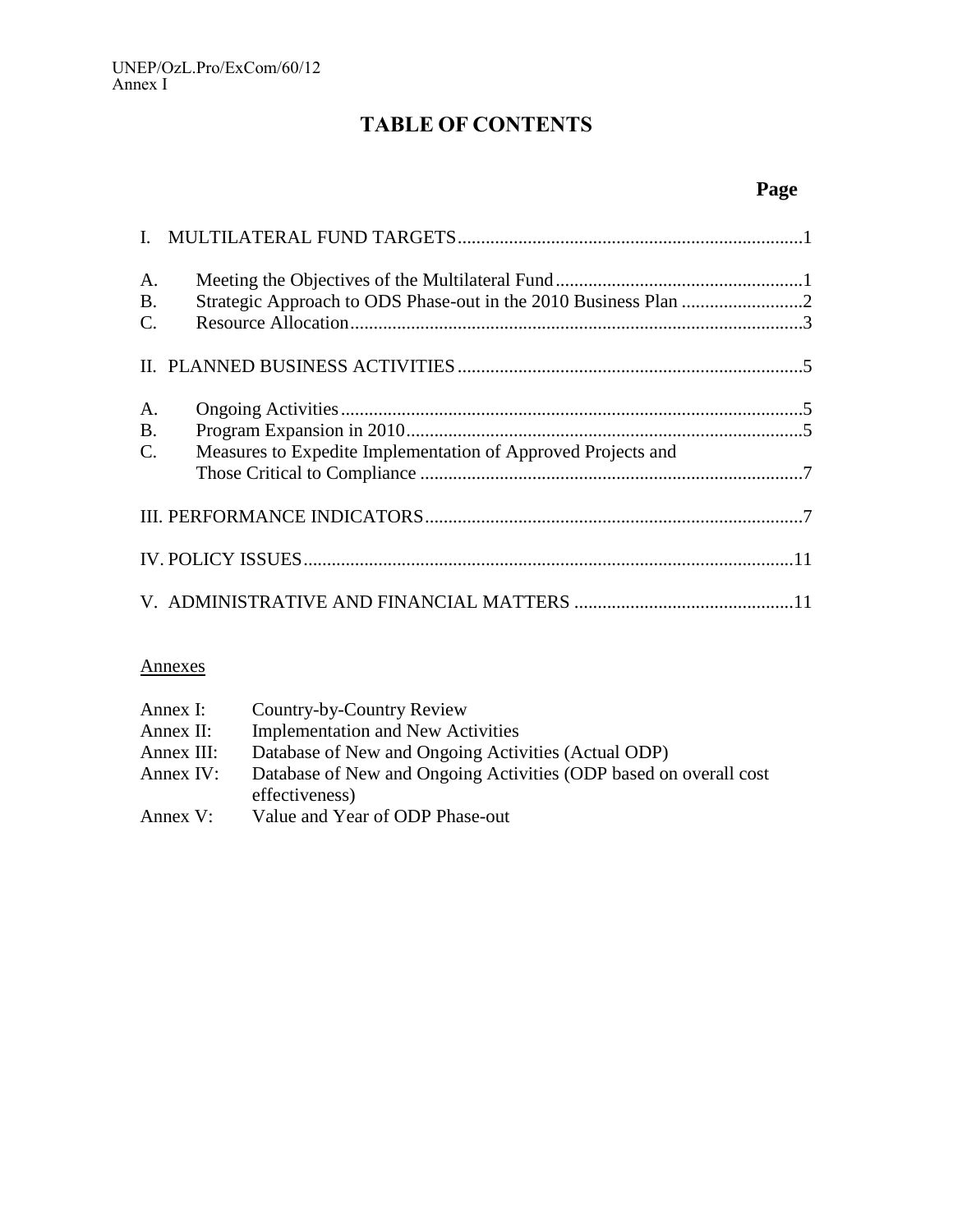# **I. MULTILATERAL FUND TARGETS**

# **A. Meeting the Objectives of the Multilateral Fund**

1. The proposed 2010 Business Plan for the World Bank is prepared on the basis of the three year phase-out plan/Compliance Oriented Model for the Multilateral Fund, prepared by the Multilateral Fund Secretariat.

2. The objectives of the proposed 2010 Business Plan for the World Bank are to: (i) ensure Article 5 partner countries' full compliance with the 2010 complete phase-out of CFCs, halons, and CTC; and,

(ii) assist Article 5 countries in meeting the first two obligations pertaining to HCFC phase-out : the 2013 freeze in consumption and the 10% consumption reduction by 2015.

3. The proposed 2010 Business Plan of the World Bank includes ongoing work associated with the implementation of annual work programs of sector and national plans, previously approved by the ExCom, to phase out consumption and production of CFCs, halons, CTC, TCA, and methyl bromide, as well as renewal of institutional strengthening projects. In addition, a number of HCFC phase-out and sector plans will be put forward for the consideration of the Executive Committee.

4. The expected impact of proposed new investment activities for 2010 is summarized in Table  $I - 1$ . Information for each individual project is presented in Annexes II through IV.

*Table I-1: Expected impact of new investment activities included in proposed 2010–2012 Business Plan (ODP tonnes)*

| <b>ODS</b> to be phased out     | 2010                     | 2011 | 2012 | Total          |
|---------------------------------|--------------------------|------|------|----------------|
| <b>HCFC Phase-out Plans</b>     | 550                      | 593  | 601  | .744           |
| <b>HCFC</b> Production Projects | $\overline{\phantom{0}}$ | -    |      | $\blacksquare$ |
| <b>Total</b>                    | 550                      | 593  | 601  | .744           |

5. In accordance with Decision  $38/66$ , Table I – 1 also includes information on new activities for 2011 and 2012. It is important to note that activities planned for these years are included on an indicative basis, and that they may later be revised as part of future year World Bank business plan submissions.

6. Other than the ODP to be phased out from new investment activities proposed for the 2010-2012 period, additional phase-out will be achieved through the implementation of previously approved investment projects, sector plans and national plans. This additional phase-out is captured in Table  $I - 2$ .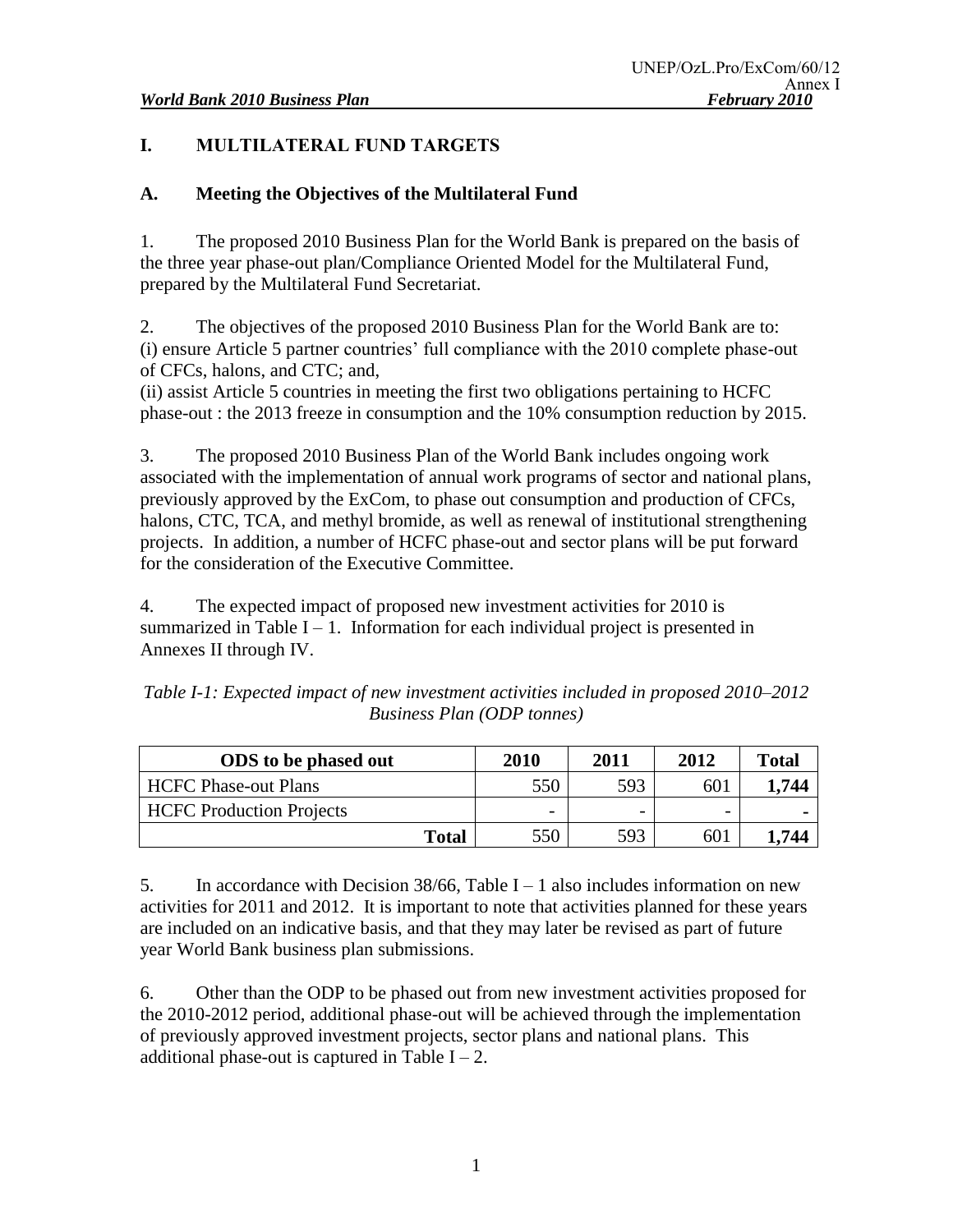| <b>ODS</b>                         | 2010   | 2011                     | 2012 | <b>Total</b> |
|------------------------------------|--------|--------------------------|------|--------------|
| CFC in non-LVC countries           | 1,269  |                          | 118  | 1,387        |
| CFC in LVC countries               |        | $\overline{\phantom{0}}$ |      |              |
| CFC production sector              | 1,680  |                          |      | 1,680        |
| Halon (consumption and production) | 2,061  | $\overline{\phantom{0}}$ |      | 2,061        |
| Methyl Bromide (consumption)       |        | 56                       | 18   | 74           |
| CTC (consumption and production)   | 8,765  | -                        |      | 8,765        |
| TCA (consumption and production)   | 102    | -                        |      | 102          |
| ODS Disposal *                     | 172    | 135                      | 540  | 847          |
| Total                              | 14,050 | 191                      | 676  | 14,917       |

*Table I-2: Impact of investment activities implemented by the World Bank approved prior to 60th Executive Committee Meeting (ODP tonnes)*

*\* not funded by the Multilateral Fund of the Montreal Protocol.* 

#### **B. Strategic Approach to ODS Phase-out in the Proposed 2010 Business Plan**

7. Decision XIX/6: The proposed World Bank 2010 Business Plan includes a carryover funding request from the 2009 Business Plan, to conduct an overall study on resource mobilization outside of the Multilateral Fund to support HCFC phase-out with maximum climate co-benefits. The study will focus on resource mobilization to support projects aimed at reducing the use of HFCs, and HCFC-22 in particular, as they could impact efforts to minimize emissions of HFC-23, which is a by-product of HCFC production.

8. The study will investigate: (i) the potential volume of carbon dioxide equivalent emission reductions that could be obtained from accelerated HCFC phase-out considering low GWP alternatives; (ii) barriers associated with conversion of HCFC technology with baseline energy efficiency to low GWP alternatives with improved energy efficiency, and to high GWP alternatives with improved energy efficiency; (iii) consumption and production of HFCs, including those produced as byproducts of other chemical processes; and (iv) potential funding resources (e.g., Multilateral Fund, Kyoto Protocol, Voluntary Carbon Market, Carbon Partnership Funds, Clean Technology Fund) to support adoption of better HCFC containment practices and climate friendly technologies, including development of funding methodologies such as approaches to evaluate baseline consumption and production of HFCs. In addition, the study will investigate effective modalities for implementing these activities in order to ensure seamless synergy between the MLF-funded activities and activities funded by resources outside the MLF.

9. World Bank–UNEP Cooperation: In 2010, the World Bank proposes to cooperate with UNEP in developing HPMPs for a group of African countries. The objectives of this cooperation include: (i) to explore opportunities for ozone and climate co-benefits in phasing out HCFCs in African countries; and (ii) to lend the World Bank's resource mobilization expertise to support development and financing of HCFC phase-out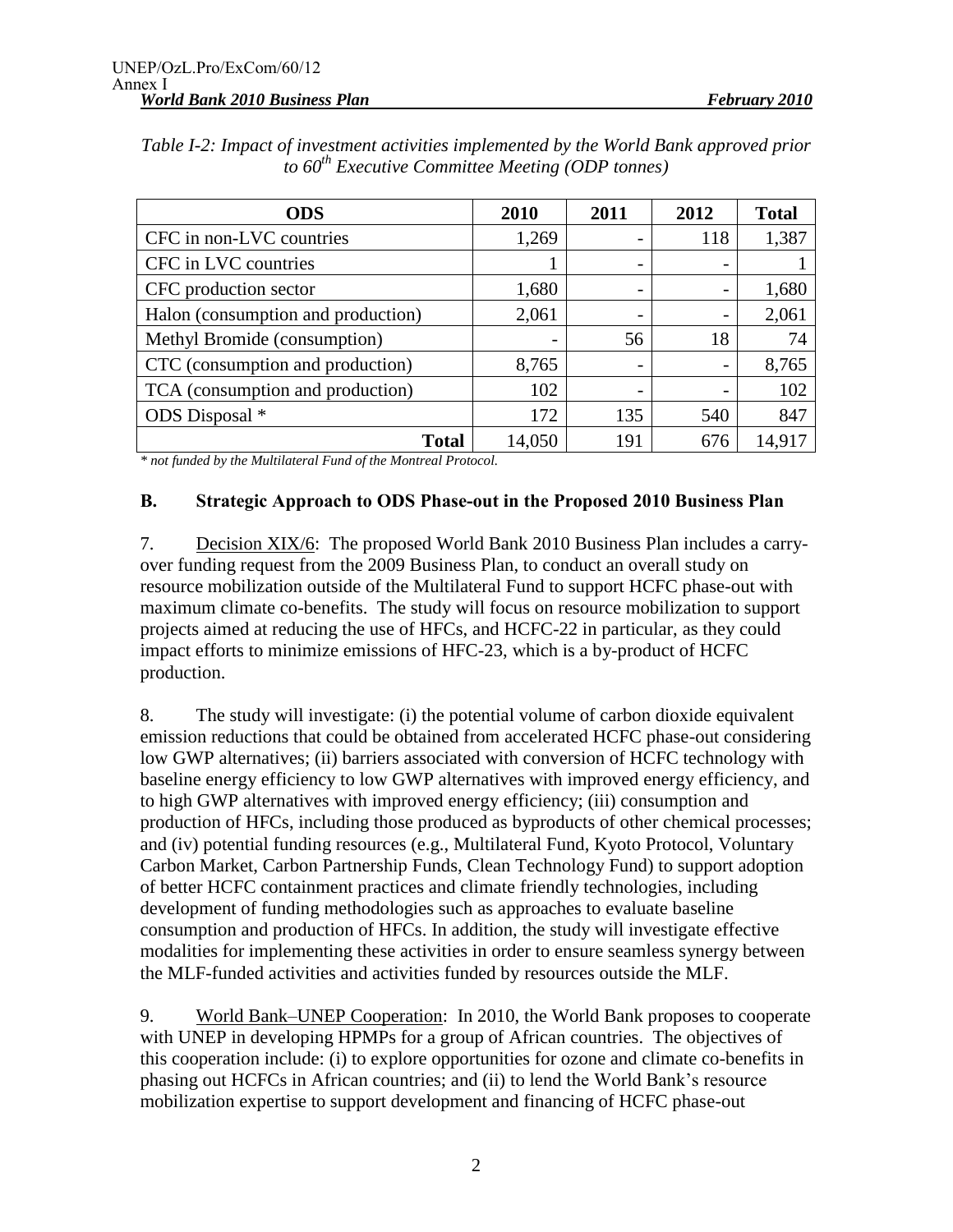activities in those countries. This initiative was introduced during a joint Ozone-Climate Concept Review Workshop, attended by ten countries, that was organized in Nairobi in February 2009. Of the countries that participated in the workshop, seven have subsequently expressed their interest in working in partnership with the World Bank and UNEP to formally launch the initiative. These include: Burkina Faso, Cote d'Ivoire, Democratic Republic of the Congo (the), Madagascar, Malawi, Sierra Leone and Togo.

10. In order to act upon the requests received from the aforementioned countries, a project preparation request to develop investment programs within the context of each country's HPMP development process is included in the Bank Business Plan.

11. HCFC Production: The China HCFC gradual production phase-out plan is under preparation and is expected to be submitted to the Executive Committee for consideration and approval in 2010. In addition, the Bank has included a project preparation request for the development of an HCFC gradual production phase-out plan for India as part of its 2010 Business Plan. Given policy issues surrounding funding eligibility criteria for swing plants, the Bank will request the release of these project preparation funds for India once guidance on these policy issues has been issued by the Production Sub-group.

# **C. Resource Allocation**

12. The proposed 2010 Business Plan includes deliverables of 9 investment activities in the following 8 countries: Antigua and Barbuda, China, India, Indonesia, Sri Lanka, Thailand, Tunisia, and Turkey (monitoring and evaluation activities under the Turkey Refrigeration Phase-out Plan). The total amount of funds requested for ongoing and new investment activities in the proposed 2010 Business Plan is US\$ 56.3 million.

13. The 2010 Business Plan also proposes project preparation funding requests for India, Jordan and Vietnam, to support development of sector plans to phase out HCFCs in the production and consumption sectors. In addition, project preparation funds are also requested to support the development of an HCFC investment program in seven African countries, to be developed in partnership with UNEP.

14. The total deliverables contained in the proposed 2010 World Bank Business Plan, including investment, demonstration, non-investment and preparatory activities amounts to US\$ 59.33 million (including agency support costs and core unit costs). The breakdown of the total deliverables is summarized in Table I-3.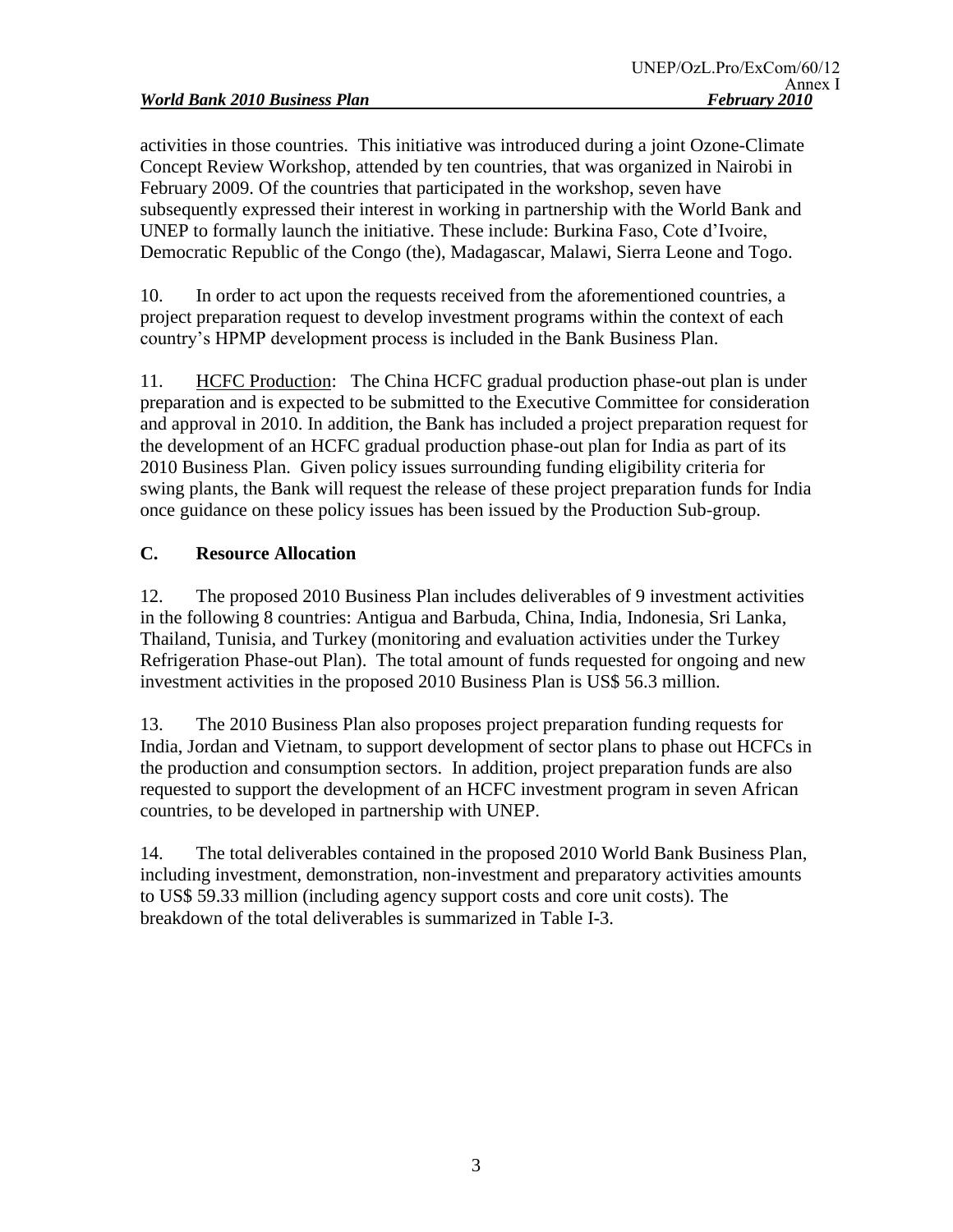| Type of activity included in the<br>proposed 2010 Business Plan                      | Number of<br><b>Activities</b> | Amount<br>Requested*<br>(US\$ million) |
|--------------------------------------------------------------------------------------|--------------------------------|----------------------------------------|
| Annual Work Programs for                                                             |                                |                                        |
| sector/national plans previously<br>approved by Executive Committee **               | 5                              | 2.15                                   |
| New investment activities                                                            | 4                              | 54.15                                  |
| <b>Institutional Strengthening Project</b><br>Renewals in Jordan, Philippines (the), |                                |                                        |
| Tunisia and Thailand                                                                 | 4                              |                                        |
| New project preparation activities                                                   | 6                              | .7                                     |
| Global technical assistance activities                                               | 2                              | 0.54                                   |
| Core Unit                                                                            |                                | 1.75                                   |
| Total                                                                                | 22                             | 59.33                                  |

| Table I-3: Summary of all activities included in the proposed 2010 Business Plan |  |  |  |  |
|----------------------------------------------------------------------------------|--|--|--|--|
|----------------------------------------------------------------------------------|--|--|--|--|

*\* Figures include agency support costs*

*\*\* Includes Monitoring & Evaluation activities associated with the Turkey Refrigeration Phase-out Plan*

15. The funding distribution for investment activities included in the proposed 2010 Business Plan is summarized in Table  $I - 4$ , and a summary of resource allocations for the triennium is presented in Table  $I - 5$ .

| Table I-4: Summary of funding distribution for investment activities in the proposed |  |
|--------------------------------------------------------------------------------------|--|
| 2010 World Bank Business Plan                                                        |  |

|                          | Total amount of<br>funds requested in<br>2010 (US\$ 000s) | <b>Percent</b><br>of Total | <b>Estimated</b><br>impact in 2010<br>(ODP tonnes) | <b>Percent</b><br>of Total |
|--------------------------|-----------------------------------------------------------|----------------------------|----------------------------------------------------|----------------------------|
| <b>CFC</b> Consumption   | 853                                                       | 2                          | 1,442                                              | 9.88                       |
| <b>CFC</b> Production    | 1,295                                                     | 2                          | 1,680                                              | 11.51                      |
| <b>CTC</b> Consumption   | $\left($                                                  | $\theta$                   | 8,166                                              | 55.93                      |
| <b>CTC</b> Production    | $\theta$                                                  | $\Omega$                   | 599                                                | 4.10                       |
| <b>TCA</b> Consumption   | $\theta$                                                  | $\Omega$                   | 23                                                 | 0.16                       |
| <b>TCA Production</b>    | $\theta$                                                  | $\theta$                   | 79                                                 | 0.54                       |
| <b>Halon Consumption</b> | $\Omega$                                                  | $\Omega$                   | 1,061                                              | 7.27                       |
| <b>Halon Production</b>  | $\Omega$                                                  | $\Omega$                   | 1,000                                              | 6.85                       |
| <b>HCFC</b> Consumption  | 49,150                                                    | 87                         | 550                                                | 3.77                       |
| <b>HCFC</b> Production   | 5,000                                                     | 9                          | $\Omega$                                           | $\Omega$                   |
| <b>TOTAL</b>             | 56,298                                                    | 100.00                     | 14,600                                             | 100.00                     |

*Note: Figures include agency support costs.*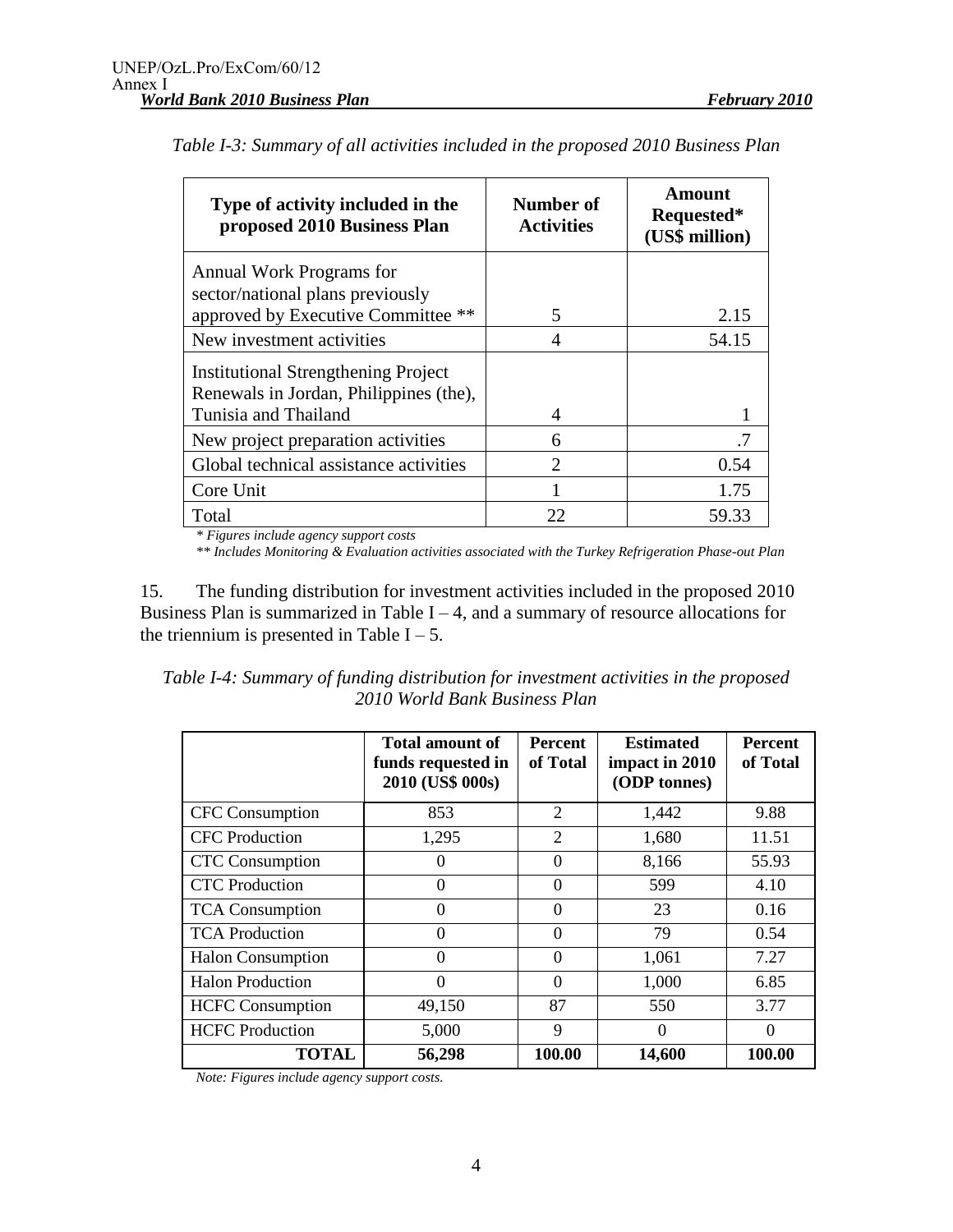|                                   | <b>Value</b><br>$($ \$000 $)$<br>in 2010 | <b>ODP</b><br>MT in<br>2010  | Value<br>$(\$000)$<br>in 2011 | <b>ODP</b><br>MT in<br>2011 | <b>Value</b><br>$(\$000)$<br>in 2012 | <b>ODP</b><br>MT in<br>2012 | <b>Value</b><br>$(\$000)$<br>2013-<br>2015 | <b>ODP</b><br>MT in<br>$2013 -$<br>2015 |
|-----------------------------------|------------------------------------------|------------------------------|-------------------------------|-----------------------------|--------------------------------------|-----------------------------|--------------------------------------------|-----------------------------------------|
| <b>Planned New</b>                |                                          |                              |                               |                             |                                      |                             |                                            |                                         |
| Activities                        | 54,150                                   | 550                          | 95,458                        | 593                         | 95,353                               | 696                         | 317,142                                    | 4,948                                   |
| Approved Multi-year<br>Agreements | 2,148                                    | 13,878                       | 156                           | 47                          | $\overline{\phantom{0}}$             | 136                         | 106                                        | 88                                      |
| Demonstration                     | $\overline{\phantom{a}}$                 | 172                          | -                             | 5                           | $\overline{\phantom{a}}$             | -                           | -                                          |                                         |
| Institutional<br>Strengthening    | 992                                      | $\overline{\phantom{a}}$     | ۰                             | -                           | 992                                  | -                           | -                                          |                                         |
| <b>Technical Assistance</b>       | 538                                      | $\qquad \qquad \blacksquare$ | -                             | 9                           | -                                    | $\overline{\phantom{0}}$    | -                                          |                                         |
| <b>Project Preparation</b>        | 710                                      | $\overline{\phantom{0}}$     | 65                            | $\qquad \qquad -$           | $\qquad \qquad$                      | -                           | $\overline{\phantom{a}}$                   |                                         |
| <b>Total</b>                      | 58,538                                   | 14,600                       | 95,679                        | 654                         | 96,345                               | 832                         | 317,248                                    | 5,036                                   |

*Table I-5: World Bank's proposed resource allocation plan for 2010-2015 (in US\$ 000s)*

16. The proposed 2010 Business Plan will capture an estimated 14,600 ODP tonnes, at an average cost effectiveness of US\$ 3.86/kg ODP.

# **II. PLANNED BUSINESS ACTIVITIES**

# **A. Ongoing Activities**

17. Investment Projects: As of January 2010, the World Bank's Montreal Protocol portfolio consists of 1 ongoing individual investment project and 19 multi-year projects.

18. Non-investment Projects and Activities: As of January 2010, the World Bank's portfolio includes 8 ongoing non-investment activities including: 3 demonstration projects, 4 institutional strengthening projects and 1 technical assistance project.

19. Annex I presents a country-by-country analysis of the progress and status of ongoing Montreal Protocol operations, provided by members of the World Bank's various countries' task teams.

# **B. Program Expansion in 2010**

20. The following section provides an overview of the new activities that have been included in the World Bank's proposed 2010 Business Plan. Annex II summarizes ODP impact projected from new and approved activities to be implemented during the period 2010-2012 and beyond. A list of all activities to be implemented during 2010–2012, and their associated levels of funding, is included in Annexes III and IV.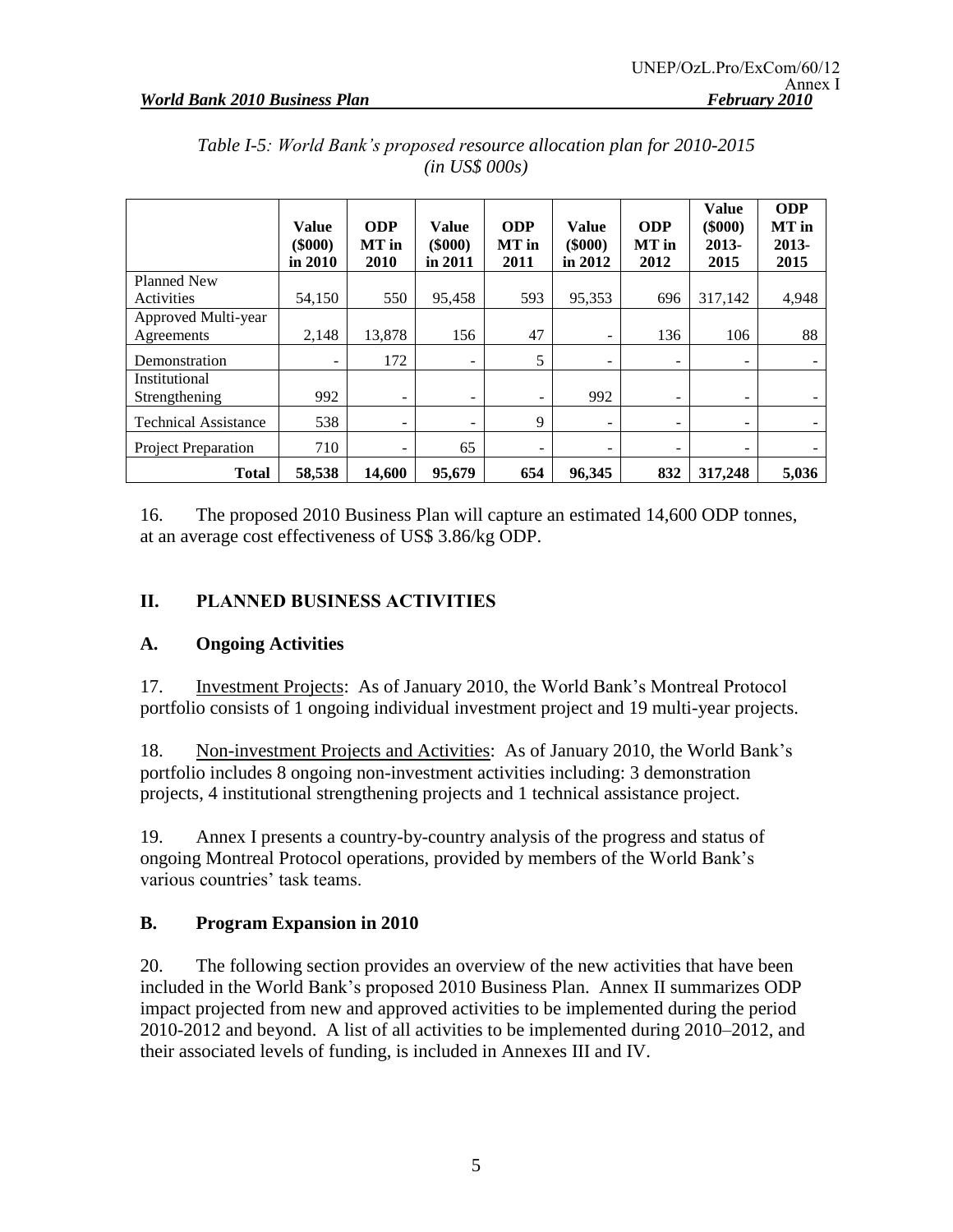# **New submissions**

21. HCFC Production Phase-out: The 2010 Business Plan proposes to include the development of an HCFC gradual production phase-out plan for India, to be submitted for the consideration of the Executive Committee as part of a 2010 work program amendment submission, once instruction pertaining to swing plants is rendered by the Production Sub-group and approved by the Executive Committee.

22. HCFC Consumption Phase-out: The World Bank proposes to include additional project preparation funding requests to support preparation of a foam sector plan and a refrigeration and air-conditioning sector plan for Vietnam, as well as development of HCFC investment programs in seven African countries, in partnership with UNEP. Over the course of the year, the World Bank will continue to expedite preparation of the HCFC sector plans and HPMPs in China, Indonesia, the Philippines, Sri Lanka, Thailand and Vietnam. These plans will include strategies to phase out HCFCs in a cost-effective manner while maximizing climate benefits. To finance these plans, the Bank will explore, to the extent possible, opportunities to mobilize resources outside of the Multilateral Fund to support energy efficiency gains possible through HCFC conversion projects. Where existing methodologies are not available, the Bank proposes to conduct a comprehensive study to identify such areas (e.g., low GWP refrigerants, reductions of indirect emissions of high GWP chemicals).

23. Global Study on Resource Mobilization for Maximizing Climate Benefits: HCFC phase-out could result in an increased use of HFCs. In order to maximize the benefits of both ozone layer protection and climate protection, a synchronized strategy for managing the use of HCFCs and HFCs could assist Parties to the Montreal Protocol to develop a conducive environment for adoption of climate friendly technologies. This would also assist industries in developing countries to avoid two-step conversion to low GWP technologies (from HCFC to HFC and to low GWP alternatives). To support market penetration of low GWP technologies, financial incentives within and outside the Multilateral Fund should be considered in order to offset higher costs, if any, of adoption of low GWP technologies. In addition, consumption and production of HFCs including those produced as byproducts of other chemical processes will also be considered.

24. A detailed outline of the issues that the proposed study will investigate is presented in paragraph 8, above.

# **Submissions of annual or biennial work plans for approved multi-year projects**

25. As per previously approved agreements, 5 annual or biennial work plans will be submitted for the consideration of the Executive Committee in 2010. Table II-1 provides the breakdown of these work plans: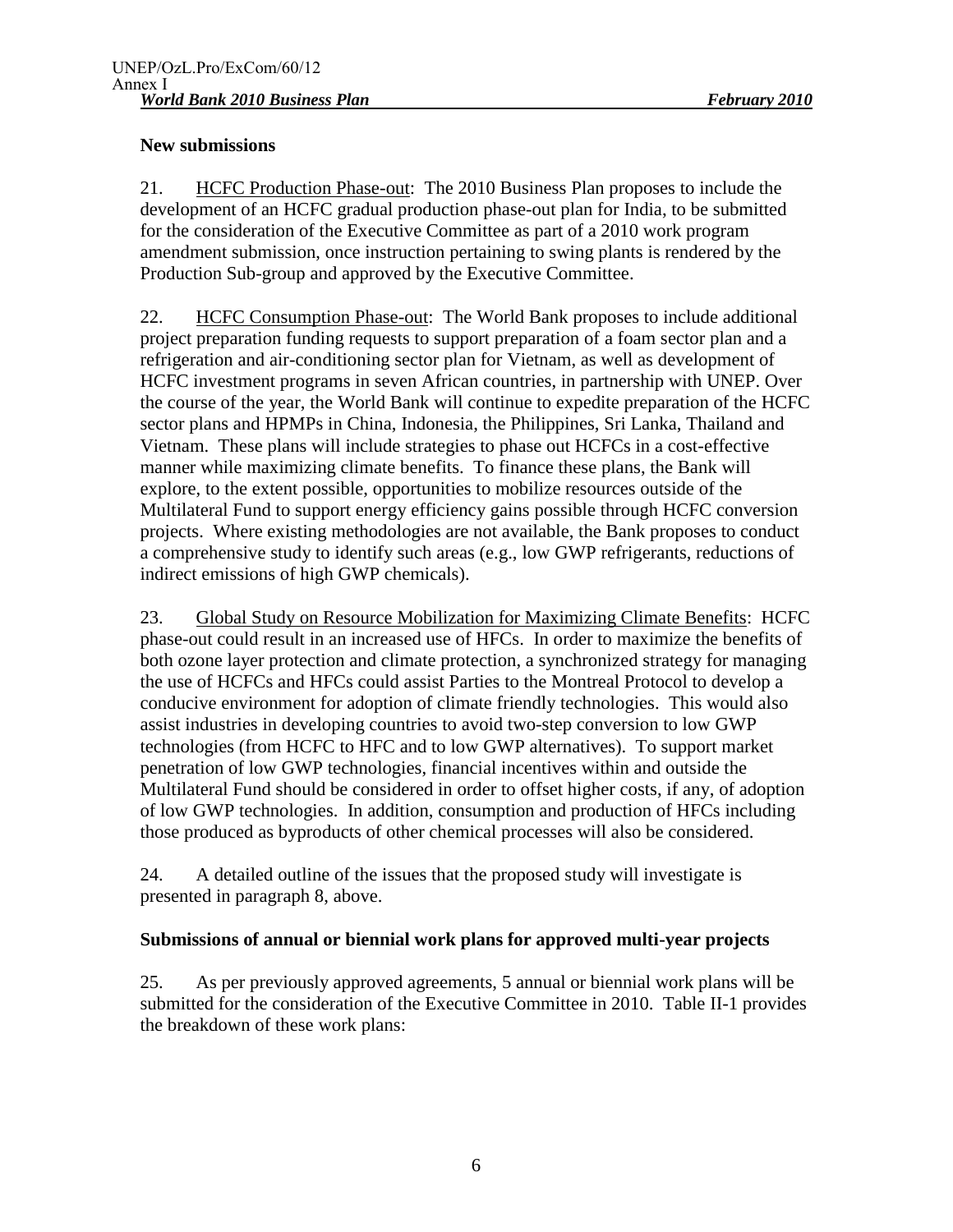*Table II-1: Annual or biennial work programs of previously approved multi-year plans that will be submitted to the ExCom in 2010*

| Approved multi-year agreement       | Country                        |
|-------------------------------------|--------------------------------|
|                                     | Antigua and Barbuda, Thailand, |
| <b>National CFC Phase-out Plans</b> | Tunisia                        |
| <b>CFC Production Closure</b>       | India                          |
| <b>Refrigeration Phase-out Plan</b> | Turkey                         |

# **Renewal of institutional strengthening**

26. Requests for renewal of institutional strengthening projects will be submitted for Jordan, the Philippines, Thailand and Tunisia.

# **C. Measures to Expedite Implementation of Approved Projects and Those Critical to Compliance**

27. As the complete phase-out date of CFCs, halons, and CTC, is fast approaching, the World Bank will focus its operations primarily on: (i) assisting countries to complete their consumption and production phase-out plans; and (ii) assisting countries to establish long-term management mechanisms to ensure sustainable phase-out of these chemicals. In addition, in order to assist countries in meeting their HCFC phase-out challenges, the World Bank will work closely with its client countries to develop comprehensive strategies for the phase-out of HCFCs.

28. The Bank will also host the Fourteenth Annual Financial Agents Workshop in early April 2010. It will be the first meeting since the Montreal Protocol (MP) ban on consumption and production of CFC, halon and CTC has entered into force for Article 5 countries. The workshop will include extensive discussion on challenges post phase-out – CFC and halon management and disposal, sustainability of institutions and policies established, and controlling pressures for illegal trade - as well as a dialogue on the policy, technical, and financial considerations associated with HCFC phase-out.

# **III. PERFORMANCE INDICATORS**

29. As per Decision 41/93, the following performance indicators are included in the World Bank's 2010 Business Plan: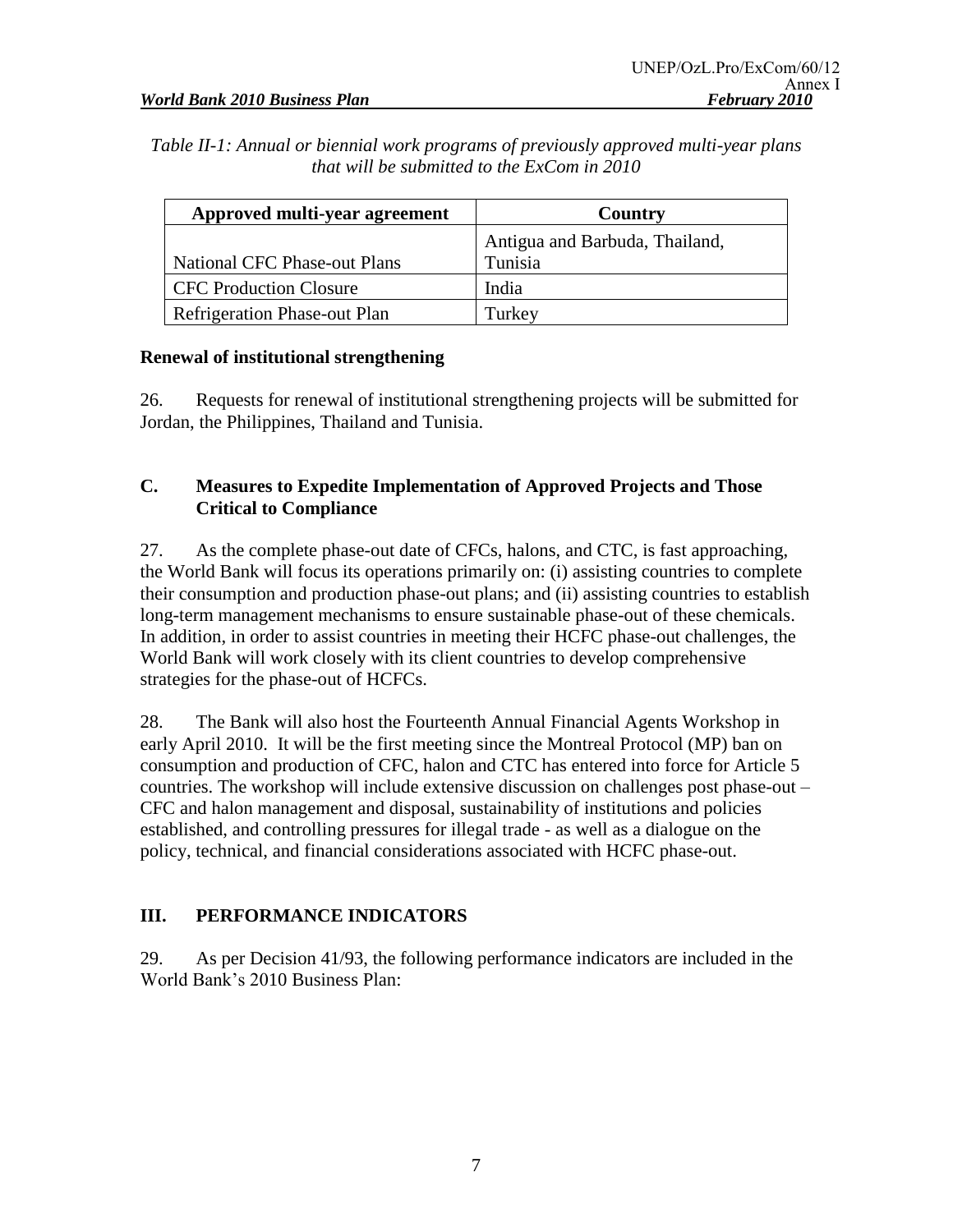# **A. Quantitative Performance Indicators**

### 30. **Approval Performance Indicators**

a) Number of annual programs of multi-year agreements approved vs. those planned (Weighting: 20)

*Table III-1: Number of annual programs of multi-year agreements planned for 2010*

| <b>Item</b>                                        | <b>Planned for 2010</b> |
|----------------------------------------------------|-------------------------|
| Annual work programs of previously approved multi- |                         |
| year agreements to be presented to ExCom in 2010   |                         |
| Planned multi-year agreements for which no annual  |                         |
| work program will be submitted to ExCom in 2010    |                         |

b) Number of individual projects/activities (investment projects, RMPs, halon banks, TAS) approved vs. those planned. (Weighting: 20)

| Table III-2: Number of individual projects/activities planned for 2010 |  |  |
|------------------------------------------------------------------------|--|--|
|------------------------------------------------------------------------|--|--|

| <b>Item</b>                                              | <b>Planned for</b><br>2010 |
|----------------------------------------------------------|----------------------------|
| New institutional strengthening renewals to be presented |                            |
| to ExCom                                                 |                            |
| New technical assistance activities to be presented to   |                            |
| ExCom                                                    |                            |

# 31. **Implementation Performance Indicators**

a) Milestone activities completed/ODS levels achieved for approved multi-year annual tranches vs. those planned. (Weighting: 20)

In 2010, the World Bank expects to complete every milestone of its 5 ongoing multi-year agreements, including ODP phased out.

b) ODP phased-out for individual projects vs. that planned per progress reports (Weighting: 5)

In 2010, the World Bank expects to phase out a total of 240.3 ODP tonnes through implementation and completion of ongoing individual projects.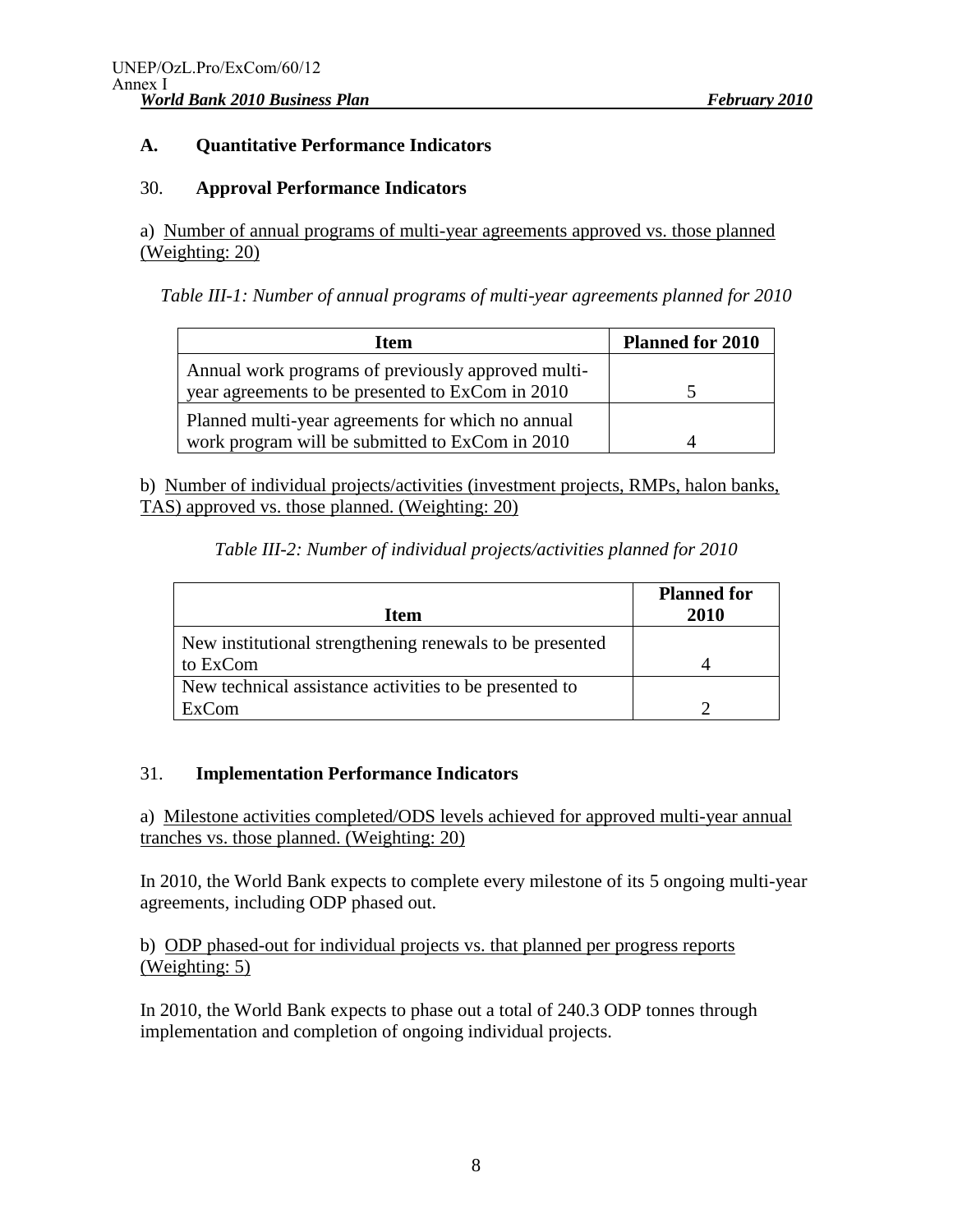c) Project completion (pursuant to Decision 28/2 for investment projects) and as defined for non-investment projects vs. those planned in progress reports (Weighting: 5)

In 2010, the World Bank expects to bring to completion a total of 5 activities under implementation: one investment project, two institutional strengthening projects, and two technical assistance projects.

d) Percentage of policy/regulatory assistance completed vs. those planned (Weighting: 10)

In 2010, the World Bank will continue to assist all countries where multi-year agreements are being implemented in meeting their policy/regulatory milestones, as indicated by each individual agreement. These include enactment of licensing quota systems, inspection requirements and others. This type of policy-level assistance does not address explicit country requests, but rather complies with milestones previously agreed to under multiyear agreements. There are 10 policy milestones for 2010 included in the Bank's ongoing multi-year plans. The Bank's target is to meet all of these policy targets.

# 32. **Administrative Performance Indicators**

a) Speed of financial completion vs. that required per progress report completion dates (Weighting: 10)

The Bank expects to achieve financial completion of its projects within an average 11 months from the required date.

# b) Timely submission of project completion reports (Weighting: 5)

The Bank plans to submit project completion reports of all projects that are completed between July 1, 2009 and June 30, 2010, by the end of 2010.

c) Timely submission of progress reports and responses unless otherwise agreed (Weighting: 5)

The Bank plans to submit its 2009 Progress Report on May 1, 2010 or at least eight weeks before the 61<sup>st</sup> meeting of the Executive Committee.

33. A summary of the World Bank's 2010 performance indicators is included in Table III–3, below.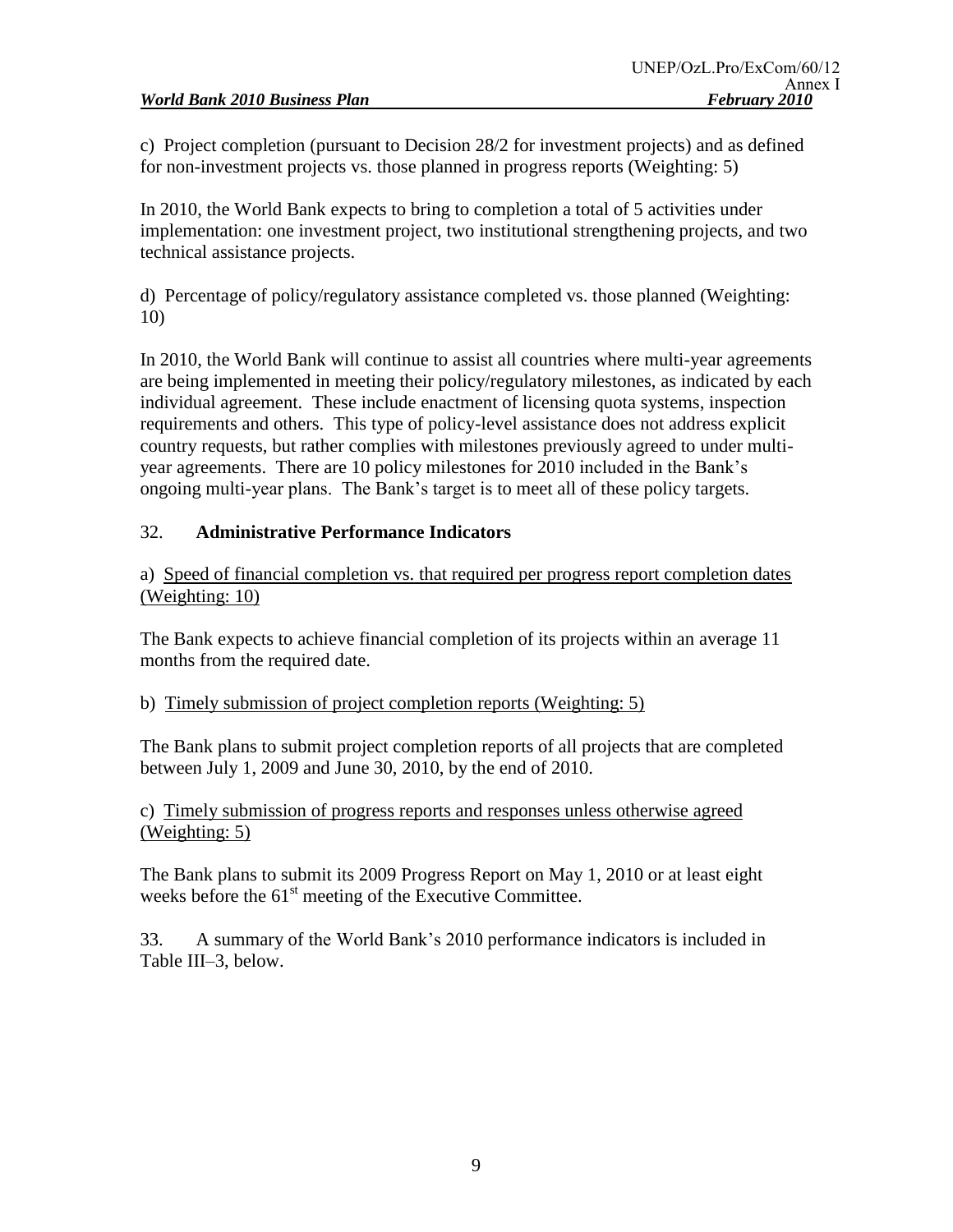| <b>Category of</b><br><b>Performance</b><br><b>Indicator</b> | <b>Item</b>                                                                                                                                                           | Weighting | 2010<br><b>Target</b> |
|--------------------------------------------------------------|-----------------------------------------------------------------------------------------------------------------------------------------------------------------------|-----------|-----------------------|
| Approval                                                     | Number of annual programs of multi-year<br>agreements approved vs. those planned                                                                                      | 20        | 5/5                   |
| Approval                                                     | Number of individual projects/activities (investment<br>projects, RMPs, halon banks, TAS) approved vs.<br>planned                                                     | 20        | 6/6                   |
| Implementation                                               | Milestone activities completed/ODS levels achieved<br>for approved multi-year annual tranches vs. those<br>planned                                                    | 20        | 5/5                   |
| Implementation                                               | ODP phase-out for individual projects vs. that<br>planned per progress reports                                                                                        | 5         | 240.3                 |
| Implementation                                               | Project completion (pursuant to Decision 28/2 for<br>investment projects) and as defined for non-<br>investment projects vs. those planned in the progress<br>reports | 5         | $5^{(*)}$             |
| Implementation                                               | Percentage of policy/regulatory assistance<br>completed vs. those planned                                                                                             | 10        | 100%                  |
| Administrative                                               | Speed of financial completion vs. that required per<br>progress report completion dates                                                                               | 10        | 11<br>mos.            |
| Administrative                                               | Timely submission of project completion reports                                                                                                                       | 5         | 100%                  |
| Administrative                                               | Timely submission of progress reports and<br>responses unless otherwise agreed                                                                                        | 5         | 100%                  |

|  | Table III-3: Summary of World Bank's performance indicators |  |  |  |  |
|--|-------------------------------------------------------------|--|--|--|--|
|--|-------------------------------------------------------------|--|--|--|--|

*(\*) Includes one investment project, two institutional strengthening projects, and two technical assistance projecst.*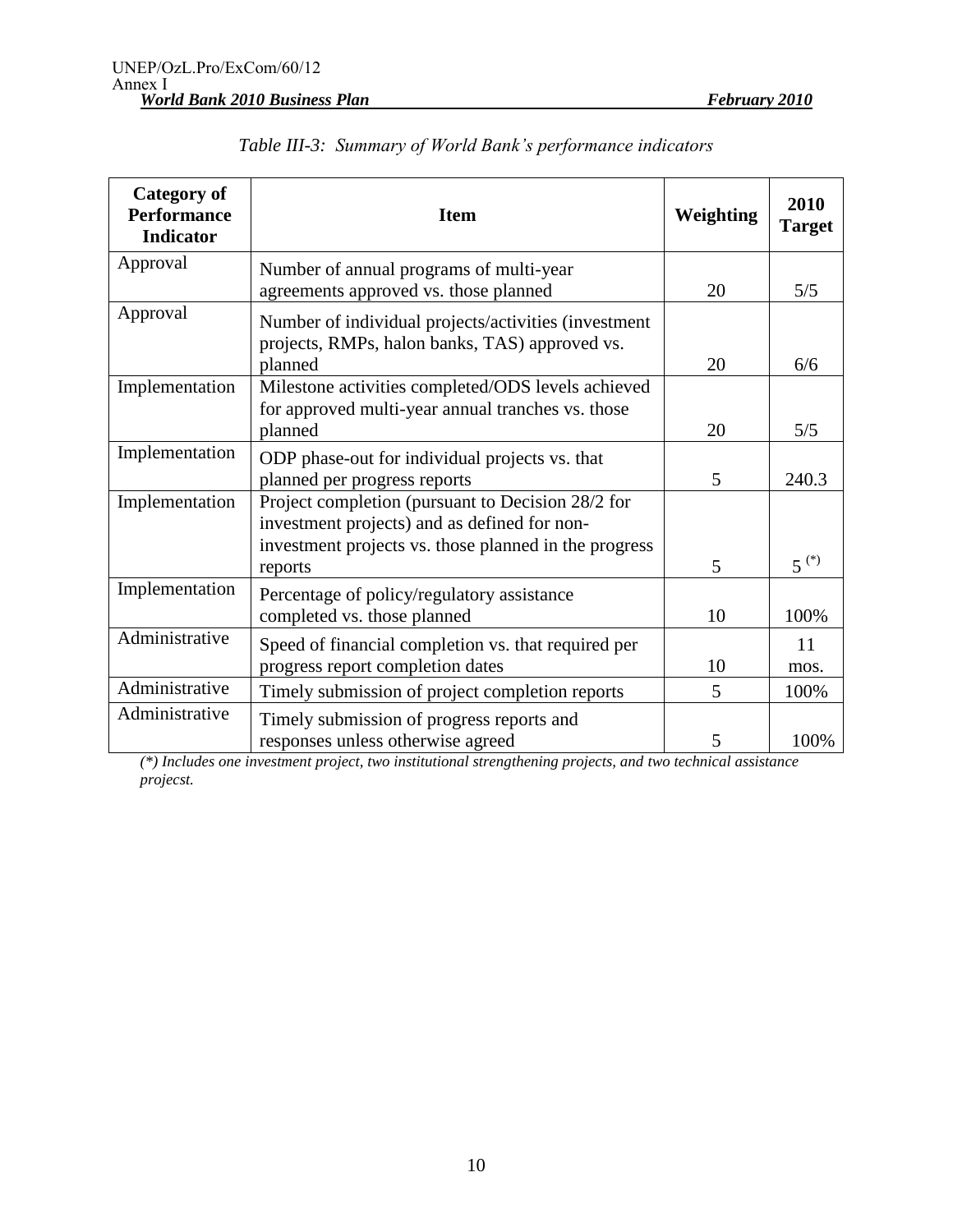# **IV. POLICY ISSUES**

34. HCFC production phase-out at swing facilities – The World Bank is including a project preparation request to develop an HCFC gradual production phase-out plan for India, where all HCFC manufacturers have swing facilities and all of them have received funding from the MLF to phase out production of CFCs. The Production Sub-group has been mandated by the Executive Committee to review the eligibility of these facilities for additional funding from the MLF to support HCFC production phase-out. Without any decision from the Production Sub-group on this issue, the Bank will not be able to proceed with the development of the HCFC production phase-out plan in India and other HCFC producing countries that have swing plants.

# **V. ADMINISTRATIVE AND FINANCIAL MATTERS**

35. None.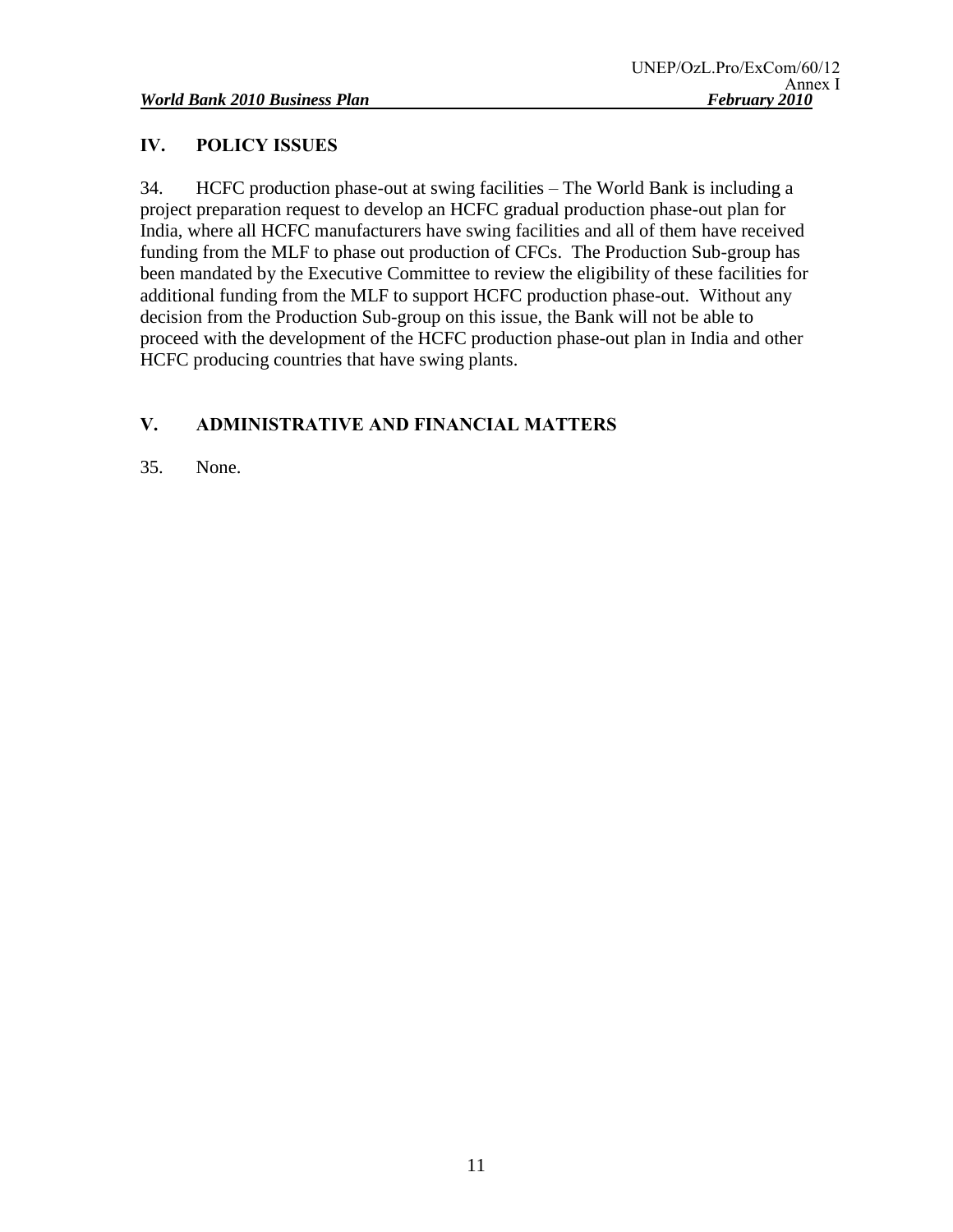# **ANNEX I**

# **Country-by-Country Review**

#### **ANTIGUA AND BARBUDA**

A supervisory mission to Antigua & Barbuda was undertaken in 2009 to encourage the launch of implementation of the CFC Phase-out Management Plan. Implementation began in earnest in 2009. The National Ozone Unit engaged a consultant to review the current CFC consumption situation and phase-out status in country, and to revise the project implementation activities and associated implementation timeframe, as necessary. The study was completed in 2009. Disbursement is poised to occur in the first quarter of 2010, and the training of customs official and technicians is planned for the first and second quarters of 2010.

#### **ARGENTINA**

Sub-grant agreements have been signed with four of the six labs involved in the MDI phase-out project: (i) Laboratorio Cassará; (ii) Denver-Farma; (iii) Phoenix; and (iv) Raffo. The agreements include a plan of activities and grant disbursement schedules. The grant agreement with Roux-Ocefa is currently under preparation, while negotiations with the sixth (and smallest) laboratory, Dallas, are underway. The first disbursements against the four signed sub-grant agreements began in late 2009. The project implementation unit has visited the four labs that have signed sub-grant agreements and verified that activities have begun as planned.

#### **CHINA**

In 2009 China continued to meet all its CFC/Halon/CTC/TCA phase-out targets, as agreed with the Executive Committee. The Government of China will continue to report to the ExCom on an annual basis on the use of unallocated funding for all approved ODS phase-out sector plans, until such time as all the funds have been used. The overall disbursement rate during 2009 stood at 94%.

The Bank is providing support to the Government of China in addressing its consumption of HCFCs, specifically in the foam and HCFC production sectors, with emphasis on provision of technical and financial information pertaining to HCFC replacement with more climate-friendly alternatives. The HCFC phase-out sector plan in PU foam, which will enable China to meet its freeze and 10% reduction obligations, will be submitted for the consideration of the Executive Committee in 2010.

In addition, work on the development of a HCFC production phase-out sector plan is underway and is expected to be submitted to the ExCom for consideration and approval in 2011. As a first step, the Government plans to address HCFC-141b phase-out.

#### **INDIA**

The implementation performance of the India CFC Production Phaseout Project (ODS III) has been satisfactory. In 2008, India successfully ceased production of CFCs, as obligated under the Accelerated CFC Production Phase-out (ACPP) Agreement approved by the Executive Committee (ExCom) in November 2008. The World Bank independent audit confirmed that India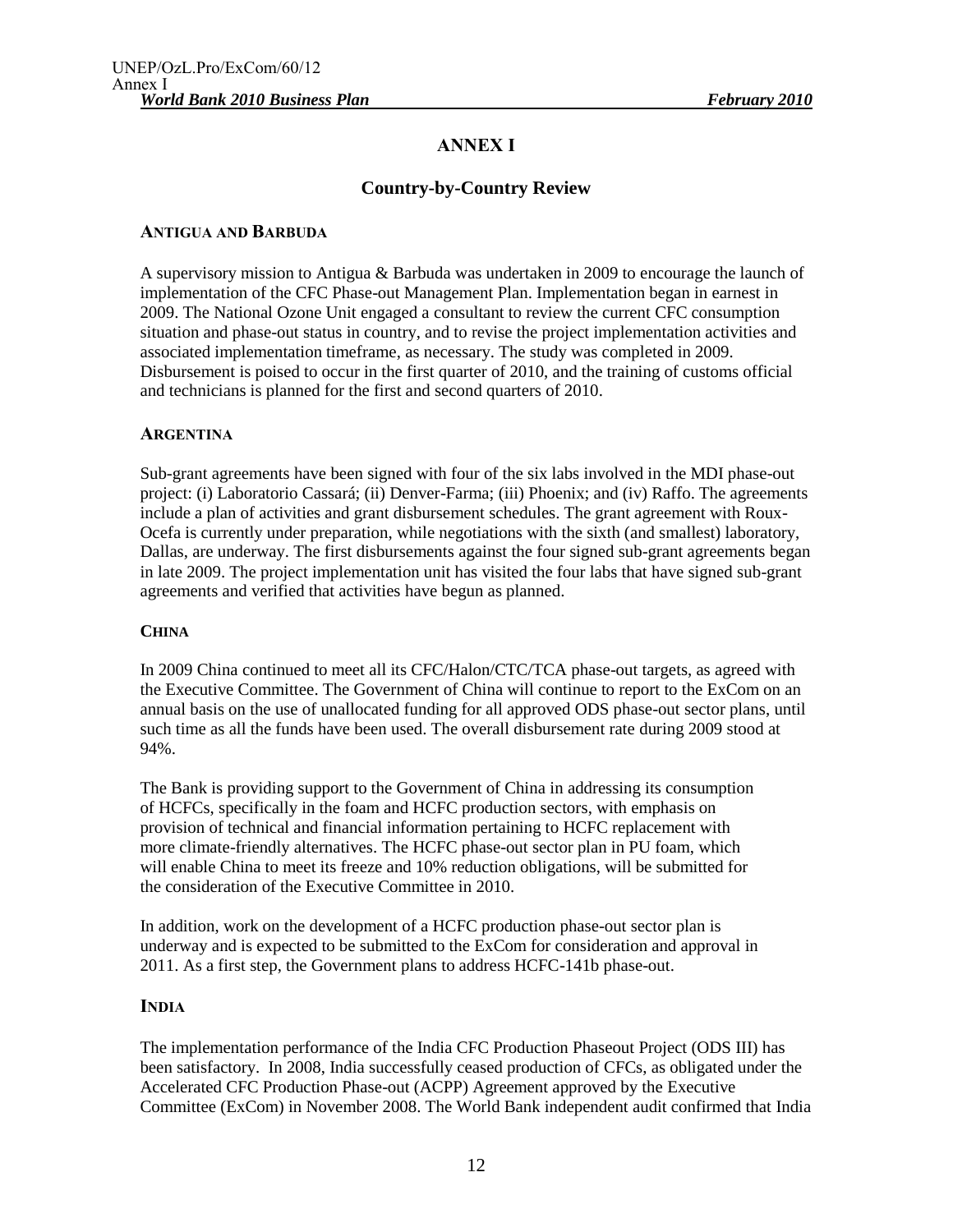had met its last production target of 690 MT, as well as the associated sales, import and export targets. The Government of India also instituted appropriate policy measures to ensure that trade in virgin CFCs remains restricted. Due to delay in approval of funding of CY2009 tranche of funds, the implementation of the Technical Assistance component was slower than expected in 2009. An Action Plan defining activities appropriate to the current production and usage scenario, is being developed in consultation with the partner agency, UNEP.

The CTC Phaseout Sector Plan (ODSIV) has yielded satisfactory results. Production phase-out targets have been successfully achieved. In 2009, the ExCom requested an exceptional mid-year audit to be undertaken to provide additional verification that an excess amount of 1,169 OPDP tons of CTC had been used as feedstock. The audit, which was undertaken in August 2009, confirmed that there was a negative change in inventory destined for feedstock between January and June 2009. The annual tranche for CY2009 was also approved in November 2009. Implementation in the CTC consumption sub-sector is also satisfactory. All projects have phased out CTC procurement and usage, and are about to achieve financial closure. The ODSIV project has some unspent funds under the TA component and the World Bank has been discussing the development and implementation of a Monitoring Protocol to guide the Government of India in the continued monitoring of production, storage, sale, consumption and disposal of CFCs and CTC.

In the case of project implementation delays, specific activities that the team will carry out in 2010 to assist the NOU and/or the financial intermediary to speed up implementation include: enhanced dialogue with the Government, planned Bank missions, and training.

#### **INDONESIA**

The CFC phase-out sector plan implemented by the Bank is expected to be completed in 2010, as planned. The preparation of a HCFC foam sector plan is well underway, with data collection at an advanced stage. The Bank expects to submit the HCFC foam sector plan by end of 2010, or early 2011, depending on the progress of the overall preparation of a HPMP, which is under development by another implementing agency.

The Indonesia chiller energy efficiency project was approved by the GEF CEO in 2009. The total GEF funding of \$4 million has already been secured. This GEF funding, along with \$1 million from the MLF-funded global chiller project, will be used to leverage additional resources of \$18 million in the form of concessional loans, from KfW. The project will result in replacement of about 160 CFC chillers. The project is expected to be approved by the Bank Executive Board by no later than the first quarter of 2011.

Draft terms of reference of the ODS disposal project have already been submitted for the consideration of the Ministry of Environment, Indonesia. The ODS disposal project will cover destruction of CFCs being held by the customs department and CFCs that will be recovered from CFC chillers replaced by the Chiller Energy Efficiency Project.

#### **JORDAN**

Two investment activities are under implementation in Jordan as the 2010 business planning year begins. The National ODS Phase-out Plan (NOPP) has seen the completion of all investment activities and is expected to close in early 2010, once final technical assistance activities and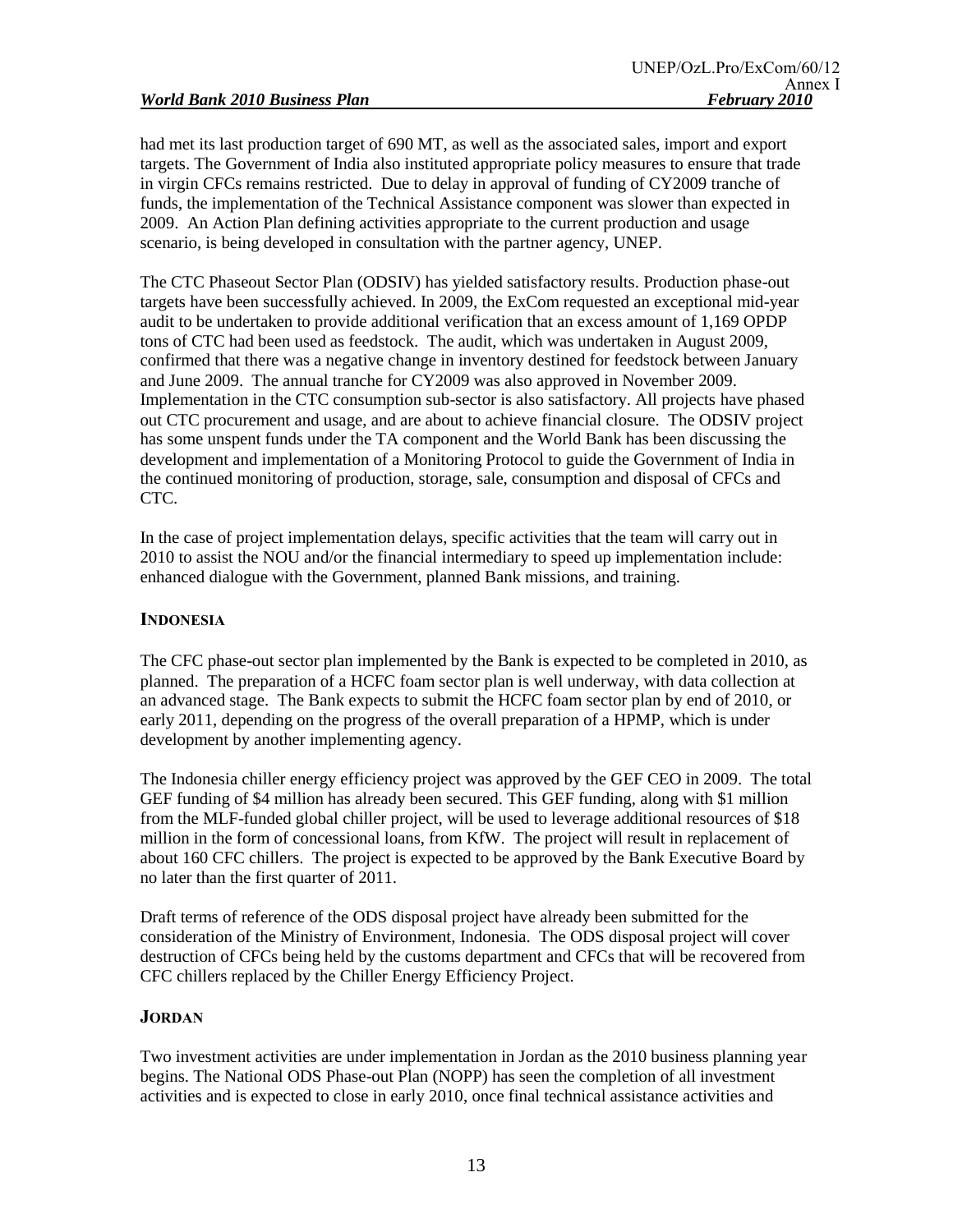public awareness work are completed in select sectors. The US\$1 million Jordan component of the Global Chiller Replacement Project began implementation in mid-2009, and procurement of new chillers by CFC-based chiller owners has commenced.

Jordan's Institutional Strengthening Project (ISP) entered into its eighth phase with approval of US\$110,500 at the 58th meeting of the Executive Committee. As per Decision 59/47, the ISP renewal will only cover the period through December 2010. Therefore, the Government of Jordan will be seeking renewal of its ISP, for a two year period, at the  $62<sup>nd</sup>$  meeting of the Executive Committee.

In 2010, the Bank will conduct two supervision missions to monitor project implementation and assist the National Ozone Unit to bring the NOPP to a close and to prepare the completion report.

#### **MALAYSIA**

Implementation of the National CFC Phase-out Plan (NCFCP) will be completed in 2010.

#### **THE PHILIPPINES**

The Philippines is currently implementing three projects with the support of the World Bank: the National CFC Phaseout Plan (NCPP), the Methyl Bromide Phase-out Strategy and the Institutional Strengthening Project (ISP). With the support of these projects, the Philippines has easily met its 2008 Montreal Protocol phase-out targets for all controlled substances. Under the NCPP, some project activities – primarily non-investment activities – remain to be implemented, chiefly in the servicing and MDI sectors. Although the Philippines has ended methyl bromide (MB) consumption, the Methyl Bromide Phase-out Strategy will continue into 2010 to ensure the policies, systems and approaches to control, as well as to ensure that MB use and consumption are well-institutionalized within the Fertilizer and Pesticide Agency (FPA) and related agencies.

The Philippines has several ODS projects in the pipeline, starting first with the Philippines Energy Efficiency Project which falls under the Bank's Global Chiller Replacement Project. Using a model that is similar to the India Energy Efficiency Project, the project has secured three sources of funds, including the MLF, and is expected to receive World Bank Board approval by March 2010 and commence implementation shortly thereafter. In addition to chiller replacement, the Philippines will begin preparing an ODS destruction project where financing will be sought through the voluntary carbon market in early 2010.

Finally, in regards to HCFC, preparatory discussions were undertaken in 2009, as was a Bank mission in October. In December, the Philippines joined a special regional workshop hosted by the Bank and the Government of Malaysia on HPMP preparation. Preparation will continue through 2010 but is not expected to be submitted until 2011. At the 59th Executive Committee meeting, project preparation funding for a sector plan for domestic refrigeration and airconditioning was approved. This sector plan will be prepared in close coordination with the HPMP.

The Philippines ISP is ending its sixth phase in early 2010. The Government will seek renewal of the ISP until December 2011 at the 60th Executive Committee Meeting, in accordance with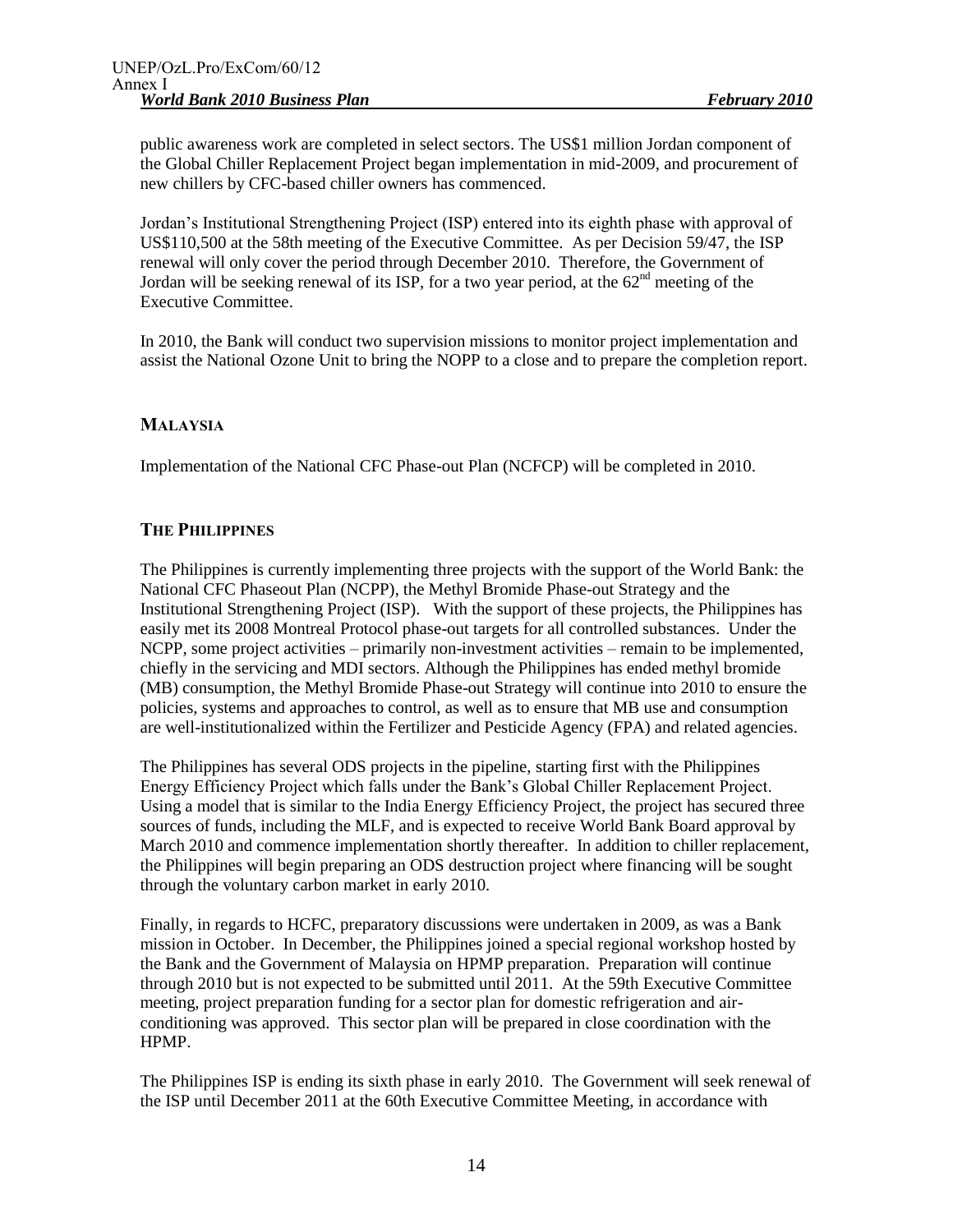current policy. The Bank Task Team will conduct two to three supervision missions in 2010 given the number of new and ongoing ODS projects. Continuing policy, financial management and procurement support will be provided directly through the Bank country office.

# **THAILAND**

The total disbursement for the National CFC Phase-out Plan in Thailand reached \$10.8 million by the end of 2009. Investment and technical assistance activities in most sectors have been completed or are in the process of being completed. An additional disbursement of \$2.5 million is planned for 2010. As of 2009, total savings of \$1.5 million were determined. Thailand proposes that these savings be reallocated to support additional activities that are critical to maintain sustainability of CFC and halon phase-out. These savings will allow the Department of Industrial Works to continue engagement of relevant ministries, private sector, and academic communities to strengthen their capacity and establish infrastructure to support complete phaseout of CFCs. The completion date of these additional activities is scheduled for the end of 2012.

The methyl bromide phase-out plan suffered slight delays in 2009 due to a management change in the Department of Agriculture. Implementation and management issues have been resolved and the Project Management Unit was reactivated in early 2010. Investment activities for grain storage facilities and training activities have already been resumed.

Preparation of a HCFC Phase-out Management Plan is underway. Local and international consultants will be engaged during the first quarter of 2010. The new Director-General of the Department of Industrial Works has recently confirmed DIW''s commitment to work closely with the Bank to develop an integrated HCFC phase-out plan. The Plan is expected to be ready for submission by early 2010.

# **TUNISIA**

As the second tranche of funds under the NOPP was deferred for approval at the 59th Executive Committee Meeting, the Government of Tunisia intends to submit the second biennial plan for funding in the first half of 2010. This will permit the country to implement activities that focus on reuse of CFCs in the market, ODS management and ultimately sustaining the CFC and halon phaseout. Aside requesting the last tranche under the NOPP, Tunisia will continue implementation of its Institutional Strengthening Project (ISP) in 2010 which is targeted for renewal in July 2010. ISP renewal will be sought separately from the HPMP at the 61st Meeting for funding up to December 2011, per ExCom Decision 59/47.

The principle activities undertaken by Tunisia in 2009 under the IS Project included the monitoring of MLF beneficiary enterprises that have converted operations and financial. The Ozone Unit also performed ongoing activities such as data collection for reporting under Article 7 of the Protocol; setting the 2009 CFC import quota through meetings of the National Ozone Committee; participation in international and regional ozone meetings; and public outreach. In 2010, the World Bank project team plans on conducting two missions to Tunisia in order to assist the country to expedite procurement under the NOPP and to assess overall progress of implementation of the NOPP as well as the IS Project. This will include a special mid-term review of the overall umbrella project which could not be undertaken in 2009.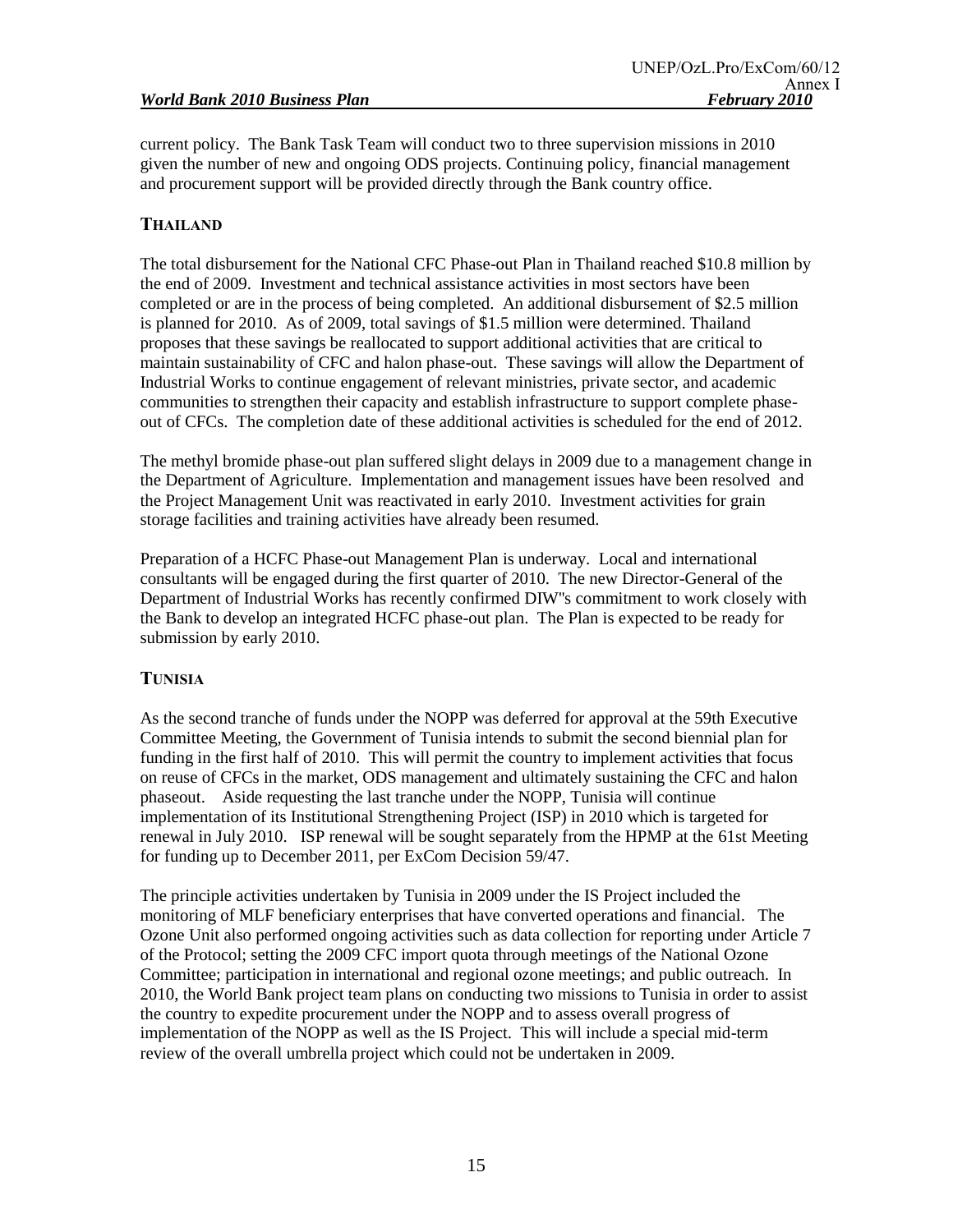# **VIETNAM**

The National CFC and Halon Phase-out Project for Vietnam is proceeding as planned. Most activities have already been completed. The project is expected to be completed with full disbursement by the end of 2010. Consumption of CFCs in 2009 was well under the agreed target.

Implementation of the methyl bromide phase-out plan started in 2009. The Project Management Unit has been put in place and fully operational. The Government of Vietnam has issued a decision to tighten its system to control and monitor methyl bromide imports to preempt any diversion of methyl bromide to unintended use. The pest resistance control unit has been established. Collection of sample pests has been completed for the northern part of Vietnam. Collection of sample pests in the southern part of Vietnam will be undertaken in 2010. Terms of reference of all technical assistance components and specifications of all equipment items financed by the project have already been finalized. Procurement of all equipment items including equipment for training centers will be done in 2010. The project is expected to disburse additional \$200,000 in 2010.

The preparation of a HPMP is underway. Two consulting firms have been contracted to undertake data collection in all HCFC consuming sectors. A launch workshop for data collection was carried out and data collection is expected to completed by June 2010. Based on this data, international consultants will be engaged to assist Vietnam to develop detailed investment plans to support conversion at the enterprise level. This activity will start in July 2010. Vietnam plans to submit its HPMP and HCFC phase-out sector plans to the Executive Committee at its first meeting in 2011.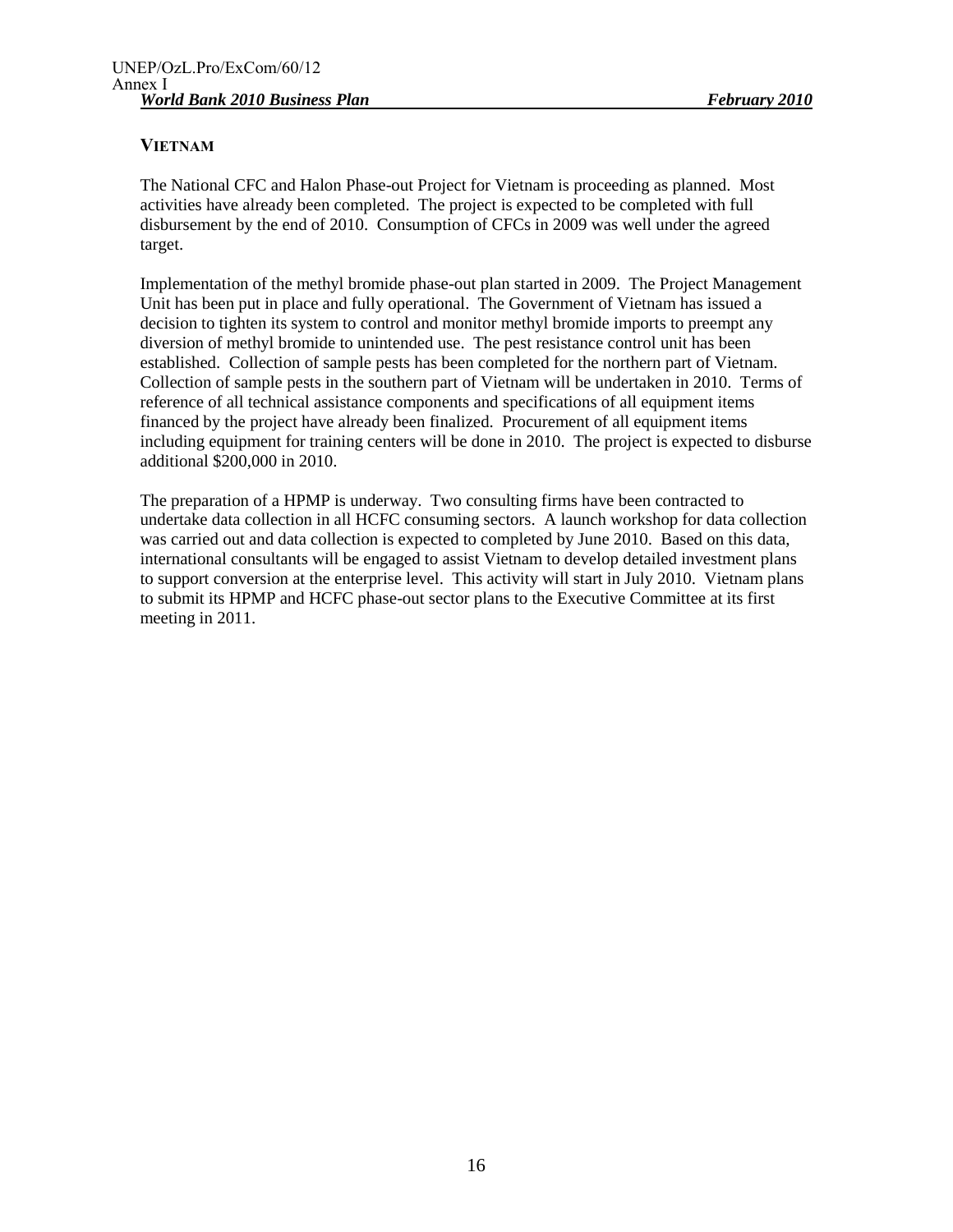# **ANNEX II**

**Implementation and New Activities**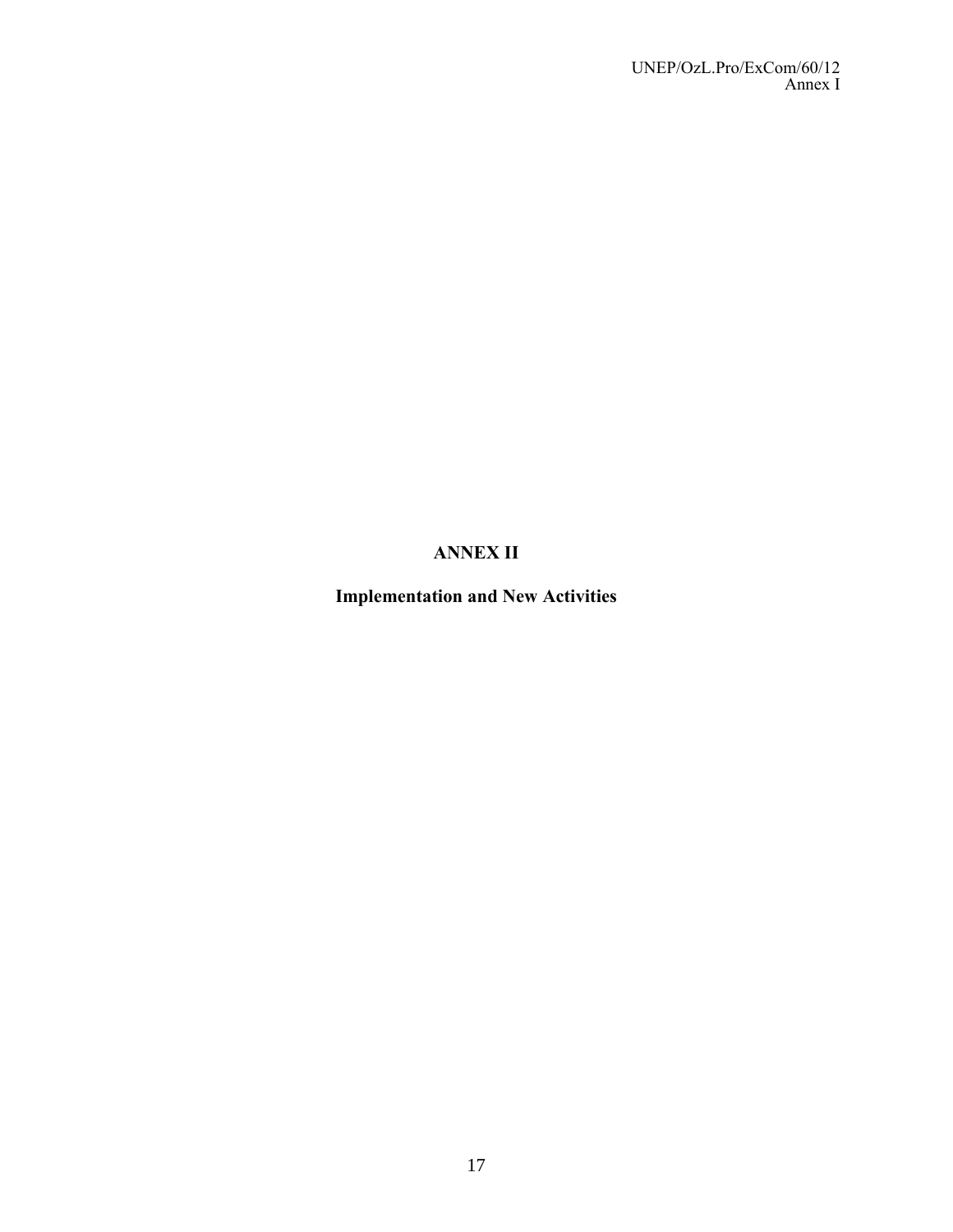#### UNEP/OzL.Pro/ExCom/60/12 Annex I

| Country<br>Non-LVCs   | VC/Non<br><b>LVC</b>   | Type       | Chemi-<br>cal/ Subs-<br>tance | \$000) in<br>Sector and Sub-sector                                                |                          | ODP in<br>2010                                                 | Value<br>\$000) in<br>2011 | ODP in<br>2011                      | Value<br>\$000) in<br>2012 | ODP in<br>2012                     | Value<br>(5000)<br>2013-2015 | ODP<br>2013-<br>2015          | Appro<br>ved<br>ODP<br>phase<br>out<br>2010/ | Appro<br>ved<br>ODP<br>phase<br>out<br>2011/ | Appro-<br>ved<br>ODP<br>phase<br>out<br>2012/ | <b>Appro-</b><br>ved<br>ODP<br>phase<br>out<br>after | А-<br>Appr. I<br>Plan'd | $\mathbf{I}$ -<br>Indivi<br>dual<br>M-<br>Multi-<br>year |
|-----------------------|------------------------|------------|-------------------------------|-----------------------------------------------------------------------------------|--------------------------|----------------------------------------------------------------|----------------------------|-------------------------------------|----------------------------|------------------------------------|------------------------------|-------------------------------|----------------------------------------------|----------------------------------------------|-----------------------------------------------|------------------------------------------------------|-------------------------|----------------------------------------------------------|
| Argentina             | <b>Non-LVC INV</b>     |            | CFC                           | <b>MDI Phaseout</b>                                                               | $\overline{\phantom{a}}$ | ÷                                                              | $\overline{\phantom{a}}$   | $\sim$                              | ÷                          | $\overline{a}$                     | ÷                            | $\sim$                        |                                              |                                              | 118                                           |                                                      | A                       | $\mathbf I$                                              |
| China                 | Non-LVC PHO            |            | PRO CFC                       | Production CFC closure                                                            | $\overline{a}$           | $\overline{\phantom{a}}$                                       | $\overline{\phantom{a}}$   | $\sim$                              |                            | ٠                                  | $\overline{\phantom{a}}$     | $\overline{\phantom{a}}$      | 550                                          |                                              |                                               |                                                      | А                       | M                                                        |
| China                 | Non-LVC PHO            |            |                               | PRO HAL Halon Phaseout Plan: Production                                           |                          | 1,000                                                          |                            |                                     |                            |                                    |                              |                               |                                              |                                              |                                               |                                                      |                         |                                                          |
| China                 | Non-LVC PHO            |            | Halon                         | Halon Phaseout Plan: Consumption                                                  |                          |                                                                |                            |                                     |                            |                                    |                              |                               | 1,000                                        |                                              |                                               |                                                      | А                       | M                                                        |
| China                 | Non-LVC                | PHO        | <b>CTC</b>                    | Process Agents Phaseout Plan (PA I): Cons.                                        |                          |                                                                |                            |                                     |                            |                                    |                              |                               | 1.220                                        |                                              |                                               |                                                      |                         |                                                          |
| China                 | Non-LVC                | PHO        | CFC                           | Phase-out CFC as Process Agent (PAI)                                              |                          | $\overline{\phantom{a}}$                                       |                            | $\sim$                              |                            |                                    |                              | $\overline{\phantom{a}}$      |                                              |                                              |                                               |                                                      | А                       | М                                                        |
| China                 | Non-LV                 | PHO        | PRO CTC                       | PAI: Production                                                                   |                          |                                                                |                            |                                     |                            |                                    |                              |                               | 551                                          |                                              |                                               |                                                      |                         |                                                          |
| China                 | Non-LVC                | PHO        | CTC                           | Process Agents Phaseout Plan (PAII)                                               |                          | $\sim$                                                         |                            | $\sim$                              |                            | $\sim$                             | $\sim$                       | $\sim$                        | 6,896                                        |                                              |                                               |                                                      | А                       | M                                                        |
| China<br>China        | Non-LVC<br>Non-LVC INV | PHO        | PRO TC<br>HCFC                | Production TCA closure<br><b>HCFC Gradual Production Phaseout</b>                 | 5,000                    |                                                                | 35,000                     |                                     | 35,000                     |                                    | 275,000                      | 4,500                         | 79                                           |                                              |                                               |                                                      | А<br>P                  | M<br>M                                                   |
|                       |                        |            | HCFC                          | Foam Phaseout Plan                                                                |                          |                                                                |                            | $\sim$                              |                            |                                    |                              |                               |                                              |                                              |                                               |                                                      |                         |                                                          |
| China                 | Non-LVC INV            |            | 141 <b>b</b>                  |                                                                                   | 45,000                   | 500                                                            | 45,000                     | 500                                 | 45,000                     | 500                                | 11,000                       | 100                           |                                              |                                              |                                               |                                                      | P                       | M                                                        |
| India                 | Non-LVC PHO            |            | PRO CFC                       | Production CFC closure                                                            |                          | ż                                                              |                            | j.                                  |                            | $\overline{\phantom{a}}$           | $\overline{\phantom{a}}$     | ÷.                            | 1,130                                        |                                              |                                               |                                                      | А                       | M                                                        |
| India                 | Non-LVC PHO            |            | PRO CFC                       | Production CFC closure (Accelerated)                                              | 1,295                    | $\overline{\phantom{a}}$                                       |                            | ż,                                  |                            |                                    |                              |                               |                                              |                                              |                                               |                                                      | А                       | M                                                        |
| India                 | Non-LVC                | PHO        | <b>HCFC</b>                   | <b>HCFC Gradual Production Phaseout</b>                                           | $\sim$                   | $\sim$                                                         | 2,000                      | $\sim$                              | 2,000                      | $\sim$                             | 10,585                       | 221                           |                                              |                                              |                                               |                                                      | P                       | M                                                        |
| India                 | Non-LVC                | PRP        | <b>HCFC</b>                   | Production phaseout project preparation                                           | 161                      | $\overline{\phantom{a}}$                                       |                            | $\blacksquare$                      | $\sim$                     | $\overline{\phantom{a}}$           | ÷                            | $\blacksquare$                |                                              |                                              |                                               |                                                      | P                       | $\bf{I}$                                                 |
| India                 | Non-LVC                | PHC        | <b>CTC</b>                    | CTC Phase-out plan                                                                | ż,                       |                                                                |                            | ž.                                  |                            | ż,                                 |                              | $\overline{\phantom{a}}$      | 48                                           |                                              |                                               |                                                      | А                       | M                                                        |
| India                 | Non-LVC                | PHO        | PRO CTO                       | Production CTC closure                                                            | ٠                        |                                                                |                            | ٠                                   |                            |                                    |                              | ٠                             | 48                                           |                                              |                                               |                                                      |                         |                                                          |
| Indonesia             | Non-LVC                | PHO        | HCFC                          | <b>HCFC</b> Foam Sector Plan                                                      | 4,000                    | 50                                                             | 4,000                      | 50                                  | 4,000                      | 50                                 |                              |                               |                                              |                                              |                                               |                                                      | $\mathbf{P}$            | M                                                        |
| Indonesia             | Non-LVC                | <b>DEM</b> | CFC                           | Pilot ODS disposal project                                                        |                          |                                                                |                            | $\overline{\phantom{a}}$            |                            |                                    | $\overline{\phantom{a}}$     | ÷,                            | 60                                           |                                              |                                               |                                                      | Α                       | I                                                        |
| Jordan                | Non-LVC                | <b>PRP</b> | <b>CFC</b>                    | PRP for Pilot ODS disposal project                                                | 32                       | $\sim$                                                         | ٠                          |                                     | ٠                          | ÷,                                 | $\sim$                       | ÷,                            |                                              |                                              |                                               |                                                      | P                       | $\mathbf I$                                              |
| Jordan                | Non-LVC                | <b>DEM</b> | CFC                           | Pilot ODS Disposal project                                                        |                          |                                                                |                            | 5                                   |                            |                                    |                              |                               |                                              |                                              |                                               |                                                      | P                       | $\mathbf I$                                              |
| Jordan                | Non-LVC PRP            |            | HCFC-<br>22, HCFC<br>141b.    | PRP for HCFC refrigeration sector plan<br>(commercial)                            |                          |                                                                | 65                         | ÷                                   |                            |                                    |                              |                               |                                              |                                              |                                               |                                                      | P                       | Т                                                        |
| Jordan                | Non-LVC PHO            |            | HCFC-<br>22, HCFC             | HCFC refrigeration sector plan (commercial)                                       |                          |                                                                |                            |                                     | 3,315                      | 22                                 |                              |                               |                                              |                                              |                                               |                                                      |                         |                                                          |
|                       |                        |            | 141b                          |                                                                                   |                          |                                                                |                            |                                     |                            |                                    |                              |                               |                                              |                                              |                                               |                                                      | P                       | M                                                        |
| Jordan                | Non-LVC PRP            |            | HCFC-22                       | PRP for Refrigeration/AC                                                          | 32                       |                                                                |                            | ÷                                   |                            |                                    |                              |                               |                                              |                                              |                                               |                                                      | $\mathsf{P}$            | $\mathbf I$                                              |
| Jordan                | Non-LVC PHO            |            | HCFC-22                       | Refrigeration/AC                                                                  | $\overline{\phantom{a}}$ | $\overline{\phantom{a}}$                                       | 4,500                      | 17                                  | $\sim$                     | $\sim$                             | $\sim$                       | ÷                             |                                              |                                              |                                               |                                                      | $\mathbf{P}$            | $\mathbf M$                                              |
| Jordan                | Non-LVC INS            |            |                               | Renewal of Institutional Strengthening                                            | 158                      | $\sim$                                                         | ٠                          | $\sim$                              | 158                        | ٠                                  | ٠                            | ٠                             |                                              |                                              |                                               |                                                      | А                       | $\mathbf I$                                              |
| Malaysia              | Non-LVC PHO            |            | CFC<br><b>CTC</b><br>TCA      | <b>ODS</b> Phaseout plan                                                          |                          | $\overline{\phantom{a}}$<br>$\sim$<br>$\overline{\phantom{a}}$ |                            | i,<br>$\overline{\phantom{a}}$<br>÷ |                            | $\overline{\phantom{a}}$           |                              | $\overline{\phantom{a}}$<br>÷ | 332<br>-1<br>18                              |                                              |                                               |                                                      | А                       | M                                                        |
| Mexico                | Non-LVC                | <b>DEM</b> | CFC                           | Pilot ODS disposal project                                                        | $\overline{a}$           | ÷,                                                             | $\overline{\phantom{a}}$   | $\sim$                              |                            | $\overline{a}$                     | $\overline{a}$               | $\overline{a}$                | 100                                          | 135                                          | 540                                           |                                                      | А                       | $\mathbf I$                                              |
| Philippines           | Non-LVC PHO            |            | <b>CFC</b>                    | <b>CFC Phaseout Plan</b>                                                          | $\overline{\phantom{a}}$ | $\sim$                                                         | $\overline{\phantom{a}}$   | $\omega$                            | $\sim$                     | $\overline{\phantom{a}}$           | $\bar{\phantom{a}}$          | $\mathbb{Z}^2$                | 300                                          |                                              |                                               |                                                      | $\boldsymbol{\rm{A}}$   | M                                                        |
| Philippines           | Non-LVC INS            |            |                               | Renewal of Institutional Strengthening                                            | 195                      |                                                                |                            | $\blacksquare$                      | 195                        |                                    |                              |                               |                                              |                                              |                                               |                                                      | А                       | -1                                                       |
| Philippines           | Non-LVC DEM            |            | CFC                           | Pilot ODS disposal project                                                        | $\sim$                   | $\sim$                                                         | $\sim$                     | $\sim$                              | $\sim$                     | $\sim$                             | $\sim$                       | $\sim$                        | 12                                           |                                              |                                               |                                                      | А                       | $\bf{I}$                                                 |
| Philippines           | Non-LVC PHO            |            | <b>HCFC</b>                   | HCFC phaseout plan                                                                |                          |                                                                | 860                        |                                     | 1,075                      | 19                                 | 2,656                        | 20                            |                                              |                                              |                                               |                                                      | $\mathbf{P}$            | $\mathbf M$                                              |
| Philippines           | Non-LVC PHO            |            | <b>HCFC</b>                   | HCFC phaseout sector plan (domestic A/C)                                          | ż,                       | $\sim$                                                         | 148                        | 10                                  |                            |                                    | $\sim$                       |                               |                                              |                                              |                                               |                                                      | $\mathbf{P}$            | $\mathbf M$                                              |
| Philippines           | Non-LVC TAS            |            | MeBr                          | Fumigants Phaseout plan                                                           | $\overline{\phantom{a}}$ | $\overline{\phantom{a}}$                                       | $\sim$                     | $\sim$                              | $\overline{\phantom{a}}$   | ٠                                  | $\sim$                       | ÷                             |                                              | 9                                            |                                               |                                                      | А                       | -1                                                       |
| Sri Lanka             | Non-LVC PHO            |            | <b>HCFC</b>                   | HCFC Refrigeration and A/C sector plan                                            | 150                      |                                                                | 200                        | $\mathbf{1}$                        | 200                        | $\overline{2}$                     | $\sim$                       | ÷,                            |                                              |                                              |                                               |                                                      | P                       | $\mathbf M$                                              |
|                       | Non-LVC PHO            |            | CFC                           |                                                                                   |                          | 496                                                            |                            | ä,                                  |                            |                                    |                              |                               |                                              |                                              |                                               |                                                      |                         |                                                          |
| Thailand              |                        |            | <b>CTC</b>                    | <b>ODS</b> Phaseout plan                                                          | 420                      | $\mathbf{1}$<br>5                                              |                            | $\sim$                              |                            | $\overline{\phantom{a}}$           |                              | ÷                             |                                              |                                              |                                               |                                                      | А                       | M                                                        |
| Thailand              | Non-LVC PHO            |            | TCA<br>MeBr                   | Fumigants Phaseout plan                                                           |                          |                                                                |                            | ٠<br>37                             |                            | ٠<br>18                            |                              | $\overline{a}$<br>18          |                                              |                                              |                                               |                                                      | А                       | M                                                        |
| Thailand              | Non-LVC INS            |            |                               | Renewal of Institutional Strengthening                                            | 373                      |                                                                |                            |                                     | 373                        |                                    |                              |                               |                                              |                                              |                                               |                                                      | А                       | $\mathbf{I}$                                             |
| Thailand              | Non-LVC PHO            |            | HCFC                          | HCFC phaseout plan                                                                | $\overline{\phantom{a}}$ |                                                                | 2,150                      | $\overline{\phantom{a}}$            | 3,763                      | 95                                 | 16,941                       | 100                           |                                              |                                              |                                               |                                                      | P                       | $\mathbf M$                                              |
|                       |                        |            | CFC                           |                                                                                   |                          | 131                                                            |                            | $\overline{\phantom{a}}$            |                            |                                    |                              | $\overline{\phantom{a}}$      |                                              |                                              |                                               |                                                      |                         |                                                          |
| Tunisia               | Non-LVC                | PHO        | Halon                         | Terminal Phaseout Management Plan                                                 | 371                      | 42                                                             |                            |                                     |                            |                                    |                              |                               |                                              |                                              |                                               |                                                      | А                       | M                                                        |
| Tunisia               | Non-LVC INS            |            |                               | Renewal of Institutional Strengthening                                            | 266                      |                                                                |                            | $\sim$                              | 266                        | ٠                                  | $\sim$                       | $\overline{\phantom{a}}$      |                                              |                                              |                                               |                                                      | А                       | $\bf{I}$                                                 |
| Turkey                | Non-LVC PHO            |            | <b>CFC</b>                    | Refrigeration Phaseout Plan                                                       | 32                       | $\sim$                                                         | 27                         | $\sim$                              | $\blacksquare$             | $\blacksquare$                     | $\blacksquare$               | $\blacksquare$                |                                              |                                              |                                               |                                                      | A                       | M                                                        |
| Vietnam               | Non-LVC PHO            |            | CFC<br>Halon                  | <b>ODS</b> Phaseout plan                                                          |                          | $\overline{\phantom{a}}$<br>$\sim$                             |                            | $\overline{\phantom{a}}$<br>$\sim$  |                            | $\overline{\phantom{a}}$<br>$\sim$ |                              | ٠                             | 10<br>19                                     |                                              |                                               |                                                      | А                       | M                                                        |
|                       | Non-LVC PHO            |            | CTC/TCA<br>MeBr               | Methyl Bromide phaseout plan                                                      |                          | $\overline{\phantom{a}}$                                       | 129                        | $\overline{\phantom{a}}$<br>10      |                            | $\overline{\phantom{a}}$           | 106                          | 70                            |                                              |                                              |                                               |                                                      |                         | M                                                        |
| Vietnam<br>Vietnam    | Non-LVC PRP            |            | <b>HCFC</b>                   | HCFC Foam Sector Plan                                                             | 108                      |                                                                |                            |                                     |                            |                                    |                              |                               |                                              |                                              |                                               |                                                      | A<br>$\mathbf{P}$       | $\;$ I                                                   |
| Vietnam               | Non-LVC PRP            |            | HCFC                          | <b>HCFC</b> Refrigeration Sector Plan                                             | 108                      |                                                                |                            |                                     |                            |                                    |                              |                               |                                              |                                              |                                               |                                                      | P                       | $\mathbf I$                                              |
| Vietnam               | Non-LVC PHO            |            | <b>HCFC</b>                   | HCFC phaseout plan                                                                |                          |                                                                | 1,600                      | 15                                  | 1,000                      | 8                                  | 960                          |                               |                                              |                                              |                                               |                                                      | $\, {\bf P}$            | M                                                        |
| Global                |                        | TAS        | ODS                           | Resource Mobilization for HCFC Phaseout Co                                        | 269                      |                                                                |                            |                                     |                            |                                    |                              |                               |                                              |                                              |                                               |                                                      | $\mathbf{P}$            | $\mathbf{I}$                                             |
| Global                |                        | TAS        | ODS                           | Workshop and preparation of a Study on<br>Technology Options (in partnership with |                          |                                                                |                            |                                     |                            |                                    |                              |                               |                                              |                                              |                                               |                                                      | $\, {\bf P}$            | $\bf{I}$                                                 |
|                       |                        |            |                               | UNEP)                                                                             | 269<br>1,752             |                                                                | 1,805                      |                                     | 1,859                      |                                    | 5,919                        |                               |                                              |                                              |                                               |                                                      |                         |                                                          |
| <b>LVCs</b>           |                        |            |                               | <b>Agency Core Unit Costs</b>                                                     |                          |                                                                |                            |                                     |                            |                                    |                              |                               |                                              |                                              |                                               |                                                      |                         |                                                          |
|                       | LVC                    | PHO        | CFC                           | CFC Phaseout plan                                                                 |                          |                                                                |                            |                                     |                            |                                    |                              |                               |                                              |                                              |                                               |                                                      |                         |                                                          |
| Antigua<br>and Barbu. |                        |            |                               |                                                                                   | 30                       | 1.0                                                            |                            |                                     |                            |                                    |                              |                               |                                              |                                              |                                               |                                                      | A                       | M                                                        |
| Regional              | LVC                    | PRP        | <b>HCFC</b>                   | Development of HCFC Investment Program<br>in Africa (in partnership with UNEP)    | 269                      |                                                                |                            |                                     |                            |                                    |                              |                               |                                              |                                              |                                               |                                                      |                         |                                                          |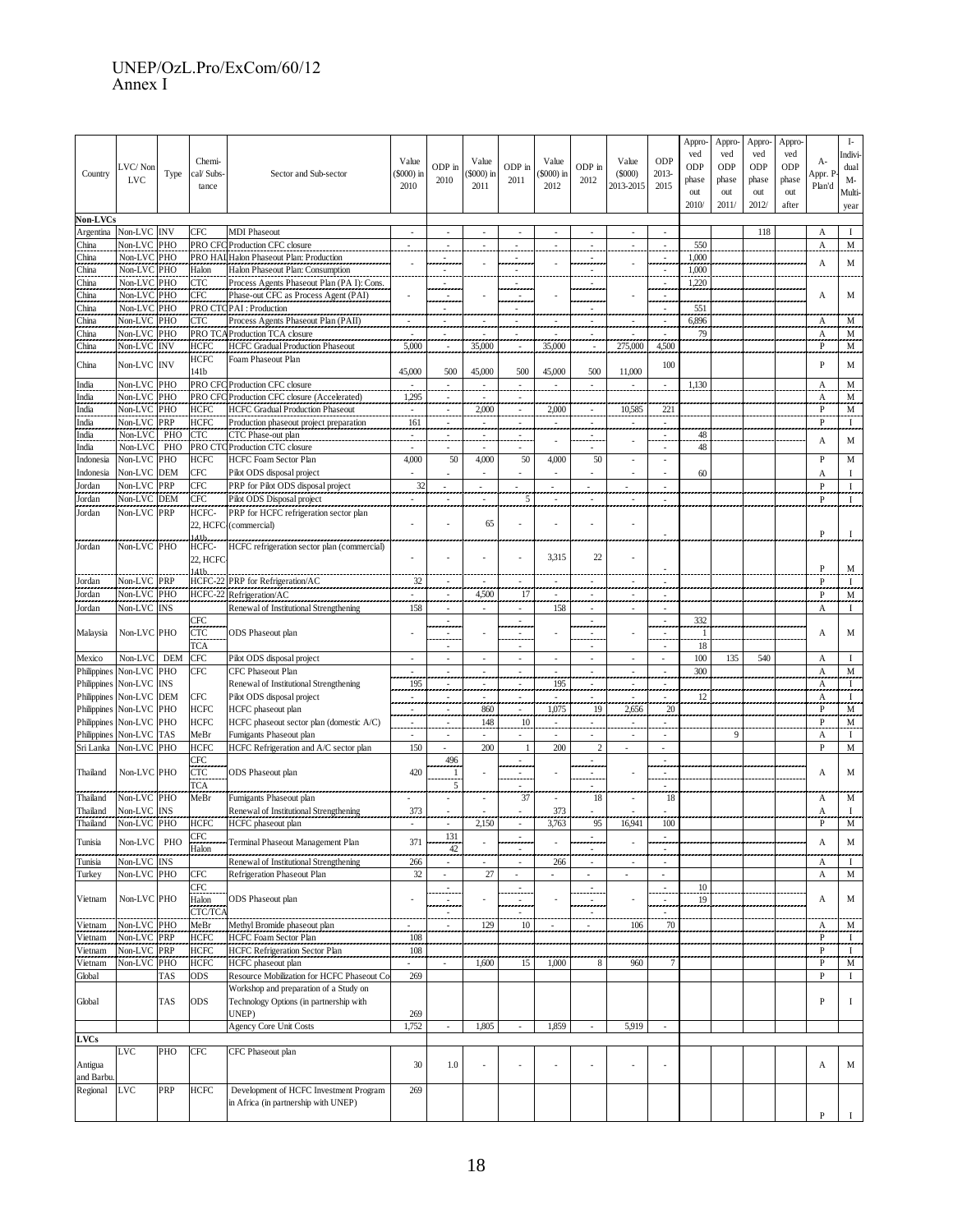# **ANNEX III**

# **Database of New and Ongoing Activities (Actual ODP)**

**Notes:**

- **ODP values shown for multi-year agreements are based on actual reduction targets specified in agreements;**
- **Figures include agency support costs.**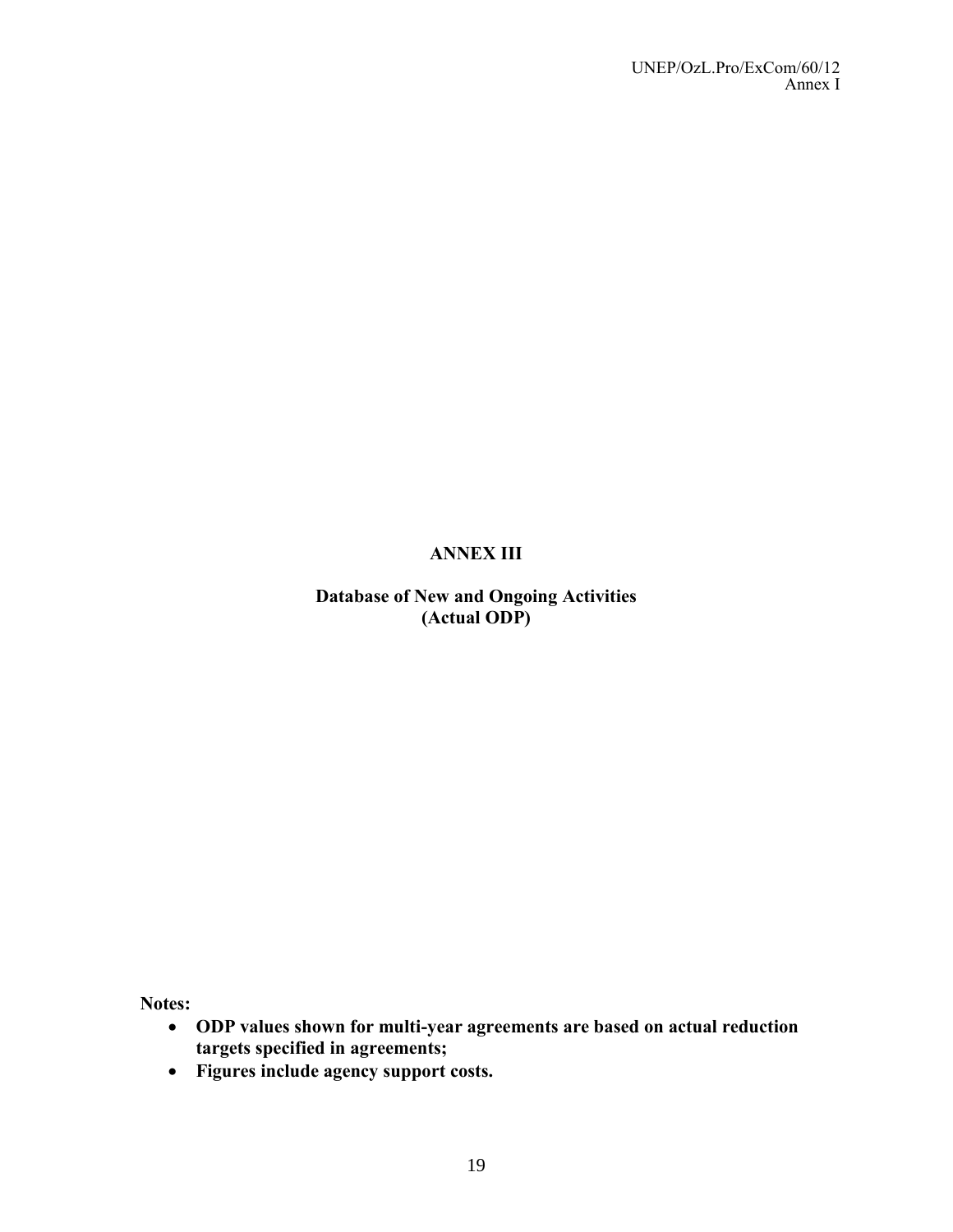#### UNEP/OzL.Pro/ExCom/60/12 Annex I

| Country                   | LVC/<br>Non<br><b>LVC</b> | Type       | Chemi-<br>cal/ Subs-<br>tance | Sector and Sub-sector                                                             | Value<br>$$000$ ) in<br>2010 | ODP in<br>2010                                       | Value<br>$$000$ ) in<br>2011  | ODP in<br>2011                                                                   | Value<br>(\$000) in<br>2012 | ODP in<br>2012                             | Value<br>(S000)<br>2013-2015 | ODP<br>$2013 -$<br>2015 | Appro-<br>2010/<br>Project<br>Comple-<br>tion | Appro-<br>ved ODP ved ODP<br>phase out phase out<br>2011/<br>Project<br>Comple-<br>tion | Appro-<br>ved ODP<br>phase out<br>2012/<br>Project<br>Comple-<br>tion | Appro-<br>ved ODP<br>phase out<br>after<br>2012 | I-<br>Indivi-<br>dual<br>M-<br>Multi-<br>year | A-<br>Appr.<br>P-<br>Plan'd |
|---------------------------|---------------------------|------------|-------------------------------|-----------------------------------------------------------------------------------|------------------------------|------------------------------------------------------|-------------------------------|----------------------------------------------------------------------------------|-----------------------------|--------------------------------------------|------------------------------|-------------------------|-----------------------------------------------|-----------------------------------------------------------------------------------------|-----------------------------------------------------------------------|-------------------------------------------------|-----------------------------------------------|-----------------------------|
| Antigua<br>and Barbu.     | LVC                       | PHO        | <b>CFC</b>                    | CFC Phaseout plan                                                                 | 30                           | 1.0                                                  |                               |                                                                                  |                             |                                            |                              |                         |                                               |                                                                                         |                                                                       |                                                 | М                                             | А                           |
| Argentina                 | Non-LVCINV                |            | <b>CFC</b>                    | <b>MDI</b> Phaseout                                                               |                              |                                                      | ÷.                            |                                                                                  |                             | ÷.                                         |                              |                         |                                               |                                                                                         | 118                                                                   |                                                 | $\mathbf{I}$                                  | А                           |
| China<br>China            | Non-LVCPHO<br>Non-LVCPHO  |            |                               | PRO CFC Production CFC closure<br>PRO HAI Halon Phaseout Plan: Production         | $\bar{\phantom{a}}$          | $\sim$                                               | $\bar{\phantom{a}}$           | $\overline{\phantom{a}}$                                                         | ÷.                          | $\Box$                                     |                              |                         | 550<br>1,000                                  |                                                                                         |                                                                       |                                                 | M                                             | A                           |
| China                     | Non-LVC PHO               |            | Halon                         | Halon Phaseout Plan: Consumption                                                  |                              | Ż,<br>$\sim$                                         |                               | $\overline{\phantom{a}}$<br>÷                                                    |                             | ż.<br>$\sim$                               |                              |                         | 1,000                                         |                                                                                         |                                                                       |                                                 | M                                             | A                           |
| China                     | Non-LVC PHO               |            | <b>CTC</b>                    | Process Agents Phaseout Plan (PA I): Cons.                                        |                              | $\overline{\phantom{a}}$                             |                               | $\overline{\phantom{a}}$                                                         |                             | $\bar{\phantom{a}}$                        |                              |                         | 1,220                                         |                                                                                         |                                                                       |                                                 |                                               |                             |
| China                     | Non-LVC PHO               |            | CFC                           | Phase-out CFC as Process Agent (PAI)                                              |                              | ٠.                                                   |                               | $\overline{\phantom{a}}$                                                         |                             |                                            |                              |                         | $\overline{\phantom{a}}$                      |                                                                                         |                                                                       |                                                 | M                                             | A                           |
| China                     | Non-LVCPHO                |            |                               | PRO CTCPAI : Production                                                           |                              | $\sim$                                               |                               | $\sim$                                                                           |                             | ÷                                          |                              |                         | 551                                           |                                                                                         |                                                                       |                                                 |                                               |                             |
| China                     | Non-LVCPHO                |            | <b>CTC</b>                    | Process Agents Phaseout Plan (PAII)                                               | ż,                           | ż,                                                   | Ż,                            | $\overline{\phantom{a}}$                                                         | ż,                          | ż,                                         |                              |                         | 6,896                                         |                                                                                         |                                                                       |                                                 | M                                             | A                           |
| China                     | Non-LVCPHO                |            |                               | PRO TCA Production TCA closure                                                    |                              |                                                      |                               |                                                                                  |                             |                                            |                              |                         | 79                                            |                                                                                         |                                                                       |                                                 | M                                             | A                           |
| China                     | Non-                      | <b>INV</b> | <b>HCFC</b>                   | <b>HCFC Gradual Production Phaseout</b>                                           |                              | $\overline{\phantom{a}}$                             |                               |                                                                                  |                             |                                            |                              |                         |                                               |                                                                                         |                                                                       |                                                 | М                                             | $\, {\bf p}$                |
|                           | LVC                       |            |                               |                                                                                   | 5,000                        |                                                      | 35,000                        |                                                                                  | 35,000                      | ÷                                          | 275,000                      | 4,500                   |                                               |                                                                                         |                                                                       |                                                 |                                               |                             |
| China                     | Non-<br>LVC               | <b>INV</b> | HCFC                          | Foam Phaseout Plan                                                                |                              |                                                      |                               |                                                                                  |                             |                                            |                              |                         |                                               |                                                                                         |                                                                       |                                                 | М                                             | $\, {\bf P}$                |
| India                     | Non-LVCPHO                |            | 141b                          | PRO CFC Production CFC closure                                                    | 45,000<br>$\sim$             | 500                                                  | 45,000                        | 500                                                                              | 45,000                      | 500                                        | 11,000                       | 100                     | 1,130                                         |                                                                                         |                                                                       |                                                 | M                                             | A                           |
| India                     | Non-LVCPHO                |            |                               | PRO CFC Production CFC closure (Accelerated)                                      | 1,295                        | $\overline{\phantom{a}}$                             | ż.                            | $\overline{\phantom{a}}$                                                         | $\overline{\phantom{a}}$    | $\bar{\gamma}$                             |                              |                         |                                               |                                                                                         |                                                                       |                                                 | M                                             | $\mathbf A$                 |
| India                     | Non-LVCPRP                |            | <b>HCFC</b>                   | Production Phaseout Project Preparation                                           | 161                          | $\overline{\phantom{a}}$                             |                               |                                                                                  |                             | ż,                                         |                              |                         |                                               |                                                                                         |                                                                       |                                                 | I                                             | $\mathbf{P}$                |
| India                     | Non-LVCPHO                |            | <b>HCFC</b>                   | <b>HCFC Gradual Production Phaseout</b>                                           | $\sim$                       | $\sim$                                               | 2,000                         | $\sim$                                                                           | 2,000                       | $\sim$                                     | 10,585                       | 221                     |                                               |                                                                                         |                                                                       |                                                 | M                                             | $\mathbf{P}$                |
| India                     | Non-LVC PHO               |            | <b>CTC</b>                    | CTC Phase-out plan                                                                |                              | $\overline{\phantom{a}}$                             |                               |                                                                                  |                             | $\sim$                                     |                              |                         | 48                                            |                                                                                         |                                                                       |                                                 |                                               |                             |
| India                     | Non-LVC PHO               |            |                               | PRO CTC Production CTC closure                                                    |                              | $\overline{\phantom{a}}$                             |                               | $\overline{\phantom{a}}$                                                         | $\bar{\phantom{a}}$         | $\overline{\phantom{a}}$                   |                              |                         | $\overline{48}$                               |                                                                                         |                                                                       |                                                 | M                                             | A                           |
| Indonesia                 | Non-LVCPHO                |            | <b>HCFC</b>                   | <b>HCFC Foam Sector Plan</b>                                                      | 4,000                        | 50                                                   | 4,000                         | 50                                                                               | 4,000                       | 50                                         |                              |                         |                                               |                                                                                         |                                                                       |                                                 | M                                             | $\mathbf{P}$                |
| Indonesia                 | Non-LVCDEM                |            | <b>CFC</b>                    | Pilot ODS disposal project                                                        | $\sim$                       | $\overline{\phantom{a}}$                             | $\sim$                        | $\sim$                                                                           | $\sim$                      | $\sim$                                     |                              |                         | 60                                            |                                                                                         |                                                                       |                                                 | 1                                             | А                           |
| Jordan                    | Non-LVCPRP                |            | CFC                           | PRP for Pilot ODS disposal project                                                | 32                           |                                                      |                               |                                                                                  |                             | ÷                                          |                              |                         |                                               |                                                                                         |                                                                       |                                                 | I                                             | P                           |
| Jordan                    | Non-LVCDEM                |            | CFC                           | Pilot ODS Disposal project                                                        | $\overline{\phantom{a}}$     | ٠                                                    | $\overline{\phantom{a}}$      | 5                                                                                | ٠                           | $\overline{\phantom{a}}$                   |                              |                         |                                               |                                                                                         |                                                                       |                                                 | 1                                             | P                           |
| Jordan                    | Non-LVCPRP                |            | HCFC-22<br>HCFC-<br>141b      | PRP for HCFC refrigeration sector plan<br>(commercial)                            |                              | ÷,                                                   | 65                            |                                                                                  | $\overline{\phantom{a}}$    | ÷,                                         | ÷,                           |                         |                                               |                                                                                         |                                                                       |                                                 | I                                             | $\mathbf{P}$                |
| Jordan                    | Non-LVCPHO                |            | HCFC-22<br>HCFC-<br>141b      | HCFC refrigeration sector plan (commercial)                                       |                              | ÷,                                                   |                               | ÷,                                                                               | 3,315                       | 22                                         | L,                           |                         |                                               |                                                                                         |                                                                       |                                                 | M                                             | P                           |
| Jordan                    | Non-LVCPRP                |            |                               | HCFC-22 PRP for Refrigeration/AC                                                  | 32                           |                                                      |                               |                                                                                  |                             | $\overline{\phantom{a}}$                   |                              |                         |                                               |                                                                                         |                                                                       |                                                 | $\mathbf I$                                   | P                           |
| Jordan                    | Non-LVCPHO                |            |                               | HCFC-22 Refrigeration/AC                                                          |                              |                                                      | 4,500                         | 17                                                                               |                             | $\overline{\phantom{a}}$                   |                              |                         |                                               |                                                                                         |                                                                       |                                                 | M                                             | P                           |
| Jordan                    | Non-LVCINS                |            |                               | Renewal of Institutional Strengthening                                            | 158                          | $\mathcal{L}_{\mathcal{A}}$                          | $\sim$                        | $\mathcal{L}_{\mathcal{A}}$                                                      | 158                         | $\mathcal{L}$                              |                              |                         |                                               |                                                                                         |                                                                       |                                                 | <b>I</b>                                      | А                           |
| Malaysia                  | Non-LVC PHO               |            | CFC<br><b>CTC</b><br>TCA      | ODS Phaseout plan                                                                 |                              | $\sim$<br>÷<br>$\sim$                                |                               | $\overline{\phantom{a}}$<br>$\overline{\phantom{a}}$<br>$\overline{\phantom{a}}$ |                             | $\sim$<br>$\blacksquare$<br>$\sim$         |                              |                         | 332<br>$\mathbf{1}$<br>18                     |                                                                                         |                                                                       |                                                 | M                                             | А                           |
| Mexico                    | Non-LVC DEM               |            | <b>CFC</b>                    | Pilot ODS disposal project                                                        | $\sim$                       | $\sim$                                               | $\sim$                        | $\sim$                                                                           | $\sim$                      | ÷.                                         |                              |                         | 100                                           | 135                                                                                     | 540                                                                   |                                                 | I                                             | A                           |
| Philippines               | Non-LVCPHO                |            | <b>CFC</b>                    | CFC Phaseout Plan                                                                 |                              | L.                                                   | ż,                            | $\overline{\phantom{a}}$                                                         |                             | ÷.                                         |                              |                         | 300                                           |                                                                                         |                                                                       |                                                 | M                                             | A                           |
| Philippines Non-LVCINS    |                           |            |                               | Renewal of Institutional Strengthening                                            | 195                          | $\sim$                                               | $\bar{\phantom{a}}$           | $\overline{\phantom{a}}$                                                         | 195                         | $\sim$                                     |                              |                         |                                               |                                                                                         |                                                                       |                                                 | 1                                             | A                           |
| Philippines Non-LVCDEM    |                           |            | <b>CFC</b>                    | Pilot ODS disposal project                                                        | $\sim$                       | $\overline{\phantom{a}}$                             | $\overline{\phantom{a}}$      | $\sim$                                                                           | $\overline{\phantom{a}}$    | $\sim$                                     |                              |                         | 12                                            |                                                                                         |                                                                       |                                                 | $\bf I$                                       | A                           |
| Philippines Non-LVCPHO    |                           |            | <b>HCFC</b>                   | HCFC phaseout plan                                                                |                              |                                                      | 860                           |                                                                                  | 1,075                       | 19                                         | 2,656                        | 20                      |                                               |                                                                                         |                                                                       |                                                 | M                                             | $\mathbf{P}$                |
| Philippines Non-LVCPHO    |                           |            | <b>HCFC</b>                   | HCFC phaseout sector plan (domestic A/C)                                          |                              | $\overline{\phantom{a}}$                             | 148                           | 10                                                                               | $\sim$                      | $\sim$                                     |                              |                         |                                               |                                                                                         |                                                                       |                                                 | M                                             | P                           |
| Philippines Non-LVCTAS    |                           |            | MeBr                          | Fumigants Phaseout plan                                                           |                              |                                                      |                               |                                                                                  |                             |                                            |                              |                         | 9                                             |                                                                                         |                                                                       |                                                 | I                                             | A                           |
| Sri Lanka Non-LVCPHO HCFC |                           |            | CFC                           | HCFC Refrigeration and A/C sector plan                                            | 150                          | $\overline{a}$<br>496                                | 200                           | $\mathbf{1}$                                                                     | 200                         | $\overline{2}$                             |                              |                         |                                               |                                                                                         |                                                                       |                                                 | M                                             | $\mathbf{P}$                |
| Thailand                  | Non-LVC PHO               |            | <b>CTC</b>                    | <b>ODS</b> Phaseout plan                                                          | 420                          | $\,1\,$                                              |                               | $\sim$                                                                           |                             | $\blacksquare$<br>$\overline{\phantom{a}}$ |                              |                         |                                               |                                                                                         |                                                                       |                                                 | М                                             | А                           |
|                           |                           |            | <b>TCA</b>                    |                                                                                   |                              | 5                                                    |                               |                                                                                  |                             | ×.                                         |                              |                         |                                               |                                                                                         |                                                                       |                                                 |                                               |                             |
| Thailand                  | Non-LVCPHO                |            | MeBr                          | Fumigants Phaseout plan                                                           | $\overline{\phantom{a}}$     | ÷                                                    | ż,                            | 37                                                                               |                             | $18\,$                                     | ÷,                           | 18                      |                                               |                                                                                         |                                                                       |                                                 | M                                             | A                           |
| Thailand                  | Non-LVCINS                |            |                               | Renewal of Institutional Strengthening                                            | 373                          |                                                      |                               |                                                                                  | 373                         |                                            |                              |                         |                                               |                                                                                         |                                                                       |                                                 | $\bf I$                                       | A                           |
| Thailand                  | Non-LVCPHO                |            | <b>HCFC</b>                   | HCFC phaseout plan                                                                | ÷                            | $\sim$                                               | 2,150                         | $\sim$                                                                           | 3,763                       | 95                                         | 16,941                       | 100                     |                                               |                                                                                         |                                                                       |                                                 | M                                             | $\mathbf{P}$                |
| Tunisia                   | Non-LVC PHO               |            | CFC<br>Halon                  | Terminal Phaseout Management Plan                                                 | 371                          | 131<br>42                                            |                               | $\sim$<br>٠                                                                      |                             | $\sim$<br>$\overline{\phantom{a}}$         |                              |                         |                                               |                                                                                         |                                                                       |                                                 | M                                             | A                           |
| Tunisia                   | Non-LVCINS<br>Non-LVCPHO  |            | <b>CFC</b>                    | Renewal of Institutional Strengthening                                            | 266<br>$32\,$                | $\mathcal{L}_{\mathcal{A}}$                          | $\bar{\phantom{a}}$<br>$27\,$ | $\mathcal{L}_{\mathcal{A}}$                                                      | 266                         | $\omega$<br>$\sim$                         |                              |                         |                                               |                                                                                         |                                                                       |                                                 | 1<br>M                                        | A                           |
| Turkey                    |                           |            | CFC                           | Refrigeration Phaseout plan                                                       |                              | $\mathbb{Z}^2$                                       |                               | $\mathcal{L}_{\mathcal{A}}$                                                      | $\sim$                      | $\bar{\phantom{a}}$                        |                              |                         | 10                                            |                                                                                         |                                                                       |                                                 |                                               | A                           |
| Vietnam                   | Non-LVC PHO               |            | Halon<br>CTC/TCA              | <b>ODS</b> Phaseout plan                                                          |                              | $\overline{\phantom{a}}$<br>$\overline{\phantom{a}}$ |                               | $\overline{\phantom{a}}$<br>$\overline{\phantom{a}}$                             |                             | $\sim$<br>$\sim$                           |                              |                         | 19                                            |                                                                                         |                                                                       |                                                 | М                                             | A                           |
| Vietnam                   | Non-LVCPHO                |            | MeBr                          | Methyl Bromide phaseout plan                                                      |                              |                                                      | 129                           | 10                                                                               |                             |                                            | 106                          | 70                      |                                               |                                                                                         |                                                                       |                                                 | M                                             | A                           |
| Vietnam                   | Non-LVCPRP                |            | <b>HCFC</b>                   | HCFC Foam Sector Plan                                                             | 108                          |                                                      |                               |                                                                                  |                             |                                            |                              |                         |                                               |                                                                                         |                                                                       |                                                 | Ι                                             | $\mathbf{P}$                |
| Vietnam                   | Non-LVCPRP                |            | <b>HCFC</b>                   | HCFC Refrigeration Sector Plan                                                    | 108                          |                                                      |                               |                                                                                  |                             |                                            |                              |                         |                                               |                                                                                         |                                                                       |                                                 | $\bf I$                                       | P                           |
| Vietnam                   | Non-LVCPHO                |            | <b>HCFC</b>                   | HCFC phaseout plan                                                                |                              |                                                      | 1,600                         | 15                                                                               | 1,000                       | $\,$ 8 $\,$                                | 960                          | $\overline{7}$          |                                               |                                                                                         |                                                                       |                                                 | M                                             | $\mathbf{P}$                |
| Global                    |                           | TAS        | <b>ODS</b>                    | Resource Mobilization for HCFC Phaseout Co-                                       |                              |                                                      |                               |                                                                                  |                             |                                            |                              |                         |                                               |                                                                                         |                                                                       |                                                 | $\bf I$                                       | $\, {\bf P}$                |
|                           |                           |            |                               | benefits                                                                          | 269                          |                                                      |                               |                                                                                  | $\overline{\phantom{a}}$    | ÷,                                         |                              |                         |                                               |                                                                                         |                                                                       |                                                 |                                               |                             |
| Global                    |                           | TAS        | ODS                           | Workshop and preparation of a Study on<br>Technology Options (in partnership with |                              |                                                      |                               |                                                                                  |                             |                                            |                              |                         |                                               |                                                                                         |                                                                       |                                                 | 1                                             | P                           |
|                           |                           |            |                               | UNEP)                                                                             | 269                          |                                                      |                               |                                                                                  |                             | $\overline{a}$                             |                              |                         |                                               |                                                                                         |                                                                       |                                                 |                                               |                             |
| Regional                  | <b>LVC</b>                | PRP        | <b>HCFC</b>                   | Development of HCFC Investment Program in                                         | 269                          | $\mathcal{L}$                                        | ä,                            | $\mathbb{Z}$                                                                     | ×.                          | $\sim$                                     |                              |                         |                                               |                                                                                         |                                                                       |                                                 | I                                             | $\mathbf{P}$                |
|                           |                           |            |                               | Agency Core Unit Costs                                                            | 1,752                        | $\overline{\phantom{a}}$                             | 1,805                         | $\overline{\phantom{a}}$                                                         | 1,859                       | $\omega$                                   | 5,919                        |                         |                                               |                                                                                         |                                                                       |                                                 |                                               |                             |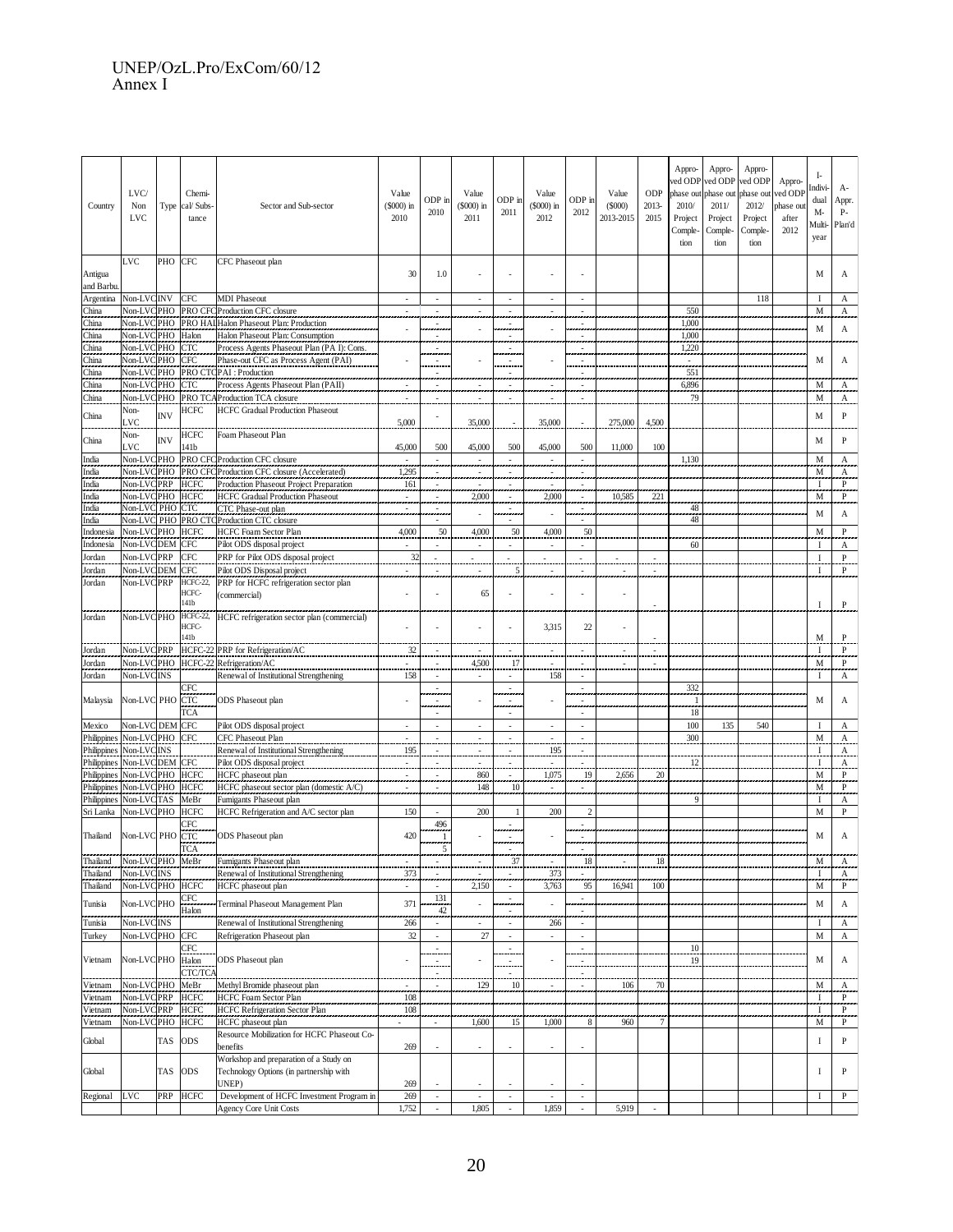# **ANNEX IV**

**Database of New and Ongoing Activities (ODP based on overall cost effectiveness)**

**Notes:**

- **ODP values shown for approved multi-year agreements are estimated based on overall cost effectiveness of agreement and on value of yearly tranches;**
- **Figures include agency support costs.**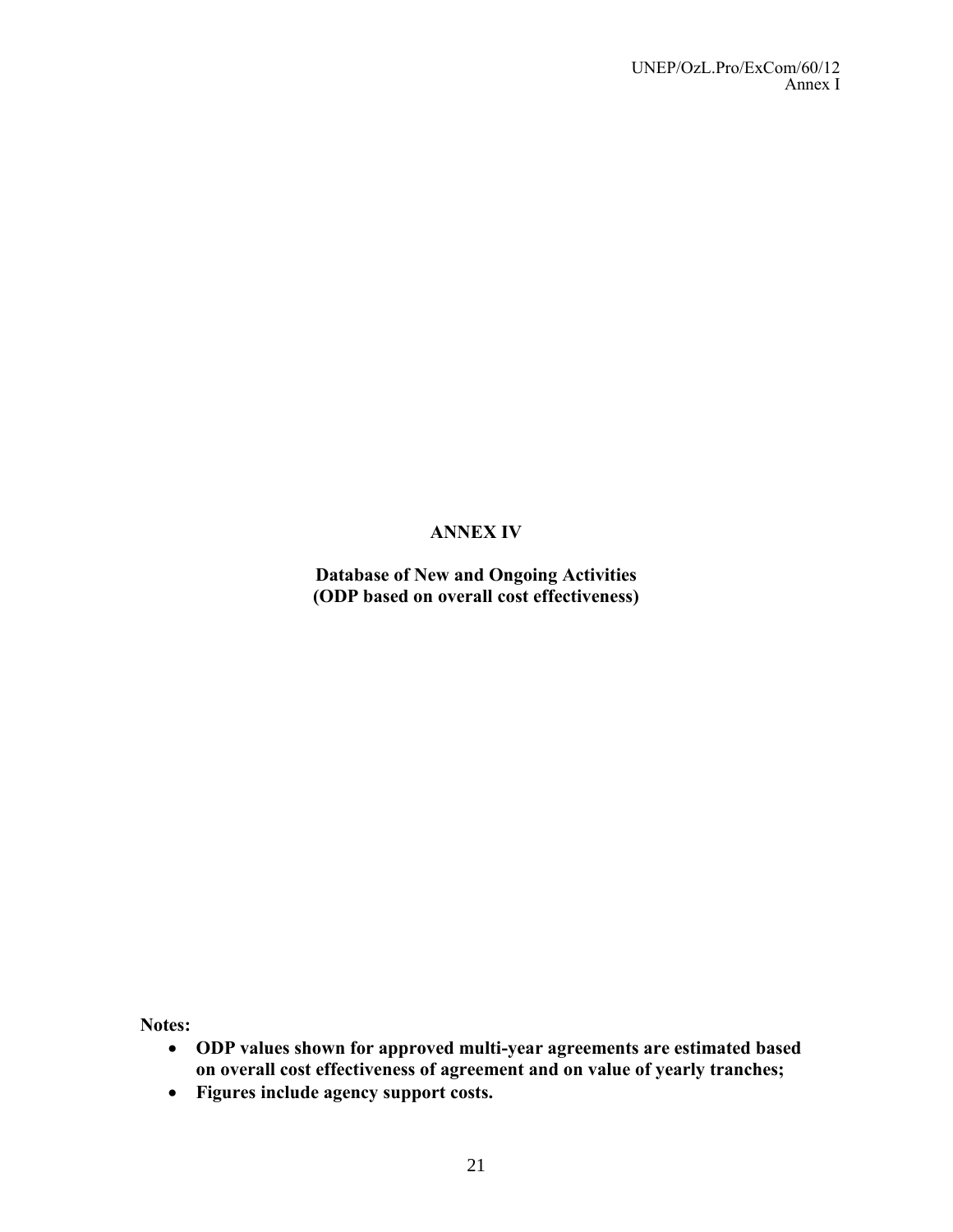#### UNEP/OzL.Pro/ExCom/60/12 Annex I

| Country              | LVC/Non<br><b>LVC</b>                       | Type    | Chemi-<br>cal/ Subs-<br>tance          | Sector and Sub-sector                                                              |                                 | ODP in<br>2010                                          | Value<br>$(S000)$ in<br>2011      | ODP in<br>2011                             | Value<br>$(S000)$ in<br>2012      | ODP in<br>2012                                          | Value<br>(\$000) in<br>2013 | ODP in<br>2013 | Value<br>$($000)$ in<br>2014 | ODP i<br>2014 | Appro-<br>ved ODP<br>phase ou<br>2010/<br>Project<br>Comple-<br>tion | Appro-<br>ved ODP<br>phase out<br>2011/<br>Project<br>Comple-<br>tion | Appro-<br>ved ODP<br>phase out<br>2012/<br>Project<br>Comple-<br>tion | Appro-<br>ved ODP<br>phase out<br>after<br>2012 | Ŀ<br>Indivi-<br>dual<br>M-<br>Multi-<br>year | A-<br>Appr.<br>P-<br>Plan'd |
|----------------------|---------------------------------------------|---------|----------------------------------------|------------------------------------------------------------------------------------|---------------------------------|---------------------------------------------------------|-----------------------------------|--------------------------------------------|-----------------------------------|---------------------------------------------------------|-----------------------------|----------------|------------------------------|---------------|----------------------------------------------------------------------|-----------------------------------------------------------------------|-----------------------------------------------------------------------|-------------------------------------------------|----------------------------------------------|-----------------------------|
| Antigua<br>and Barbu | LVC                                         | PHO CFC |                                        | CFC Phaseout plan                                                                  | 30                              | 0.5                                                     |                                   | $\overline{a}$                             |                                   |                                                         |                             |                |                              |               |                                                                      |                                                                       |                                                                       |                                                 | M                                            | А                           |
| Argentina            | Non-LVC INV CFC                             |         |                                        | <b>MDI Phaseout</b>                                                                | $\mathcal{L}$                   | $\mathcal{L}$                                           | $\overline{\phantom{a}}$          | $\mathcal{L}$                              | $\sim$                            | $\sim$                                                  |                             |                |                              |               |                                                                      |                                                                       | 118                                                                   |                                                 | $\mathbf I$                                  | A                           |
| China                |                                             |         | Non-LVC PHO PRO CFC                    | Production CFC closure                                                             | $\overline{\phantom{a}}$        | $\overline{\phantom{a}}$                                | $\overline{\phantom{a}}$          | $\overline{\phantom{a}}$                   | $\overline{\phantom{a}}$          | $\overline{\phantom{a}}$                                |                             |                |                              |               | 550                                                                  |                                                                       |                                                                       |                                                 | M                                            | А                           |
| China                |                                             |         |                                        | Non-LVC PHO PRO HAL Halon Phaseout Plan: Production                                |                                 |                                                         |                                   | $\overline{\phantom{a}}$                   |                                   | $\overline{\phantom{a}}$                                |                             |                |                              |               | 1.000                                                                |                                                                       |                                                                       |                                                 | M                                            | A                           |
| China                | Non-LVC PHO Halon                           |         |                                        | Halon Phaseout Plan: Consumption                                                   |                                 |                                                         |                                   | $\overline{\phantom{a}}$                   |                                   | $\overline{\phantom{a}}$                                |                             |                |                              |               | 1,000                                                                |                                                                       |                                                                       |                                                 |                                              |                             |
| China<br>China       | Non-LVC PHO CTC<br>Non-LVC PHO CFC          |         |                                        | Process Agents Phaseout Plan (PA I): Cons.<br>Phase-out CFC as Process Agent (PAI) |                                 | $\sim$                                                  |                                   | $\overline{\phantom{a}}$<br>$\sim$         |                                   | $\sim$<br>$\sim$                                        |                             |                |                              |               | 1,220<br>$\sim$                                                      |                                                                       |                                                                       |                                                 | M                                            | A                           |
| China                |                                             |         |                                        | Non-LVC PHO PRO CTC PAI : Production                                               |                                 |                                                         |                                   |                                            |                                   |                                                         |                             |                |                              |               | 551                                                                  |                                                                       |                                                                       |                                                 |                                              |                             |
| China                | Non-LVC                                     | PHO CTC |                                        | Process Agents Phaseout Plan (PAII)                                                | $\sim$                          | $\overline{\phantom{a}}$                                | $\overline{\phantom{a}}$          | $\sim$                                     |                                   | $\overline{\phantom{a}}$                                |                             |                |                              |               | 6,896                                                                |                                                                       |                                                                       |                                                 | M                                            | А                           |
| China                |                                             |         |                                        | Non-LVC PHO PRO TCA Production TCA closure                                         | $\overline{\phantom{a}}$        | $\overline{\phantom{a}}$                                | $\overline{\phantom{a}}$          | $\overline{\phantom{a}}$                   |                                   | $\overline{\phantom{a}}$                                |                             |                |                              |               | 79                                                                   |                                                                       |                                                                       |                                                 | M                                            | А                           |
| China                | Non-LVC INV                                 |         | <b>HCFC</b>                            | <b>HCFC Gradual Production Phaseout</b>                                            | 5,000                           |                                                         | 35,000                            | $\overline{\phantom{a}}$                   | 35,000                            |                                                         | 275,000                     | 4,500          |                              |               |                                                                      |                                                                       |                                                                       |                                                 | M                                            | $\mathbf{P}$                |
| China                | Non-LVC INV                                 |         | <b>HCFC</b>                            | Foam Phaseout Plan                                                                 |                                 |                                                         |                                   |                                            |                                   |                                                         |                             |                |                              |               |                                                                      |                                                                       |                                                                       |                                                 | M                                            | $\mathbf{P}$                |
|                      |                                             |         | 141 <b>b</b><br>PRO CFC                | Production CFC closure                                                             | 45,000<br>$\sim$                | 500<br>$\mathcal{L}$                                    | 45,000<br>$\mathcal{L}$           | 500<br>$\mathcal{L}$                       | 45,000<br>$\sim$                  | 500<br>$\sim$                                           | 11,000                      | 100            |                              |               |                                                                      |                                                                       |                                                                       |                                                 |                                              |                             |
| India<br>India       | Non-LVC PHO<br>Non-LVC                      | PHO     | PRO CFC                                | Production CFC closure (Accelerated)                                               | 1,295                           | 230                                                     | $\overline{\phantom{a}}$          | $\overline{\phantom{a}}$                   |                                   | ÷                                                       |                             |                |                              |               | 1,130                                                                |                                                                       |                                                                       |                                                 | M<br>M                                       | A<br>А                      |
| India                | Non-LVC                                     | PRP     | <b>HCFC</b>                            | Production Phaseout Project Preparation                                            | 161                             | $\sim$                                                  | ٠                                 | $\sim$                                     |                                   | $\overline{\phantom{a}}$                                |                             |                |                              |               |                                                                      |                                                                       |                                                                       |                                                 | $\mathbf{I}$                                 | P                           |
| India                | Non-LVC PHO HCFC                            |         |                                        | <b>HCFC Gradual Production Phaseout</b>                                            | $\overline{\phantom{a}}$        | $\overline{\phantom{a}}$                                | 2,000                             | $\overline{\phantom{a}}$                   | 2,000                             | $\overline{\phantom{a}}$                                | 10,585                      | 221            |                              |               |                                                                      |                                                                       |                                                                       |                                                 | M                                            | $\mathbf{P}$                |
| India                | Non-LVC PHO CTC                             |         |                                        | CTC Phase-out plan                                                                 | $\overline{\phantom{a}}$        | $\overline{\phantom{a}}$                                |                                   | $\overline{\phantom{a}}$                   |                                   | $\overline{\phantom{a}}$                                |                             |                |                              |               | 48                                                                   |                                                                       |                                                                       |                                                 | M                                            | A                           |
| India                |                                             |         |                                        | Non-LVC PHO PRO CTC Production CTC closure                                         |                                 | $\sim$                                                  |                                   | $\mathbb{Z}^+$                             |                                   | $\sim$                                                  |                             |                |                              |               | 48                                                                   |                                                                       |                                                                       |                                                 |                                              |                             |
| Indonesia            | Non-LVC PHO HCFC                            |         |                                        | HCFC Foam Sector Plan                                                              | 4,000                           | 50                                                      | 4,000                             | 50                                         | 4,000                             | 50                                                      |                             |                |                              |               |                                                                      |                                                                       |                                                                       |                                                 | M                                            | $\mathbf{P}$                |
| Indonesia<br>Jordan  | Non-LVC DEM CFC<br>Non-LVC                  | PRP     | <b>CFC</b>                             | Pilot ODS disposal project<br>PRP for Pilot ODS disposal project                   | $\overline{a}$<br>32            |                                                         | $\overline{\phantom{a}}$          | $\overline{a}$                             | $\sim$                            | ÷,<br>$\overline{a}$                                    |                             |                |                              |               | 60                                                                   |                                                                       |                                                                       |                                                 | $\mathbf I$<br>$\mathbf{I}$                  | А<br>$\, {\bf P}$           |
| Jordan               | Non-LVC                                     | DEM CFC |                                        | Pilot ODS Disposal project                                                         | ٠                               | $\overline{\phantom{a}}$                                | ٠                                 | 5                                          | $\sim$                            | $\overline{\phantom{a}}$                                |                             |                |                              |               |                                                                      |                                                                       |                                                                       |                                                 | $\mathbf I$                                  | $\mathbf{P}$                |
| Jordan               | Non-LVC                                     | PRP     | HCFC-22,<br>HCFC-141b                  | PRP for HCFC refrigeration sector plan<br>commercial)                              | $\overline{a}$                  |                                                         | 65                                | $\overline{a}$                             | ٠                                 | ÷,                                                      |                             |                |                              |               |                                                                      |                                                                       |                                                                       |                                                 | $\mathbf{I}$                                 | P                           |
| Jordan               | Non-LVC PHO                                 |         | HCFC-22,<br>HCFC-141b                  | HCFC refrigeration sector plan (commercial)                                        |                                 |                                                         |                                   | ÷,                                         | 3,315                             | 22                                                      |                             |                |                              |               |                                                                      |                                                                       |                                                                       |                                                 | M                                            | P                           |
| Jordan               | Non-LVC PRP                                 |         | HCFC-22                                | PRP for Refrigeration/AC                                                           | 32                              |                                                         |                                   | $\overline{\phantom{a}}$                   |                                   | ٠                                                       |                             |                |                              |               |                                                                      |                                                                       |                                                                       |                                                 | $\mathbf{I}$                                 | P                           |
| Jordan               |                                             |         | Non-LVC PHO HCFC-22                    | Refrigeration/AC                                                                   |                                 |                                                         | 4,500                             | 17                                         |                                   | $\overline{a}$                                          |                             |                |                              |               |                                                                      |                                                                       |                                                                       |                                                 | M                                            | P                           |
| Jordan               | Non-LVC INS                                 |         |                                        | Renewal of Institutional Strengthening                                             | 158                             | $\overline{\phantom{a}}$                                | $\overline{\phantom{a}}$          | $\overline{\phantom{a}}$                   | 158                               | $\overline{\phantom{a}}$                                |                             |                |                              |               |                                                                      |                                                                       |                                                                       |                                                 | $\mathbf I$                                  | А                           |
| Malaysia             | Non-LVC PHO                                 |         | <b>CFC</b><br><b>CTC</b><br><b>TCA</b> | <b>ODS</b> Phaseout plan                                                           |                                 | $\overline{\phantom{a}}$                                |                                   | $\overline{\phantom{a}}$<br>$\sim$<br>÷    |                                   | ÷,<br>$\sim$                                            |                             |                |                              |               | 332<br>- 1<br>18                                                     |                                                                       |                                                                       |                                                 | M                                            | A                           |
| Mexico               | Non-LVC DEM CFC                             |         |                                        | Pilot ODS disposal project                                                         | ÷                               | $\mathcal{L}$                                           | ٠                                 | $\mathcal{L}$                              | ÷                                 | $\sim$                                                  |                             |                |                              |               | 100                                                                  | 135                                                                   | 540                                                                   |                                                 | $\mathbf{I}$                                 | А                           |
| Philippines          | Non-LVC PHO CFC                             |         |                                        | CFC Phaseout Plan                                                                  | $\overline{\phantom{a}}$        | $\overline{\phantom{a}}$                                | $\overline{\phantom{a}}$          | $\overline{\phantom{a}}$                   | $\overline{\phantom{a}}$          | $\overline{\phantom{a}}$                                |                             |                |                              |               | 300                                                                  |                                                                       |                                                                       |                                                 | M                                            | A                           |
|                      | Philippines Non-LVC INS                     |         |                                        | Renewal of Institutional Strengthening                                             | 195                             |                                                         | $\overline{\phantom{a}}$          | $\overline{\phantom{a}}$                   | 195                               | $\overline{\phantom{a}}$                                |                             |                |                              |               |                                                                      |                                                                       |                                                                       |                                                 | $\mathbf I$                                  | A                           |
|                      | Philippines Non-LVC DEM CFC                 |         |                                        | Pilot ODS disposal project                                                         | $\overline{\phantom{a}}$        |                                                         |                                   |                                            |                                   |                                                         |                             |                |                              |               | 12                                                                   |                                                                       |                                                                       |                                                 | $\mathbf I$                                  | A                           |
|                      | Philippines Non-LVC PHO HCFC                |         |                                        | HCFC phaseout plan                                                                 |                                 |                                                         | 860                               | $\overline{a}$                             | 1.075                             | 19                                                      | 2.656                       | 20             |                              |               |                                                                      |                                                                       |                                                                       |                                                 | M                                            | P                           |
| Philippines          | Philippines Non-LVC PHO HCFC<br>Non-LVC TAS |         | MeBr                                   | HCFC phaseout sector plan (domestic A/C)<br>Fumigants Phaseout plan                | $\overline{\phantom{a}}$        | $\overline{\phantom{a}}$                                | 148                               | 10                                         | $\sim$                            | ٠                                                       |                             |                |                              |               | 9                                                                    |                                                                       |                                                                       |                                                 | M<br>$\mathbf I$                             | P                           |
| Sri Lanka            | Non-LVC PHO                                 |         | <b>HCFC</b>                            | HCFC Refrigeration and A/C sector plan                                             | 150                             | $\overline{\phantom{a}}$                                | 200                               | $\overline{1}$                             | 200                               | $\overline{2}$                                          |                             |                |                              |               |                                                                      |                                                                       |                                                                       |                                                 | M                                            | А<br>P                      |
|                      |                                             |         | <b>CFC</b>                             |                                                                                    |                                 | $\overline{\phantom{a}}$                                |                                   | $\overline{\phantom{a}}$                   |                                   | $\overline{\phantom{a}}$                                |                             |                |                              |               | 81                                                                   |                                                                       |                                                                       |                                                 |                                              |                             |
| Thailand             | Non-LVC PHO CTC                             |         |                                        | <b>ODS</b> Phaseout plan                                                           | 420                             | $\overline{\phantom{a}}$                                |                                   | $\overline{\phantom{a}}$                   |                                   | ÷                                                       |                             |                |                              |               |                                                                      |                                                                       |                                                                       |                                                 | M                                            | A                           |
|                      |                                             |         | <b>TCA</b>                             |                                                                                    |                                 |                                                         |                                   |                                            |                                   |                                                         |                             |                |                              |               |                                                                      |                                                                       |                                                                       |                                                 |                                              |                             |
| Thailand             | Non-LVC PHO MeBr                            |         |                                        | Fumigants Phaseout plan                                                            | $\overline{\phantom{a}}$        |                                                         |                                   | 37                                         |                                   | 18                                                      |                             | 18             |                              |               |                                                                      |                                                                       |                                                                       |                                                 | M                                            | А                           |
| Thailand<br>Thailand | Non-LVC INS<br>Non-LVC PHO HCFC             |         |                                        | Renewal of Institutional Strengthening<br><b>HCFC</b> phaseout plan                | 373<br>$\overline{\phantom{a}}$ | $\overline{\phantom{a}}$<br>$\overline{\phantom{a}}$    | $\overline{\phantom{a}}$<br>2,150 | $\sim$<br>$\overline{\phantom{a}}$         | 373<br>3,763                      | $\overline{a}$<br>95                                    | 16,941                      | 100            |                              |               |                                                                      |                                                                       |                                                                       |                                                 | -1<br>M                                      | A<br>$\, {\bf P}$           |
| Tunisia              | Non-LVC PHO                                 |         | <b>CFC</b><br>Halon                    | Terminal Phaseout Management Plan                                                  | 371                             | $\mathcal{L}$<br>$\overline{\phantom{a}}$               |                                   | $\mathbb{Z}^+$<br>$\overline{\phantom{a}}$ |                                   | $\mathcal{L}$<br>$\overline{\phantom{a}}$               |                             |                |                              |               | 104<br>42                                                            |                                                                       |                                                                       |                                                 | M                                            | A                           |
| Tunisia              | Non-LVC INS                                 |         |                                        | Renewal of Institutional Strengthening                                             | 266                             | $\overline{\phantom{a}}$                                |                                   | $\overline{\phantom{a}}$                   | 266                               | $\overline{\phantom{a}}$                                |                             |                |                              |               |                                                                      |                                                                       |                                                                       |                                                 | $\mathbf I$                                  | A                           |
| Turkey               | Non-LVC PHO CFC                             |         |                                        | Refrigeration Phaseout plan                                                        | 32                              | $\overline{\phantom{a}}$                                | $27\,$                            | ÷.                                         | $\overline{\phantom{a}}$          | $\overline{a}$                                          |                             |                |                              |               |                                                                      |                                                                       |                                                                       |                                                 | M                                            | $\,$ A                      |
| Vietnam              | Non-LVC PHO Halon                           |         | CFC                                    | <b>ODS</b> Phaseout plan                                                           | ÷,                              | $\overline{\phantom{a}}$<br>$\overline{\phantom{a}}$    |                                   | $\mathbb{Z}^+$<br>$\overline{\phantom{a}}$ |                                   | $\sim$<br>$\overline{\phantom{a}}$                      |                             |                |                              |               | $10\,$<br>19                                                         |                                                                       |                                                                       |                                                 | M                                            | A                           |
| Vietnam              | Non-LVC PHO MeBr                            |         | CTC/TCA                                | Methyl Bromide phaseout plan                                                       | $\sim$                          | $\overline{\phantom{a}}$<br>$\overline{\phantom{a}}$    | 129                               | $\overline{\phantom{a}}$<br>9              |                                   | $\overline{\phantom{a}}$<br>$\sim$                      | 63                          | 5              | 43                           | 3             |                                                                      |                                                                       |                                                                       |                                                 | M                                            | A                           |
| Vietnam              | Non-LVC PRP                                 |         | HCFC                                   | <b>HCFC Foam Sector Plan</b>                                                       | 108                             |                                                         |                                   |                                            |                                   |                                                         |                             |                |                              |               |                                                                      |                                                                       |                                                                       |                                                 | $\mathbf I$                                  | $\mathbf{P}$                |
| Vietnam              | Non-LVC PRP HCFC                            |         |                                        | <b>HCFC Refrigeration Sector Plan</b>                                              | 108                             |                                                         |                                   |                                            |                                   |                                                         |                             |                |                              |               |                                                                      |                                                                       |                                                                       |                                                 | $\mathbf I$                                  | P                           |
| Vietnam              | Non-LVC PHO HCFC                            |         |                                        | HCFC phaseout plan                                                                 |                                 |                                                         | 1,600                             | 15                                         | 1,000                             | 8                                                       | 960                         | $\tau$         |                              |               |                                                                      |                                                                       |                                                                       |                                                 | M                                            | $\mathbf{P}$                |
| Global               |                                             | TAS     | <b>ODS</b>                             | Resource Mobilization for HCFC Phaseout Co-                                        |                                 |                                                         |                                   |                                            |                                   |                                                         |                             |                |                              |               |                                                                      |                                                                       |                                                                       |                                                 | $\mathbf I$                                  | $\, {\bf P}$                |
|                      |                                             |         |                                        | penefits<br>Workshop and preparation of a Study on                                 | 269                             |                                                         | ٠                                 | $\overline{a}$                             | $\overline{\phantom{a}}$          |                                                         |                             |                |                              |               |                                                                      |                                                                       |                                                                       |                                                 |                                              |                             |
| Global               |                                             | TAS     | <b>ODS</b>                             | Technology Options (in partnership with UNEP)                                      | 269                             |                                                         | ÷                                 |                                            |                                   |                                                         |                             |                |                              |               |                                                                      |                                                                       |                                                                       |                                                 | Ι                                            | P                           |
| Regional             | LVC                                         |         | PRP HCFC                               | Development of HCFC Investment Program in<br><b>Agency Core Unit Costs</b>         | 269<br>1,752                    | $\overline{\phantom{a}}$<br>$\mathcal{L}_{\mathcal{A}}$ | $\sim$<br>1,805                   | $\overline{\phantom{a}}$<br>$\mathbb{Z}^2$ | $\overline{\phantom{a}}$<br>1,859 | $\overline{\phantom{a}}$<br>$\mathcal{L}_{\mathcal{A}}$ | 1,915                       | ÷,             | 1,972                        |               |                                                                      |                                                                       |                                                                       |                                                 | $\mathbf I$                                  | $\, {\bf p}$                |
|                      |                                             |         |                                        |                                                                                    |                                 |                                                         |                                   |                                            |                                   |                                                         |                             |                |                              |               |                                                                      |                                                                       |                                                                       |                                                 |                                              |                             |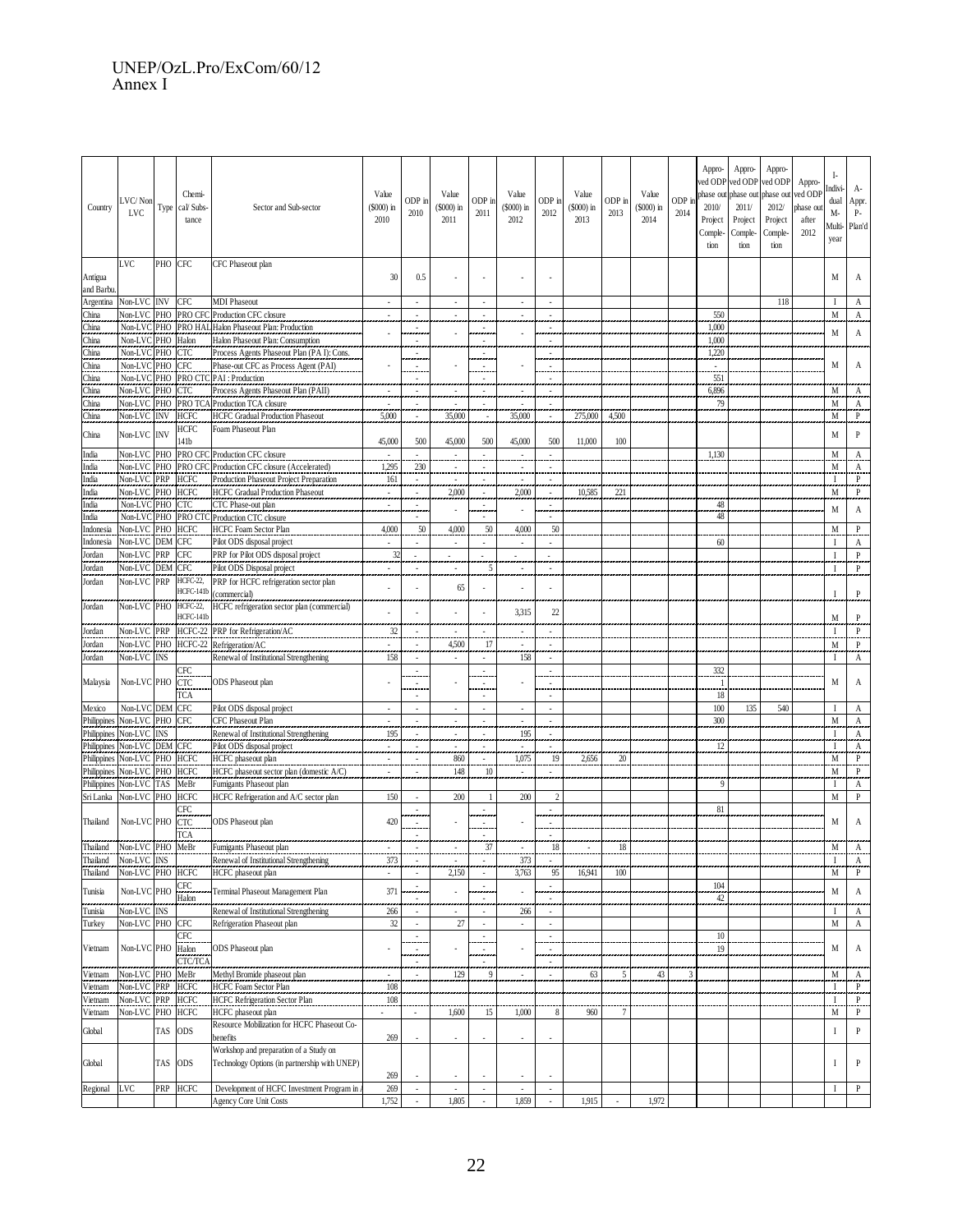# **ANNEX V**

# **Year of ODP Phase-out**